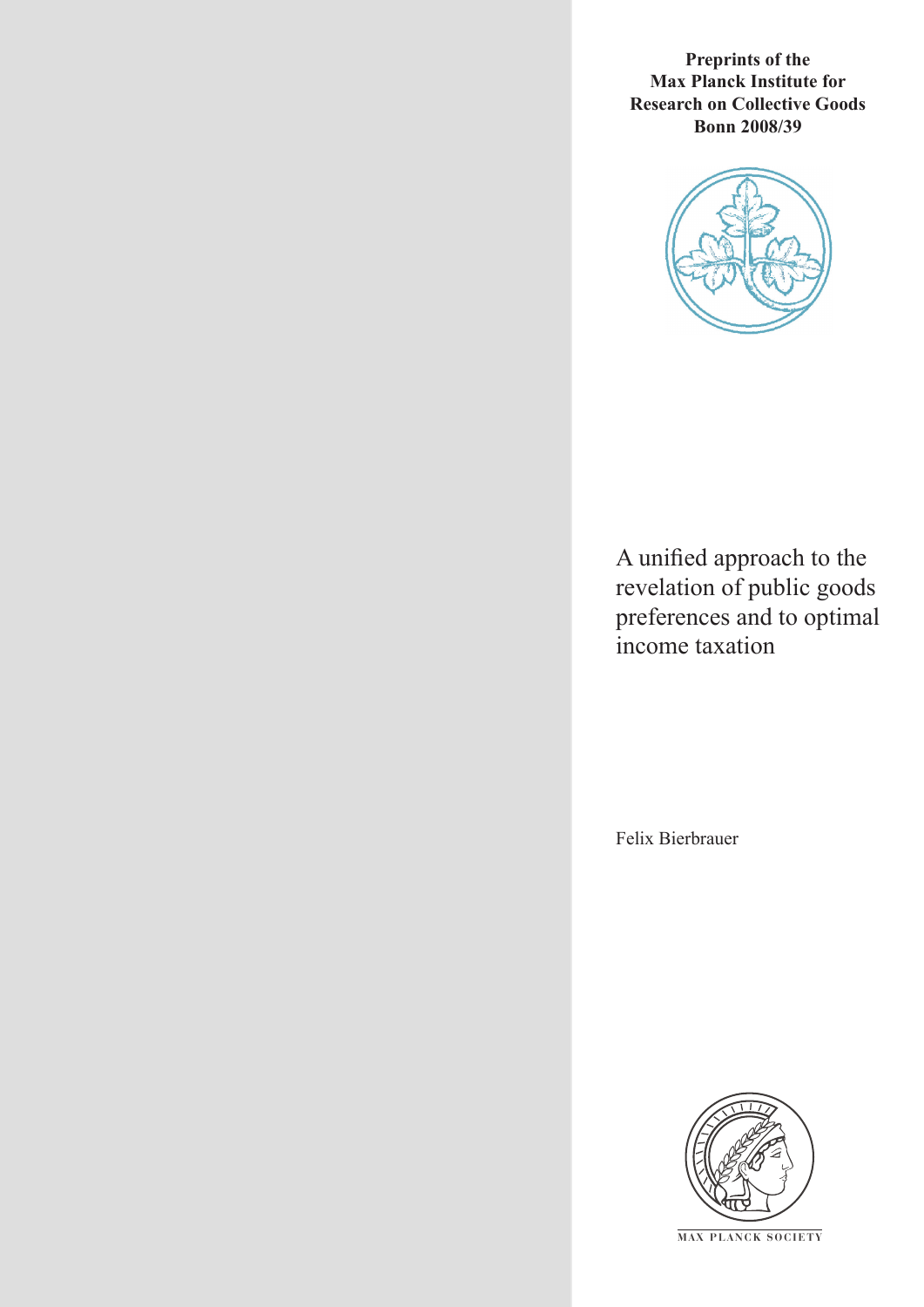

# **A unified approach to the revelation of public goods preferences and to optimal income taxation**

Felix Bierbrauer

October 2008

Max Planck Institute for Research on Collective Goods, Kurt-Schumacher-Str. 10, D-53113 Bonn http://www.coll.mpg.de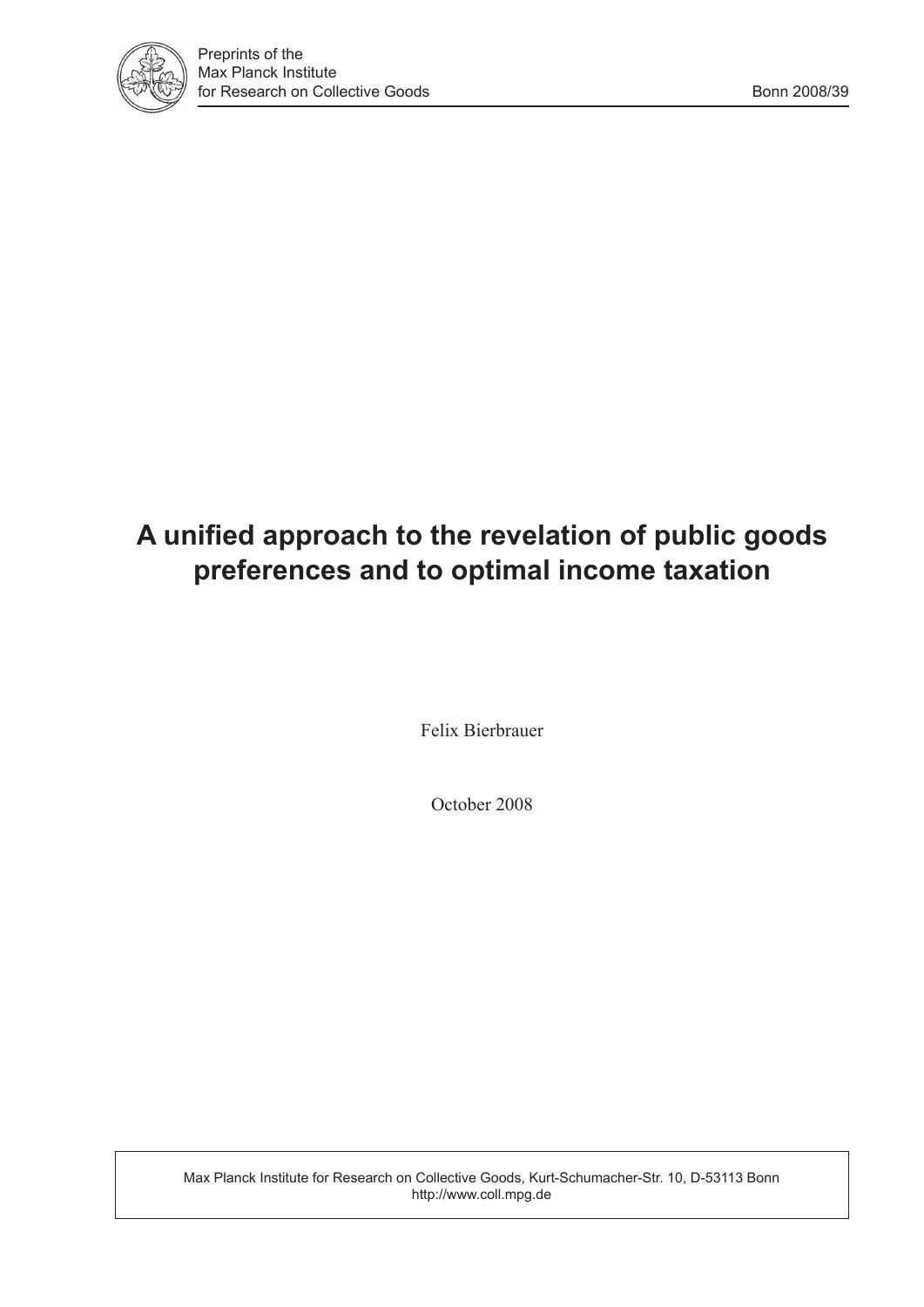## A unified approach to the revelation of public goods preferences and to optimal income taxation

Felix Bierbrauer<sup>∗</sup>

Max Planck Institute, Bonn, Germany

October 30, 2008

#### Abstract

We study a large economy model in which individuals have private information about their productive abilities and their preferences for public goods. A mechanism design approach is used to characterize implementable tax and expenditure policies. A robustness requirement in the sense of Bergemann and Morris (2005) yields individual incentive compatibility constraints that are equivalent to those in the theory of optimal income taxation in the tradition of Mirrlees (1971). Adding a requirement of coalition-proofness yields a set of collective incentive conditions which are akin those in the literature on public goods provision under private information on preferences, in the tradition of Clarke (1971) and Groves (1973).

Keywords: Optimal Taxation, Public goods provision, Revelation of Preferences, Robust Mechanism Design.

JEL: D71, D82, H21, H41

<sup>∗</sup> I am very grateful for comments by Martin Hellwig and John Weymark. I also benefited from conversations with Ernesto Crivelli, Christoph Engel, Mike Golosov, Marco Sahm, and Thomas Mertens. Earlier versions of this paper were presented at MIT, the University of Bonn, the Max Planck Institute for Research on Collective Goods, the Public Economic Theory conference 2007 in Nashville, and the EEA-ESEM meeting 2007 in Budapest. I am grateful for the hospitality of MIT where part of this research was conducted.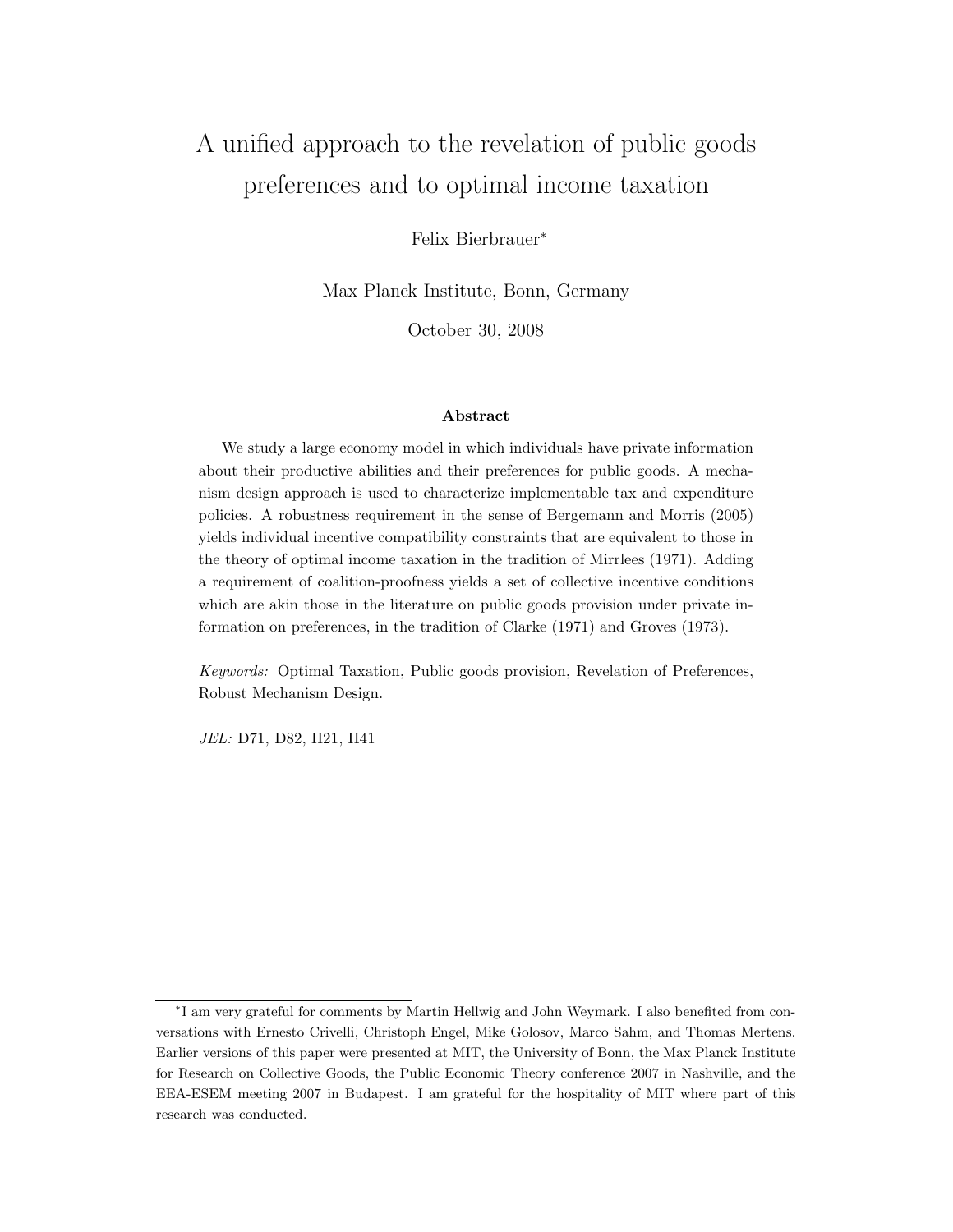## 1 Introduction

This paper provides a characterization of tax and expenditure policies that can be implemented in a model in which tax revenues are used to cover the cost of public goods provision and in which individuals have private information about their preferences for public goods and about their productive abilities. It combines two different strands of the literature in public economics that traditionally have been separated: the theory of optimal income taxation in the tradition of Mirrlees (1971), and the theory of public goods provision under asymmetric information in the tradition of Clarke (1971) and Groves (1973).

The theory of optimal income taxation is concerned with the characterization of a welfare maximizing tax systems under the assumption that individual labor supply is not exogenous but a function of the tax system itself. This literature mostly ignores public expenditures and assumes that the government has an exogenously given revenue requirement.<sup>1</sup>

The literature on public goods provision focusses on the characterization of a surplus maximizing rule for the provision and financing of public goods under the assumption that individuals have private information on their preferences.<sup>2</sup> This literature, however, disregards the production side of the economy and the tax system as an alternative source of public goods finance.

A joint treatment of optimal taxation and preference revelation is difficult for two reasons. First, the combination of private information about productive abilities and of private information about public goods preferences gives rise to a multi-dimensional mechanism design problem.<sup>3</sup> Second, the models that are used in the theory of optimal taxation and the theory of public goods provision under asymmetric information are very different. While the former studies a large economy model in which each individual acts as a "price-taker" in the sense that the own behavior neither affects aggregate tax revenue nor public spending, the latter studies a finite economy in which each individual has a direct impact on the supply of public goods.

The contribution of this paper is to link these two different strands of the literatures. It is based on a large economy model with endogenous production, as is the theory of optimal taxation. The analysis of admissible tax and expenditure policies is complicated by the fact that the social benefit from public goods provision is a priori unknown. This implies that the policy maker needs to acquire information on the distribution of

<sup>&</sup>lt;sup>1</sup>The papers that include public goods assume that the social benefit from public goods provision is common knowledge, so that the problem of preference elicitation is moot; see, Boadway and Keen (1993), Gahvari (2006), Kaplow (2006) or Hellwig (2004).

<sup>2</sup>Early contributions ask whether efficiency is possible given private information on preferences, Green and Laffont (1977) or d'Aspremont and Gérard-Varet (1979). The more recent literature includes participation constraints, Mailath and Postlewaite (1990), Hellwig (2003) or Neeman (2004).

<sup>3</sup>The literature refers to such problems also as multi-dimensional screening problems; see Rochet and Choné (1998) and Armstrong and Rochet (1999) for a theoretical treatment and Cremer et al. (2001) and Beaudry et al. (2008) for applications to the theory of optimal taxation.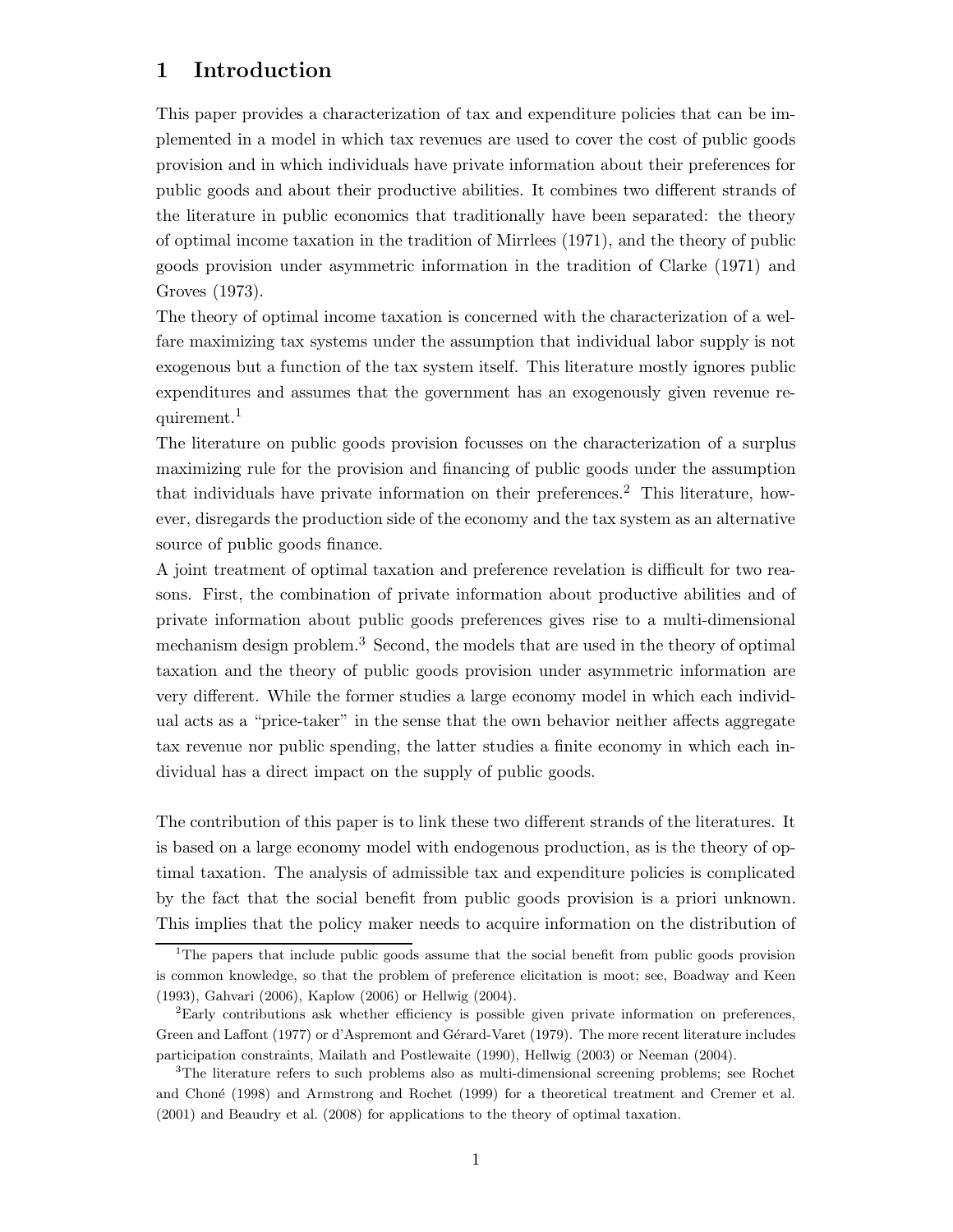preferences; e.g., he needs to learn whether many or only few individuals have a high valuation of a public good.

However, this problem of preference elicitation may be considered trivial. In a large economy, a single individual's valuation has no influence on the social benefit from public goods provision, so that a single individual's communication of public goods preferences does not affect the supply of public goods. But if no individual can influence public goods provision anyway, then individuals may as well the truth. According to this view, preference elicitation is a trivial problem in a large economy.

With an appeal to real-world political decision making, this conclusion seems to be overly optimistic. If one thinks about the role of political parties and special interest groups, the assumption that individuals with common interests may try to induce policies that are favorable to them seems more plausible than the alternative view that the problem of preference revelation is trivial provided that the number of individuals is sufficiently large. To articulate this concern in a model of optimal income taxation, this paper relies on the solution concept of a coalition-proof equilibrium. It is based on the assumption that like-minded individuals can coordinate their communication of public goods preferences. If a sufficiently large number of individuals departs from truth-telling, the policy maker will end up with a wrong perception of the social benefits from public goods provision and the supply of public goods will be manipulated. A coalition-proof equilibrium requires that there is no group of individuals who can benefit from such a joint lie about their public goods preferences.

The main result of the paper is to provide a characterization of tax and expenditure policies that are implementable as a coalition-proof equilibrium and that are robust in the sense of Bergemann and Morris (2005), i.e., whose implementability does not require specific assumptions on individuals' probabilistic beliefs about the characteristics of other individuals. In particular, we will provide conditions such that the implementability of a policy rule can be reduced to the following two conditions. First, individuals do not benefit from a false declaration of productive abilities. These constraints are equivalent to those in the theory of optimal income taxation developed by Mirrlees (1971). Second, groups of individuals do not benefit from a joint lie about their public goods preferences. This latter requirement gives rise to inequality constraints which are mathematically equivalent to those in Clarke (1971) and Groves (1973). Here, however, they have a political economy interpretation because they refer to the possibility of manipulative collective actions.

In the remainder of the introduction, I provide a sketch of the formal arguments. There is a large number of individuals. Each individual consumes a public and a private good and supplies labor. Utility functions are assumed to be additively separable. An individual's valuation of the public good is increasing in a taste parameter, and an individual's disutility of labor supply is decreasing in a productivity parameter. There is a finite set of possible taste parameters and a finite set of possible productivity levels. Individuals have private information on their productivity and their taste parameter.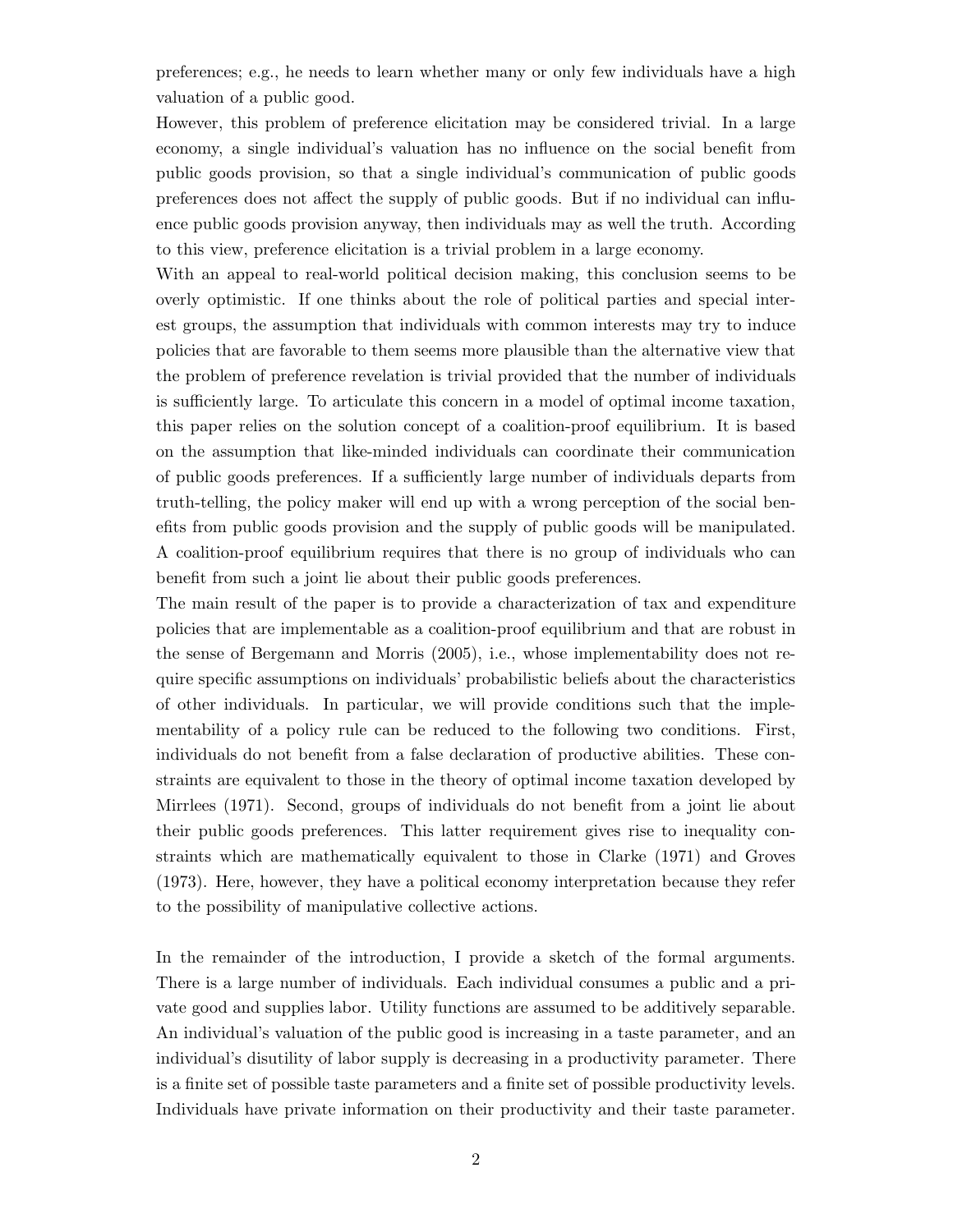At an aggregate level, there is no uncertainty about the cross-section distribution of abilities; e.g., if there are three possible productivity levels, this means that the population shares of high-skilled, medium-skilled and low-skilled individuals are common knowledge. By contrast, there is uncertainty about the joint distribution of taste parameters and skill levels. Formally, there is a random *state* of the economy which specifies, for each skill level, a distribution of taste parameters. For instance, with three possible productivity levels and two possible taste parameters a state of the economy lists the fraction of low-skilled individuals with a high taste parameter, the fraction of medium-skilled individuals with a high taste parameter and the fraction of high-skilled individuals with a high taste parameter.

The analysis is based on a mechanism design approach. A mechanism is used to implement a social choice function which consists of a provision rule for public goods and an allocation rule for private goods. The provision rule specifies, for each state of the economy, how much of a public good is provided. The private goods allocation rule specifies a consumption level and an output requirement for individuals as a function of their productivity level, their taste parameter, and the state of the economy.

The set of implementable social choice functions typically depends on the equilibrium concept that is used. A widely-used one is Bayes-Nash equilibrium which is based on the assumption that there is a common prior probability distribution over individual characteristics and that an individual's beliefs are obtained by conditioning this common prior on the individual's private information. Given these beliefs, individual actions are required to be maximizing expected utility. A problem with this solution concept is its dependence on the specification of individual beliefs. The set of implementable social choice functions varies with the common prior that is put into the model. Given that such assumptions about individual beliefs are difficult to defend, the resulting notion of implementability is problematic. To avoid these issues, we will use a notion of robust implementability that has been introduced by Bergemann and Morris (2005).

In a companion paper, Bierbrauer (2008b), we have shown that robust implementability as a Nash equilibrium gives rise to incentive compatibility constraints that are equivalent to those in the theory of optimal income taxation. <sup>4</sup> This paper adds the requirement that these Nash-equilibria are coalition-proof and derives an additional set of constraints, referred to as collective incentive compatibility constraints.

Coalition formation is modelled as follows. Individuals may jointly manipulate their announcements to a mechanism designer. We follow Laffont and Martimort (1997, 2000) in that we assume that these individuals face an own mechanism design problem.<sup>5</sup> Hence, a manipulation mechanism must satisfy incentive compatibility constraints which ensure that deviating individuals reveal their characteristics truthfully

<sup>&</sup>lt;sup>4</sup>In particular, consumption levels and output requirements are only a function of productive abilities; i.e., individuals who differ only in their public goods preferences receive the same consumption level and have to provide the same output. Incentive compatibility holds if and only if individuals prefer their own consumption-output bundle over the ones of individuals with different ability levels.

 $5$ Laffont and Martimort (1997, 2000) study a model with two agents who might engage in collusion. This paper extends their approach to an economy with a continuum of individuals.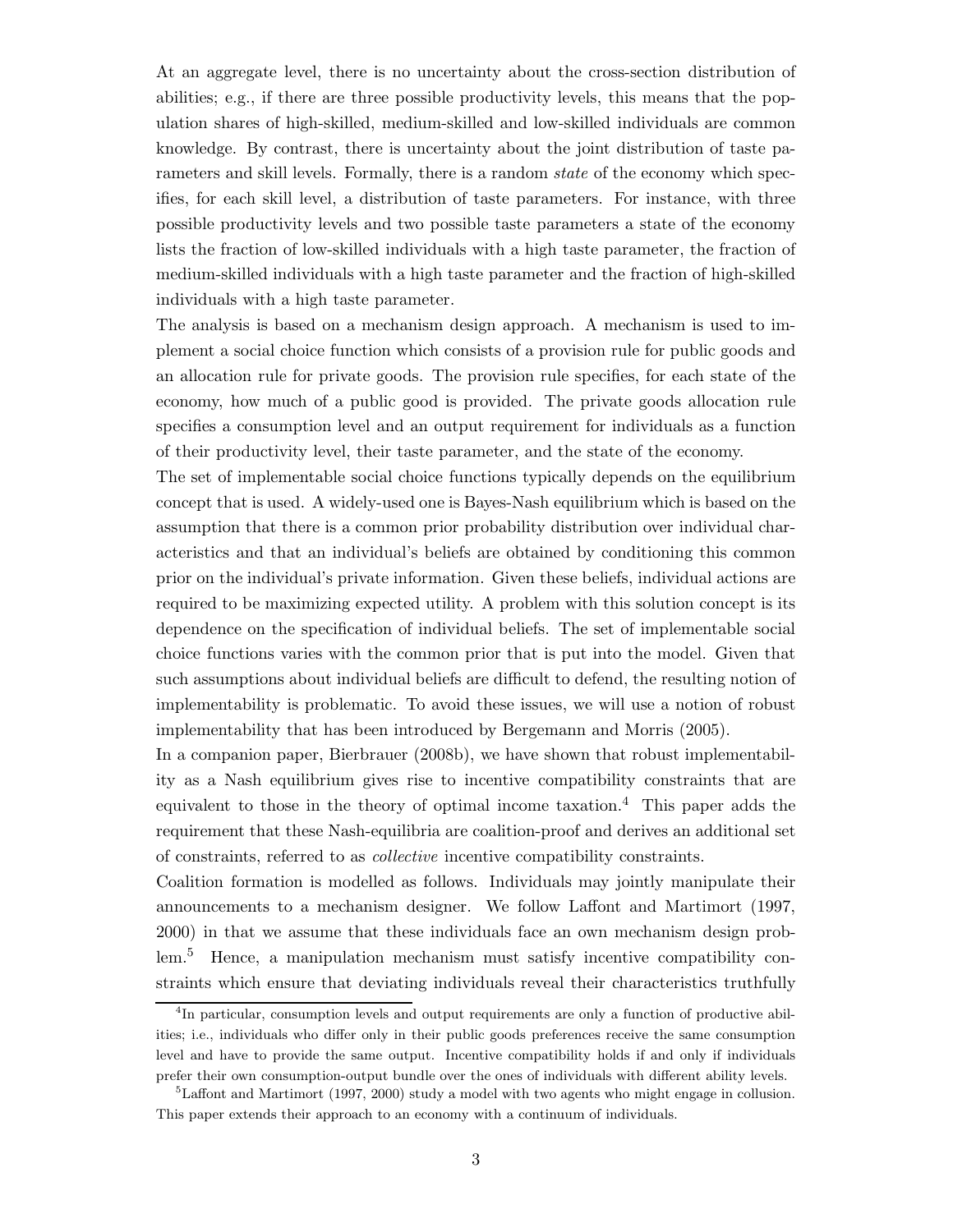to a fictitious coalition organizer and participation constraints which ensure that the deviating individuals do indeed benefit from the manipulation. A social choice function is said to be collectively incentive compatible if it leaves no scope for such collective manipulation mechanisms.<sup>6</sup>

It is shown that the collective incentive compatibility constraints only need to address the communication of public goods preferences. Since the cross-section distribution of abilities is commonly known, the policy maker can prevent individuals from a false collective communication of productive abilities by making the outcome that is induced by such a joint deviation sufficiently unattractive. By contrast, the distribution of preferences is not known and the provision of incentives for a collective revelation of preferences is therefore not trivial.

The final part of the paper analyzes collective incentive compatibility under the assumption that the state of the economy is observable but not verifiable. In the literature, such environments are also known as *complete information* environments. We show show that collective incentive compatibility in all complete information environments is weaker than robust collective incentive compatibility which requires that there is no scope for collective manipulations whatever the probabilistic beliefs of individuals about the state of the economy are.<sup>7</sup> Robust collective incentive compatibility is a very restrictive concept. For instance, joint manipulations by individuals who oppose public goods provision and by individuals who benefit from public goods provision can restrict the set of implementable social choice functions. However, such manipulations are themselves not robust with respect to the specification of beliefs; e.g., if we change the probability distribution over the possible states of the economy in such a way that a manipulation mechanism becomes more attractive for those who want a public good to be provided, we reach a point where those who are harmed by the provision of the public good are no longer willing to participate. The focus on complete information environments excludes manipulations which are viable only with specific beliefs and implies that aligned preferences are the only rationale for joint manipulations of individuals.

Given the focus on complete information environments, we study the possibility to "aggregate" collective incentive compatibility conditions. In particular, we provide conditions such that the collective incentive constraints which exclude manipulations by individuals who have the same productivity level (but possibly different public goods preferences) can be analyzed as if their was a fictitious "representative agent" who is affected by the income tax system in exactly the same way as these individuals and who announces his own public goods preferences. With this characterization we can show that the collective incentive compatibility conditions are very similar to the in-

 ${}^{6}$ The requirement that the organization of a manipulation must be internally incentive compatible distinguishes the approach of Laffont and Martimort (1997, 2000) from those of alternative authors. For instance, Olszewski (2004) assumes that a group manipulation is possible as soon as all individuals in the group are willing to participate.

<sup>7</sup>By contrast, if coalition-proofness is not imposed, these two notions are equivalent, see Ledyard (1978) and Bergemann and Morris (2005).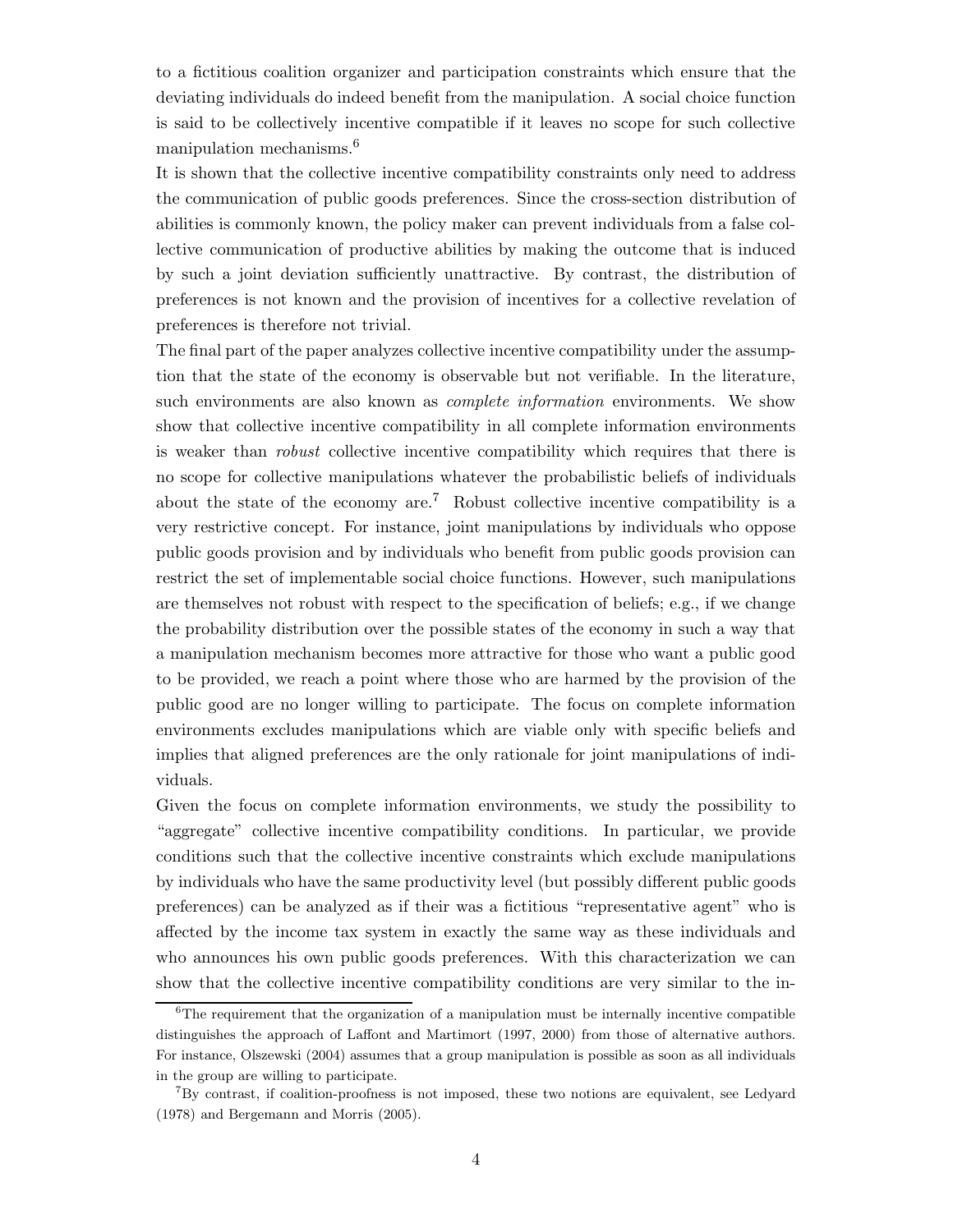centive constraints in the literature on public goods provision in the tradition of Clarke (1971) and Groves (1973). In particular, we provide conditions under which a Groves mechanism implements a surplus maximizing public goods provision level as a dominant strategy equilibrium in a revelation game that is played by a set of representative agents, one for each possible productivity level.

The general insight from the literature on public goods is that contributions to the cost of public goods provision have to be calibrated to preference intensities to ensure that individuals reveal their preferences. A similar result is obtained in this paper. The collective incentive compatibility constraints imply that two principles have to be satisfied: The first one is "no taxation without representation": If some representative agent has only a small impact on the supply of public goods under the preference revelation mechanism, then his income tax payments must be independent of the supply of public goods. Otherwise he will understate his public goods preference to minimize his contribution to the cost of public goods provision. The second principle is "no representation without taxation": If the income tax payments of some representative agent do not increase in the supply of public goods, then it is not possible to grant him any influence on public good provision. Otherwise he would exaggerate his public goods preferences so that he can free-ride on the tax payments of others.

The remainder of the paper is organized as follows. Section 2 specifies the model and contains a characterization of robust incentive compatibility. In Section 3, we introduce the notion of a coalition-proof equilibrium and characterize implementable social choice functions. This leads to collective incentive compatibility conditions. Section 4 studies implications of collective incentive compatibility constraints for complete information environments. The last section contains concluding remarks. All proofs are in the Appendix.

## 2 Model

#### 2.1 The environment

There is a continuum of individuals. Individual i's preferences are represented by the utility function

$$
U(q, c, y, w^i, \theta^i) = v(q, \theta^i) + u(c, y, w^i),
$$

where  $q$  is the amount of a public good,  $c$  is the consumption of a private good, and y denotes an individual's effective labour supply, or, contribution to the economy's output. The function  $u$  is increasing in  $c$ , decreasing in  $y$  and strictly quasiconcave. The function v gives the utility due to public good provision. For a given  $\theta^i$ , v is twice continuously differentiable with  $v_q > 0$  and  $v_{qq} \leq 0$ .

 $\theta^i$  is a taste parameter that affects individual *i*'s valuation of the public good. We assume that there is a finite ordered set of possible taste parameters  $\Theta = \{\theta_1, \ldots, \theta_m\}$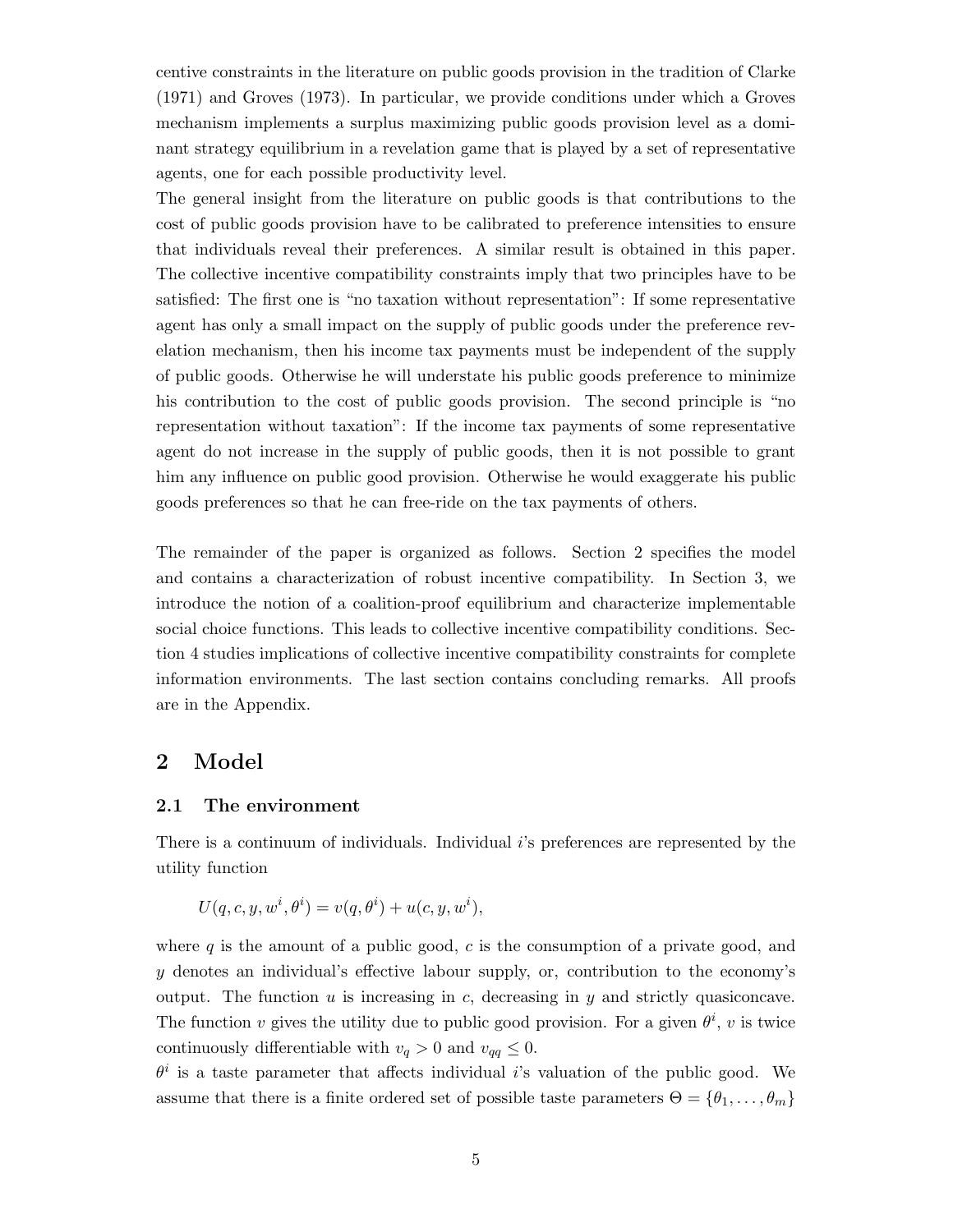and that the marginal utility  $v_q$  from public good provision is increasing in the taste parameter,  $v_q(q, \theta_l) < v_q(q, \theta_{l+1})$ . Hence, individuals with a larger taste parameter benefit more from increased public good provision.

 $w^i$  is a skill or productivity parameter that affects individual i's disutility of contributing to the economy's output. There is a finite ordered set of possible skill levels  $W =$  $\{w_1, \ldots, w_n\}$ . Indifference curves in a y-c-diagram satisfy the single crossing property, i.e., for any given  $y$  and  $c$ , and every  $k$ ,

$$
-\frac{u_y(c, y, w_k)}{u_c(c, y, w_k)} > -\frac{u_y(c, y, w_{k+1})}{u_c(c, y, w_{k+1})}.
$$

Less productive individuals need to exert more effort to produce a given output and hence need more compensation for an increased output requirement.

Individuals are privately informed about their taste parameter and about their skill level. At an aggregate level there is no uncertainty about the cross-section distribution of skill parameters. By contrast, the cross-section distribution of public goods preferences is taken to be a random quantity. More specifically, we impose the following assumptions.

First, there is a commonly known cross-section distribution  $f = (f_1, \ldots, f_n)$  of skill levels, where  $f_k$  denotes the fraction of individuals with  $w^i = w_k$ .<sup>8</sup> This assumption is typically made in the literature on optimal income taxation in the tradition of Mirrlees (1971). It will prove convenient for our purposes because it implies that the economy's resource constraint is not subject to aggregate uncertainty.

Second, the joint cross-section distribution of skill levels and taste parameters is taken to be the realization of a random variable which takes values in a set S. A typical element  $s \in S$  is referred to as a *state* of the economy and written as  $s = (s_1, \ldots, s_n)$ , where  $s_k = (s_{k1}, \ldots, s_{km})$  is the distribution of taste parameters among individuals with skill level  $w_k$ , i.e.,  $s_{kl}$  is the fraction of individuals with  $\theta^i = \theta_l$  among those with  $w^i = w_k$ . We write  $S_k$  for the set of possible distributions of taste parameters among individuals with skill level  $S_k$ .

The desirability of public good provision will typically depend on the state s. Consider two states s and s' such that, for each k,  $s'_k$  first order stochastically dominates  $s_k$ . Hence, in state s' more individuals have a high valuation of the public good than in state s so that a welfare maximizing policy rule will be such that in state s' more of the public good is provided than in stats s.

A social choice function formalizes the dependence of outcomes on the state of the economy. It consists of a provision rule for the public good  $q : s \mapsto q(s)$  that specifies for each state s how much of the public good is provided, and a pair of functions  $c : (s, w, \theta) \mapsto c(s, w, \theta)$  and  $y : (s, w, \theta) \mapsto y(s, w, \theta)$ , which determine for each state,

<sup>&</sup>lt;sup>8</sup>Upon invoking a law of large numbers for large economies we can interpret  $f_k$  both as the ex ante probability that any given individual has skill parameter  $w_k$ , and as the population share of individuals with this skill parameter. For details see Al-Najjar (2004), or Judd (1985a).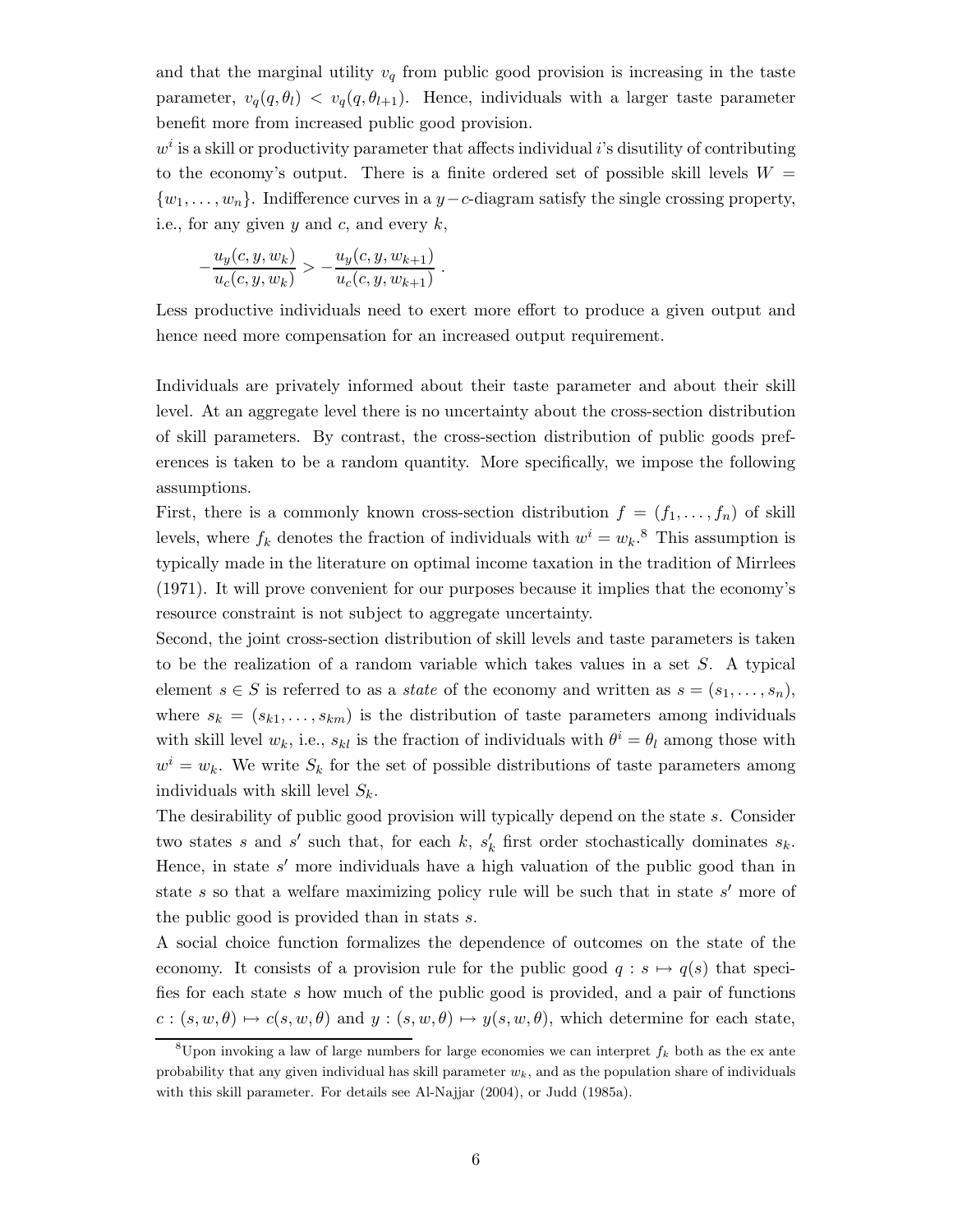each skill level, and each taste parameter a consumption level and an output requirement, respectively. A social choice function is said to be feasible, if for every s,

$$
\sum_{k=1}^{n} f_k \sum_{l=1}^{m} (y(s, w_k, \theta_l) - c(s, w_k, \theta_l)) s_{kl} \ge r(q(s)),
$$
\n(1)

where  $r$  is an increasing and convex cost function which captures the resource requirement of public good provision.

This specification restricts attention to social choice functions that are anonymous in the following sense: for a given state s, two individuals who have the same taste parameter and the same skill level receive the same private goods consumption and have the same output requirement. Also, a permutation of individual characteristics which leaves the joint cross-section distribution of public goods preferences and skill levels unaffected does neither affect the decision on public goods provision nor, for given  $(w, \theta)$ , the corresponding consumption level and output requirement.<sup>9</sup>

#### 2.2 Robust Mechanism Design

We seek to characterize social choice functions can be made the equilibrium allocation of a game of incomplete information in which individuals have information about their own characteristics but lack information about the characteristics of others and about the state s of the economy. Moreover, in order to avoid specific assumptions about individual beliefs,we will use the notion of robust implementability that has been introduced by Bergemann and Morris (2005). Following their approach, we will first define what it means to implement a social choice function for a given specification of beliefs and then characterize the social choice functions that are *robustly implementable*, i.e., that can be implemented whatever those beliefs are.

An individual is henceforth characterized by a preference parameter, a productivity level, beliefs about the distribution of these characteristics in the economy and beliefs about the beliefs of other individuals. Following Bergemann and Morris (2005) we summarize these data in a type space  $\mathcal{T} := [T, w, \theta, \pi]$ , where T is the set of "abstract" types,  $w : t \mapsto w(t)$  is a mapping that specifies the skill level of an individual with type t. Likewise, the mapping  $\theta : t \mapsto \theta(t)$  gives type t's taste parameter. For brevity, we refer to the pair  $(w(t), \theta(t))$  as the payoff type of type t. The function  $\pi : t \mapsto \pi(t)$ specifies the beliefs of an individual of type  $t$  with respect to the cross-section distribution of types. Let  $\phi$  be a typical element of the set of probability distributions on T,  $\Delta_T$ , and  $\phi(T)$  be the cross-section distribution of types associated with type space T, then  $\pi(t)[X]$  is the probability that a type t individual assigns to the event " $\phi(\mathcal{T})$ " belongs to a subset X of  $\Delta_T$ ".

The beliefs  $\pi$  determine both an individuals beliefs about the payoff types of other individuals and about the beliefs of other individuals. To illustrate this let  $\phi^1$  be the

<sup>&</sup>lt;sup>9</sup>Guesnerie (1995) refers to these properties as recipient anonymity and anonymity in influence, respectively.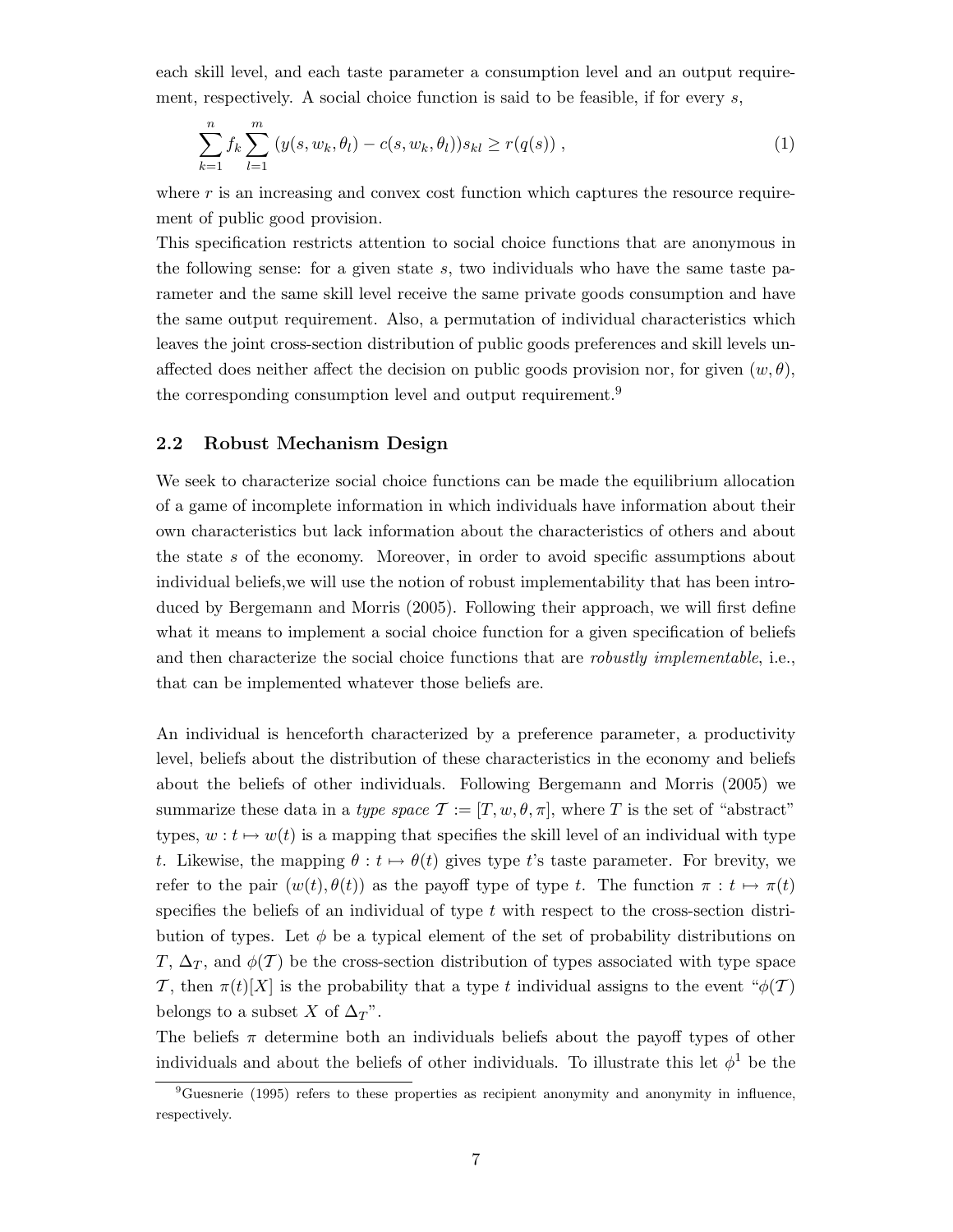marginal cross-sections distribution of payoff types that is associated with a given cross section distribution of types  $\phi$  and let  $\Delta_{W\times\Theta}$  be the set of probability distributions over  $W \times \Theta$ . The probability that a type t individual assigns to the event " $\phi^1$  belongs to a subset Y of  $\Delta_{W\times\Theta}$ " is given by  $\int_{\{\phi\in\Delta_T|\phi^1\in Y\}} d\pi(t)$ . In a similar way, we can derive a type t individual's beliefs about the beliefs of other individuals from  $\pi(t)$ .

A given type space  $\mathcal T$  is associated with a joint cross-section distribution of taste parameters and skill levels that we denote by  $s(\mathcal{T})$ . In particular, two type spaces  $\mathcal T$  and T' may give rise to the same cross-section distribution of payoff types,  $s(\mathcal{T}) = s(\mathcal{T}')$ , but differ in the specification of individual beliefs so that  $\phi(\mathcal{T}) \neq \phi(\mathcal{T}')$ .

Given the restriction to anonymous social choice functions, we limit attention to social choice functions that can be implemented by means of an anonymous allocation mechanism, i.e., a mechanism whose outcome is left unaffected by a permutation of individual actions.<sup>10</sup> Formally, an anonymous allocation mechanism  $M = (A, Q, C, Y)$ specifies an action set A and a collection of functions, where  $Q : \alpha \mapsto Q(\alpha)$  gives the level of public good provision as a function of the cross-section distribution of actions  $\alpha$ , and the functions  $C : (\alpha, a) \mapsto C(\alpha, a)$  and  $Y : (\alpha, a) \mapsto Y(\alpha, a)$  specify a consumption level and an output requirement as a function of an individual's message a and of the distribution of messages  $\alpha$ .

A strategy in the game induced by M is a function  $\sigma: T \to A$  that specifies an action for each type of individual. We denote by  $\alpha(\phi, \sigma)$  the cross-section distribution of actions that is induced by  $\sigma$  if the cross-section distribution of types is  $\phi$ .

Given an allocation mechanism  $M$  and a type space  $\mathcal{T}$ , we say that the strategy  $\sigma^*: T \to A$  is an *interim Nash equilibrium* if, for all  $t \in T$ , and all  $a \in A$ ,

$$
\int_{\Delta_T} \tilde{U}(\alpha(\phi(T), \sigma^*), \sigma^*(t), w(t), \theta(t)) d\pi(t)
$$
  
\n
$$
\geq \int_{\Delta_T} \tilde{U}(\alpha(\phi(T), \sigma^*), a, w(t), \theta(t)) d\pi(t),
$$

where

$$
\begin{aligned} &\tilde{U}(\alpha(\phi(\mathcal{T}),\sigma^*),a,w(t),\theta(t)) \\ &:=U(Q((\alpha(\phi(\mathcal{T}),\sigma^*)),C(\alpha(\phi(\mathcal{T}),\sigma^*),a),Y(\alpha(\phi(\mathcal{T}),\sigma^*),a),w(t),\theta(t)) \end{aligned}
$$

is a shorthand notation for the utility that a type t individual realizes under mechanism M from choosing action a given that all other individuals follow strategy  $\sigma^*$  and the cross-section distribution of types equals  $\phi(\mathcal{T})$ .

The large economy specification implies that the action chosen by a single individual can not affect the cross-section distribution of actions. This explains why, in the above equilibrium condition, the term  $\phi(\mathcal{T})$  appears both on the left-hand side and on the right-hand side.

A social choice function  $(q, c, y)$  is said to be implementable on a type space  $\mathcal{T}$ , if there is some mechanism M such that the equilibrium allocation of the mechanism is equal

 $10$ For a more extensive discussion of anonymous games, see Kalai (2004).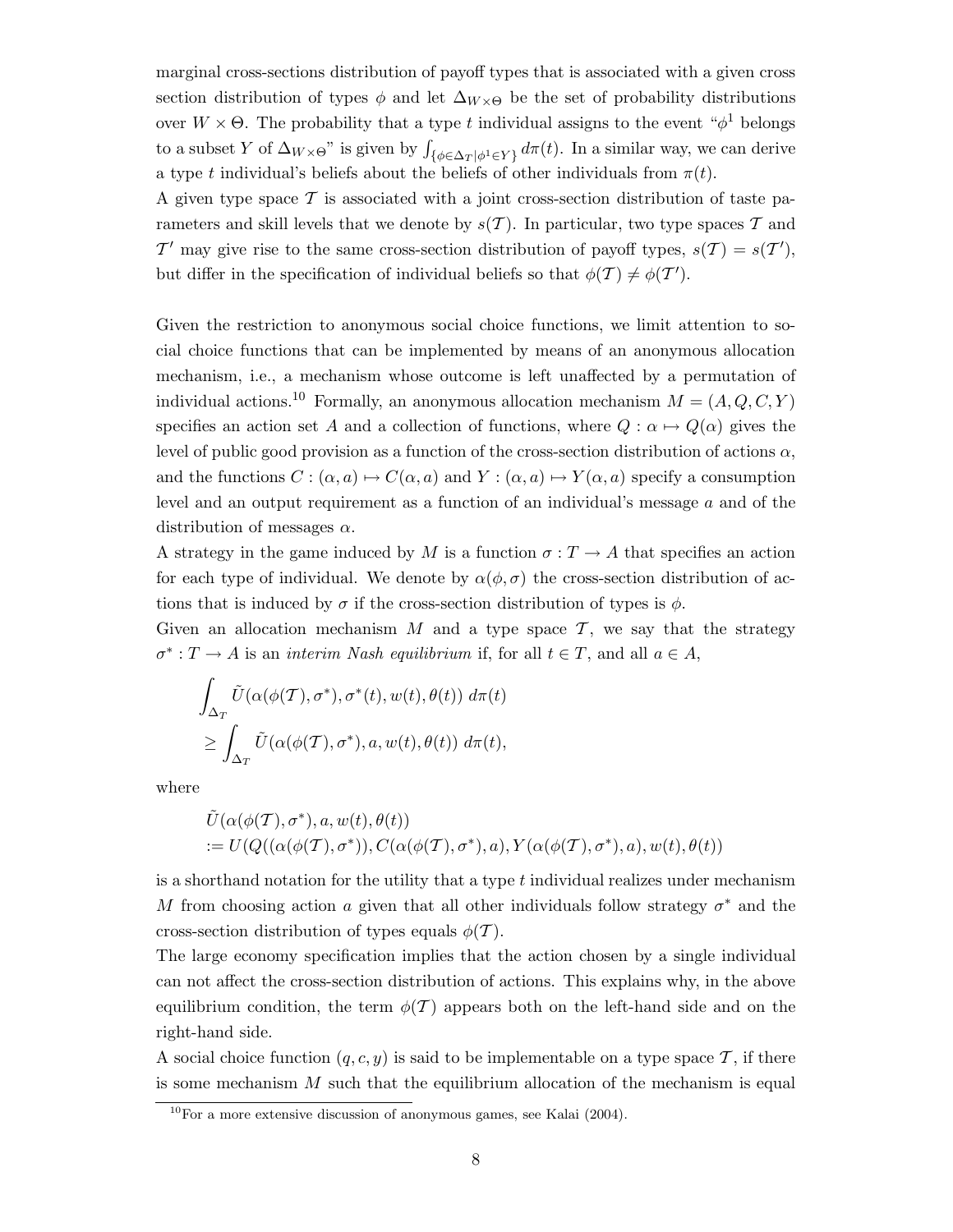to the outcome that is stipulated by the social choice function for this type space. Formally, the mechanism M is said to implement the social choice function  $(q, c, y)$  on type space T, if  $\sigma^*: T \to A$  is an in interim Nash equilibrium strategy for the game induced by  $M$  on type space  $\mathcal{T}$ , and moreover

$$
Q(\alpha(\phi(\mathcal{T}), \sigma^*)) = q(s(\mathcal{T}))
$$
\n(2)

and, for all  $t$ ,

$$
C(\alpha(\phi(\mathcal{T}), \sigma^*), \sigma^*(t)) = c(s(\mathcal{T}), w(t), \theta(t))
$$
\n(3)

and

$$
Y(\alpha(\phi(\mathcal{T}), \sigma^*), \sigma^*(t)) = y(s(\mathcal{T}), w(t), \theta(t)) .
$$
\n(4)

A social choice function is said to be robustly implementable if there is a mechanism M and a strategy  $\sigma^*$  such that (i)  $\sigma^*: T \to A$  is an interim Nash equilibrium strategy for the game induced by  $M$  on every type space, and (ii) conditions (2)-(4) hold on every type space.

This notion of robust implementability differs slightly from the one used by Bergemann and Morris (2005), who allow the mechanism that implements the social choice function to depend on the type space, i.e., a social choice function is robustly implementable in the sense of Bergemann and Morris (2005) if, for every type space  $\mathcal{T}$ , there is a mechanism  $M(\mathcal{T})$  that implements the social choice function on this type space.

We prefer a notion of robustness that differs from the one due to Bergemann and Morris (2005) because the mechanism designer and also the individuals do not know the type space. The mechanism designer's problem is to learn what the type space is. Hence, he can not rely on a mechanism that presupposes that the type space is known. Also, it seems natural to assume that individuals follow the same strategy on every type space. Given that individuals know their types but not the type space, the action that they choose can depend on the former but not on the latter.<sup>11</sup>

The following Proposition provides a characterization of robustly implementable social choice functions.

**Proposition 1** A social choice function  $(q, c, y)$  is robustly implementable if and only if it satisfies the following individual incentive compatibility constraints: For every  $s \in S$  and every  $(w, \theta) \in W \times \Theta$ ,

$$
U(q(s), c(s, w, \theta), y(s, w, \theta), w, \theta) \ge U(q(s), c(s, \hat{w}, \hat{\theta}), y(s, \hat{w}, \hat{\theta}), w, \theta),
$$
\n
$$
(5)
$$

for every  $(\hat{w}, \hat{\theta}) \in W \times \Theta$ .

<sup>&</sup>lt;sup>11</sup>With the solution concept of an interim Nash equilibrium, this distinction is not essential. Both versions of robust implementability give rise to the same constraints on the set of social choice functions. However, in the next section where the requirement of coalition-proofness is added it makes a difference which notion of robustness is employed.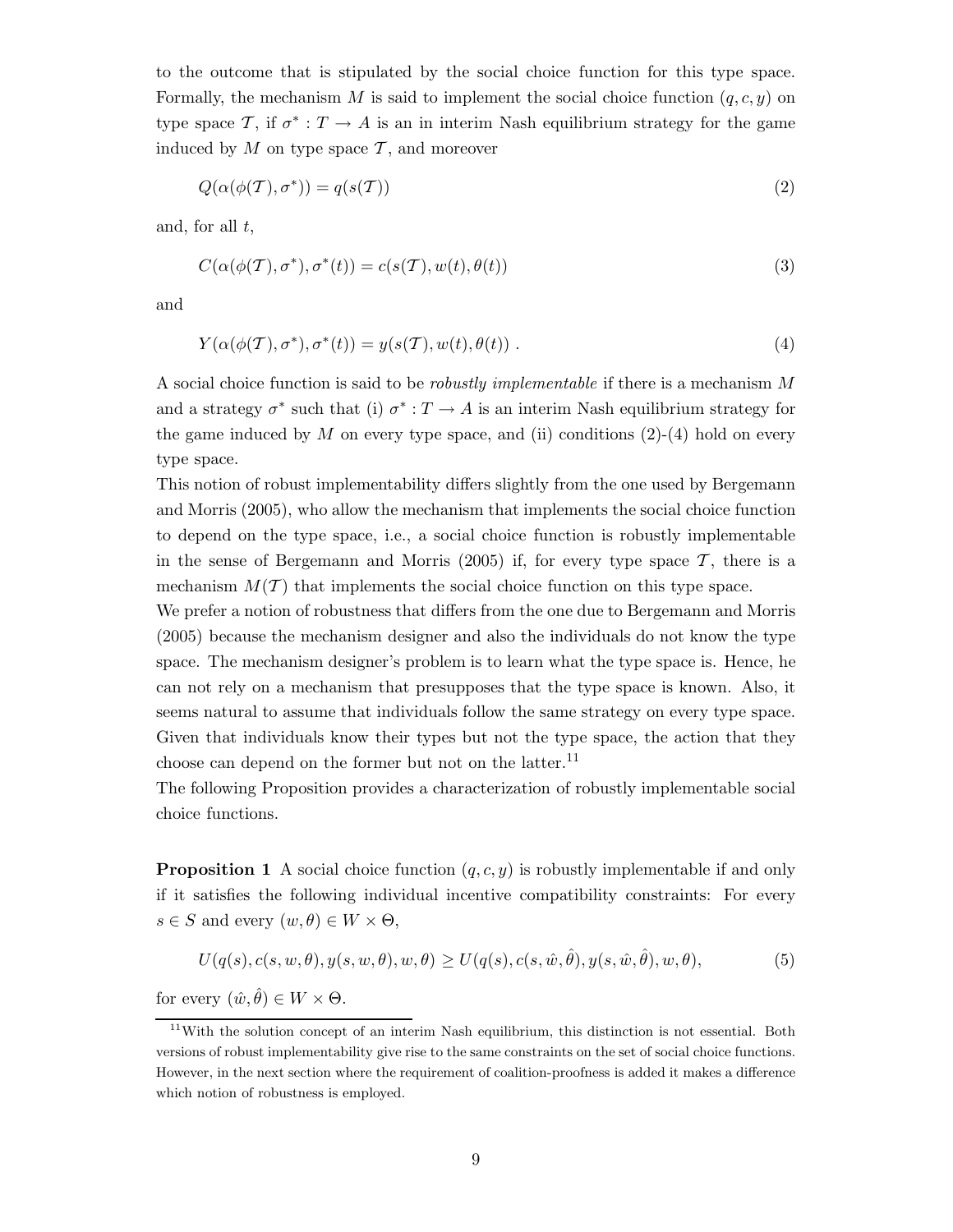The proof of Proposition 1 is in the Appendix. To get an intuitive understanding, note first that the Revelation Principle implies that *robust implementability* can be equivalently defined as follows: a direct mechanism, implements a social choice function in a truthful equilibrium on every type space. Second, individual incentive compatibility, as defined by (5), is equivalent to implementability on a specific class of types spaces, namely those where the beliefs of all individuals assign probability 1 to the event that the cross-section distribution of preferences equals s. We refer to such types spaces in the following also as complete information type spaces.

The main step in the proof is to show that implementability on each complete information type space implies implementability on each type space. This follows since the payoff from truth-telling on an arbitrary type space is a convex combination of the payoffs from truth-telling on the set of complete information type spaces. Trivially, if truth-telling is a best response on each complete information type space, then it is also a best response "on average".

#### 2.3 Implications of individual incentive compatibility

Given Proposition 1, we limit attention to individually incentive compatible social choice functions. Using that the utility function  $U$  is additively separable, the incentive compatibility constraints in (5) can be equivalently written as follows. For every  $s \in S$ and every  $(w, \theta) \in W \times \Theta$ ,

$$
u(c(s, w, \theta), y(s, w, \theta), w) \ge u(c(s, \hat{w}, \hat{\theta}), y(s, \hat{w}, \hat{\theta}), w),
$$
\n
$$
(6)
$$

for all  $(\hat{w}, \hat{\theta})$ .

Since the economy is large, the supply of the public good is unaffected by a single individual's behavior. This explains why the public good does not enter the individual incentive compatibility constraints.

It is easily verified that the inequalities in (6) imply that, for every s, for every given w and every pair  $\theta$  and  $\theta'$ ,

$$
u(c(s, w, \theta), y(s, w, \theta), w) = u(c(s, w, \theta'), y(s, w, \theta'), w).
$$
\n(7)

This equation says that two individuals who differ only in their taste parameter, derive the same utility from their respective  $(c, y)$  combination, in every state s. Since two individuals who differ only in their taste parameter have the same ranking of alternative  $(c, y)$  bundles, it is impossible to discriminate between them.

Given condition (7), it is without loss of generality to assume that also  $c(s, w, \theta) =$  $c(s, w, \theta')$  and  $y(s, w, \theta) = y(s, w, \theta')$ , for every s, w, and every pair  $(\theta, \theta')$ .<sup>12</sup> With some abuse of notation, we denote the consumption level of individuals with skill parameter w in state s by  $c(s, w)$  and the corresponding output requirement by  $y(s, w)$ . We can

 $12$ Any welfare-maximizing social choice function is such that individual utility levels are generated at a minimal resource cost. Hence it must be true that  $y(s, w, \theta) - c(s, w, \theta) = y(s, w, \theta') - c(s, w, \theta')$ . This equality in conjunction with the fact that indifference curves in a  $y - c$  diagram are strictly increasing and strictly convex, yields  $c(s, w, \theta) = c(s, w, \theta')$  and  $y(s, w, \theta) = y(s, w, \theta')$ .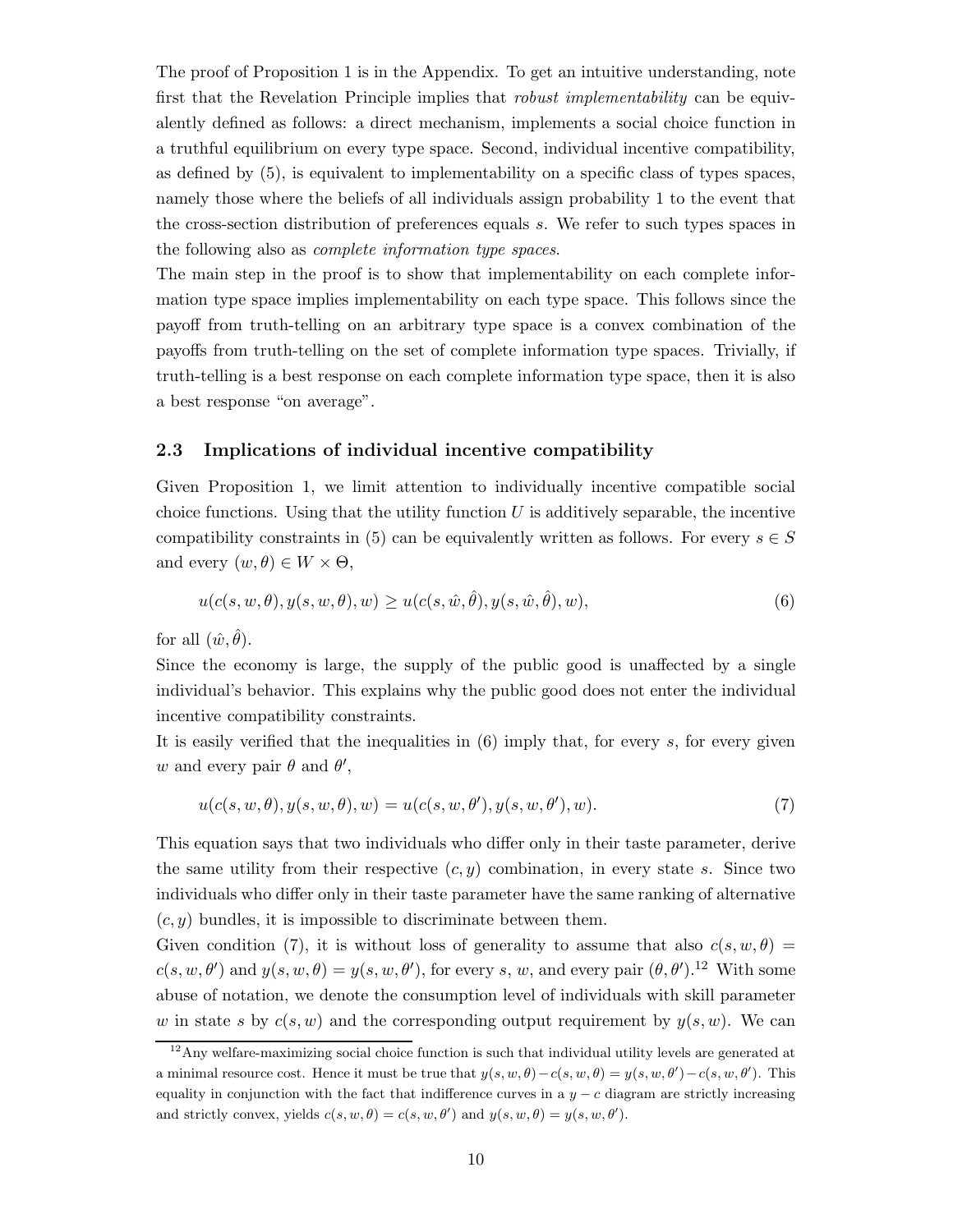now write the individual incentive compatibility constraints as follows: for every s, every  $w$ , and every  $\hat{w}$ ,

$$
u(c(s, w), y(s, w), w) \ge u(c(s, \hat{w}), y(s, \hat{w}), w).
$$
\n(8)

The economy's resource constraint in  $(1)$  can be written as, for all s,

$$
\sum_{k=1}^{n} f_k (y(s, w_k) - c(s, w_k)) \ge r(q(s)),
$$
\n(9)

As indicated by the inequalities in (8), only private information on skill levels is relevant for individual incentive compatibility. Private information on public goods preferences plays no role. This is a striking difference to the literature on public goods provision in "small" economies in the tradition of Clarke (1971), Groves (1973) or d'Aspremont and Gérard-Varet (1979). In these models, each individual announces a taste parameter and thereby affects how much of a public good is provided. In the given large economy model, no individual has a direct influence on public good provision which implies that individual consumption levels and output requirements can not be made dependent on public goods preferences.

The model derived so far is a straightforward extension of the model of optimal income taxation due to Mirrlees  $(1971)^{13}$  A difference is that the present model has aggregate uncertainty so that the optimal policy depends on the state s of the economy. However, if the only constraints that need to be taken into account are those in (9) and (8), this has no bearing on the set of optimal policies. Given that individuals have no impact on public good provision, they also have no reason to hide their true public goods preferences from the policy maker. This implies that the policy maker will get the information on the state of the economy for "free", i.e., without having to provide appropriate incentives for a revelation of public goods preferences. The remaining problem is to determine the optimal tax and expenditure policy for each given state s. This policy problem is equivalent to the one that is analyzed in the theory of optimal income taxation.

## 3 Collective Incentive Compatibility

The characterization of individually incentive compatible social choice functions in the preceding section has led to the conclusion that, in a large economy, private information on public goods preferences plays no role. Even if there is uncertainty about the social benefits from public good provision, this uncertainty can be easily resolved because, in a large economy, no individual has a direct influence on the quantity of the public

<sup>&</sup>lt;sup>13</sup> Contributions to the theory of optimal income taxation often use a primal approach which relies on a characterization of social choice functions that can be achieved by means of an income tax system, see Stiglitz (1982), Boadway and Keen (1993), Gahvari (2006), or Hellwig (2007). This yields implementability conditions that, for given s, coincide with the constraints in  $(9)$  and  $(8)$ .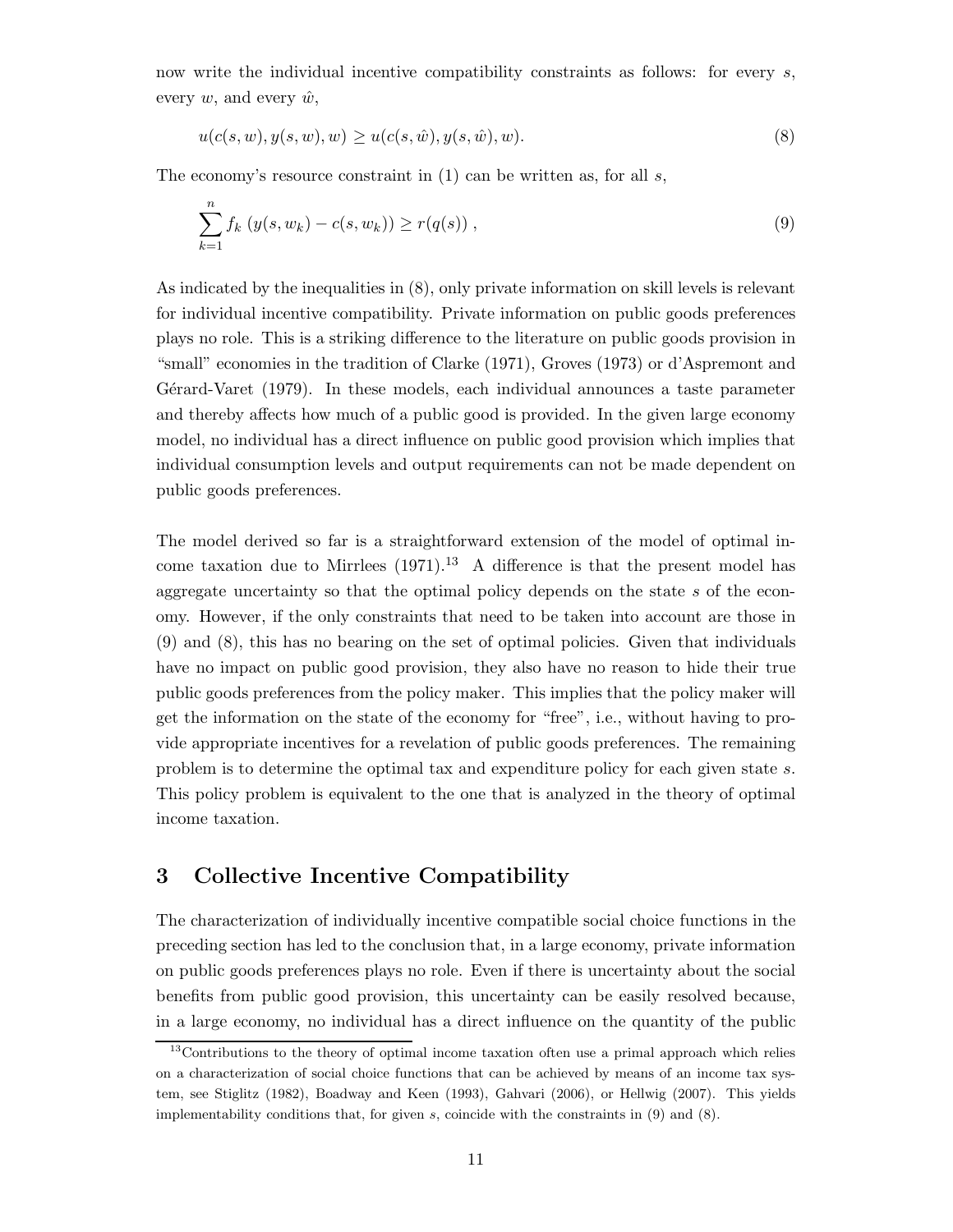good, and hence no individual minds revealing his public goods preference.

This view is somewhat implausible. Every democratic society knows the constant struggle of political parties and all sorts of special interest groups about the desirability of expenditure policies. Hence, in a large economy, individuals undertake collective actions in order to influence the provision of public goods. This suggests that, in addition to individual incentive compatibility constraints which incorporate how individual behavior depends on policy choices, the model should also include *collective* incentive compatibility constraints which take account of the possibility that individuals may lie collectively about their preferences in order to induce policies that are more favorable to them.

Our approach to coalition formation is as follows: A coalition is a subset of types. Given that, with an anonymous social choice function, an individual's expected payoff depends only on the individual's type, this means that we take aligned preferences to be the rationale for coalition formation.

Coalition formation is an own mechanism design problem which gives rise to its own set of incentive problems.<sup>14</sup> Formally, a coalition is viewed as a direct mechanism. Individuals with types in  $R \subset T$  make a (possibly false) type announcement to a fictitious coalition manager. Incentive compatibility constraints ensure that individuals communicate their types truthfully to the coalition organizer.

Given that individuals reveal their types truthfully to the coalition organizer, the latter can acquire partial information about the state of the world because he can observe the population-shares of all types  $t$  in  $R$ . Given this information, the coalition organizer makes announcements on behalf of the individuals with types in R to the overall mechanism designer. Thereby he can manipulate the policy outcome. The following example illustrates this possibility.

#### 3.1 An example

Suppose that there are only two possible skill levels  $W = \{w_1, w_2\}$ , i.e., individuals with  $w^i = w_1$  are low-skilled and individuals with  $w^i = w_2$  are high-skilled. Also suppose that  $\Theta = {\theta_1, \theta_2}$  so that individuals with  $\theta^i = \theta_1$  have a low valuation of the public good and individuals with  $\theta^i = \theta_2$  have a high valuation of the public good.

Suppose that  $S = S_1 \times S_2$ , and that for each skill level  $w_k$ ,  $S_k$  consists of two elements,  $S_k = \{s'_k, s''_k\}$ , where  $s'_{k1} = \frac{3}{4}$  and  $s''_{k1} = \frac{1}{4}$ ; that is,  $s''_k$  is such that among those individuals with  $w^i = w_k$ , many have a high valuation of the public good and  $s'_k$  is such that many have a low valuation of the public good. Depending on the distribution of public goods preferences among the high-skilled and low-skilled, respectively, there are in total four possible states of the economy.

<sup>&</sup>lt;sup>14</sup>This approach to coalition formation has been introduced by Laffont and Martimort (1997, 2000). Our approach is here is more general in the sense that we not only allow for deviations by the "grand coalition" of all agents, bot allow any subset of individuals to deviate.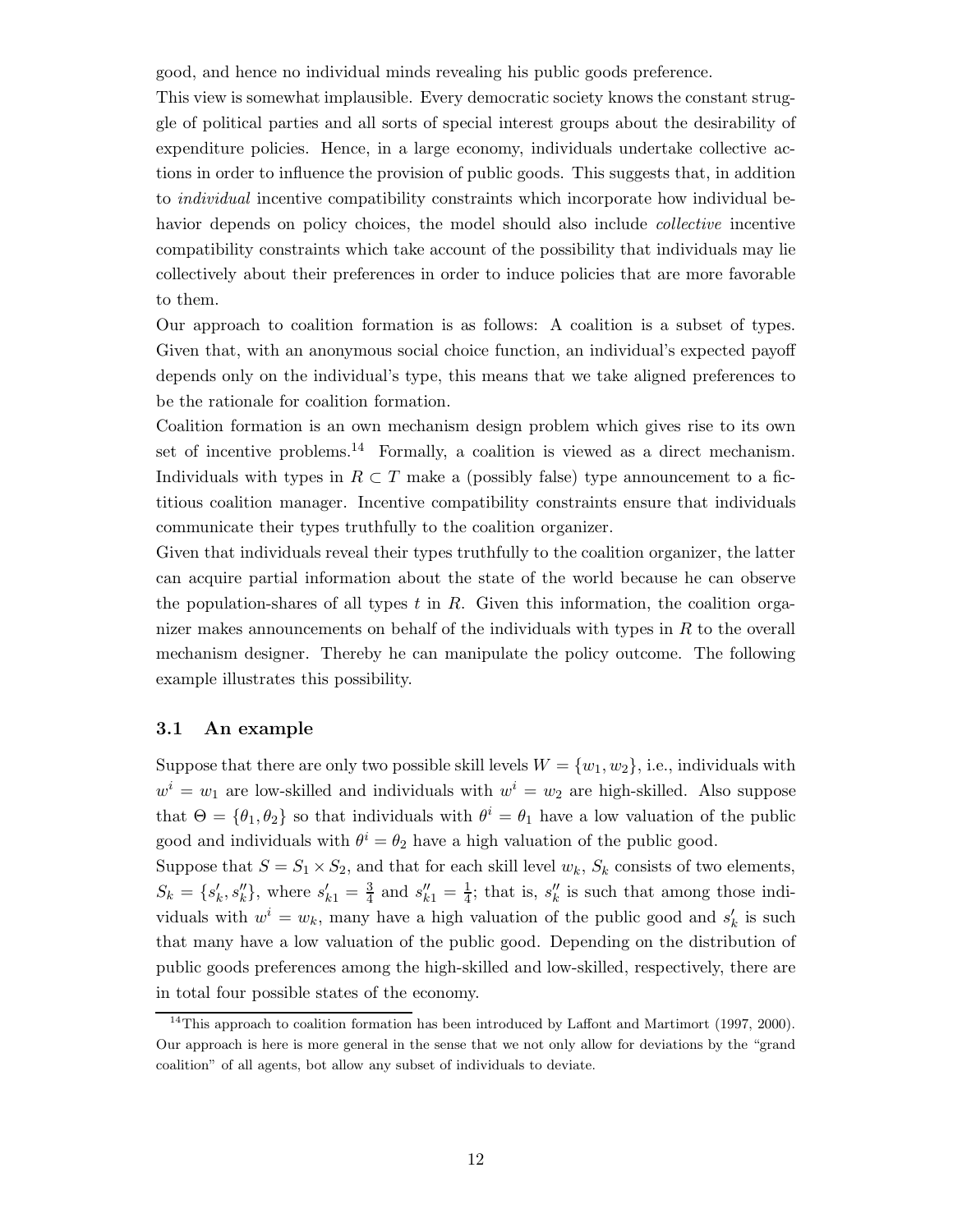Suppose, for simplicity, that the overall mechanism is a direct mechanism.<sup>15</sup> Consider a coalition of low-skilled individuals. If all low-skilled individuals reveal their type to the coalition manager the latter learns whether many or only few low-skilled individuals have a high taste for the public good, i.e., he learns whether the distribution of preferences among the low-skilled equals  $s'_1$  or  $s''_1$ . However, he remains ignorant with respect to the distribution of preferences among the high-skilled.

In the following we give an example of a social choice function that can be manipulated by such a coalition. Let

$$
V_k(s) = u(c(s, w_k), y(s, w_k), w_k)
$$

be a shorthand notation for the utility that individuals with skill level  $w_k$  derive from their  $c-y$  bundle in state  $s = (s_1, s_2)$ . The payoff of a low-skilled individual with taste parameter  $\theta$  in state s can then be written as

$$
v(q(s_1, s_2), \theta) + V_1(s_1, s_2).
$$

Now suppose that for all  $\theta \in \Theta$  and for all  $s_2$ ,

$$
v(q(s'_1, s_2), \theta) + V_1(s'_1, s_2) > v(q(s''_1, s_2), \theta) + V_1(s''_1, s_2).
$$
\n
$$
(10)
$$

This says that, whatever the preferences of the high-skilled, all low-skilled individuals are better off if the mechanism designer chooses policy under the assumption that only few low-skilled individuals have a high valuation of the public good. Such situations can occur in models in which raising taxes for the public good is more painful for the "poor". Even if they have a high valuation of the public good, they prefer less public spending because the disutility of increased taxation does not compensate for the utility gain from increased public good provision.<sup>16</sup>

Now consider the following manipulation mechanism for low-skilled individuals. Whenever the state of the world is such that  $s_1 = s'_1$  the coalition organizer reports the characteristics of low-skilled agents truthfully to the overall mechanism. By contrast, if  $s_1 = s_1''$  he reports the skill-parameters truthfully but reports taste parameters in such a way that the reported profile  $\hat{s}_1$  satisfies  $\hat{s}_1 = s'_1$ . This manipulation makes all low-skilled individual better off, so that they are happy to participate. Moreover, the coalition mechanism itself is incentive compatible. This follows because the coalition organizer only manipulates taste parameters and individuals are indifferent which taste parameter to announce. Hence, the coalition manager makes a choice from an individual's best response correspondence, which implies that no individual has an incentive to lie to the coalition manager.

<sup>&</sup>lt;sup>15</sup>Below, we prove that the Revelation Principle holds in our model, so that this assumption is without loss of generality.

 $^{16}$ Bierbrauer (2008a) and Bierbrauer and Sahm (2008) show that Mirrleesian models of optimal nonlinear income taxation may give rise to this constellation.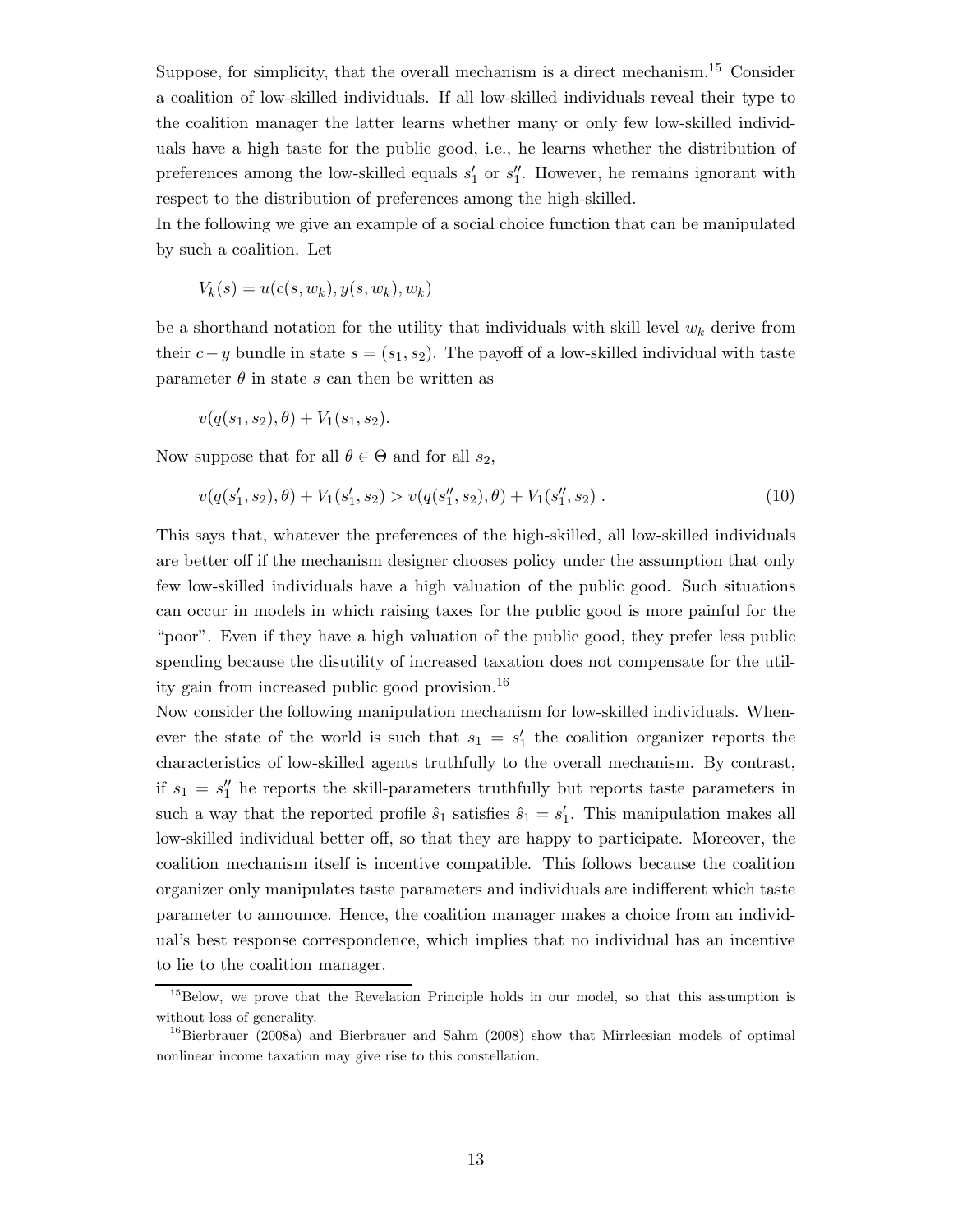#### 3.2 Implementation as a coalition-proof equilibrium

A manipulation for individuals with types in  $R$  is a list of probability distributions  $\chi_R = {\chi(\phi_R, t)}_{t \in R}$  with support A; i.e.,  $\chi(\phi_R, t)[a]$  is the probability that an individual with type t will choose action a, if the cross-section distribution of types in  $R$  is given by  $\phi_R$ .

We assume that an individual's action conditional on  $\phi_R$  and t may be random. However, the distribution of actions that is communicated by the coalition organizer is not. In the example in Subsection 3.1, it may be random for whom the coalition organizer chooses to announce a low taste parameter instead of a high taste parameter. In any case, he chooses a profile of announcements such that  $\hat{s}_1 = s'_1$  with probability 1.

Let a mechanism  $M = (A, Q, C, Y)$  be given. In the following, we denote by  $\alpha(\phi, \sigma, \chi_R)$ the (non-random) distribution of actions that results if the cross-section distribution of types is  $\phi$ , individuals with types not in R follow a strategy  $\sigma$  and individuals with types in R behave according to the manipulation mechanism  $\chi_R$ . With this notation we denote by

$$
\tilde{U}(\alpha(\phi, \sigma, \chi_R), a, w(t), \theta(t)) = U(Q((\alpha(\phi, \sigma, \chi_R)), C(\alpha(\phi, \sigma, \chi_R)), a), Y(\alpha(\phi, \sigma, \chi_R), a), w(t), \theta(t))
$$

the utility that a type  $t$  individual realizes under mechanism  $M$  from choosing action a given that the distribution of actions is  $\alpha(\phi, \sigma, \chi_R)$ . If all individuals follow  $\sigma$ , i.e., if there is no manipulation, then we denote the payoff by  $\hat{U}(\alpha(\phi,\sigma),a,w(t),\theta(t)).$ Given a type space  $\mathcal{T}$ , a mechanism  $M$ , and an interim Nash equilibrium strategy  $\sigma^*$ ,

we say that manipulation  $\chi_R$  satisfies the participation constraint, if for all  $t \in R$ ,

$$
\int_{\Delta_T} \int_A \tilde{U}(\alpha(\phi(\mathcal{T}), \sigma^*, \chi_R), a, w(t), \theta(t)) d\chi_R(\phi_R(\mathcal{T}), t) d\pi(t)
$$
\n
$$
> \int_{\Delta_T} \tilde{U}(\alpha(\phi(\mathcal{T}), \sigma^*), \sigma^*(t), w(t), \theta(t)) d\pi(t).
$$
\n
$$
(11)
$$

Individuals will only participate in the manipulation mechanism if this leads to a higher expected payoff relative to a situation where all individuals behave according to  $\sigma^*$ , so that the participation constraint has to be satisfied for all types in R.

Since the coalition manager has no information about individual characteristics, the manipulation has to be incentive compatible. This has two aspects. First, individuals must prefer revealing their type truthfully to the coalition manger over lying to the coalition manager. Hence, for all  $t$  and  $t'$  in  $R$ ,

$$
\int_{\Delta_T} \int_A \tilde{U}(\alpha(\phi(T), \sigma^*, \chi_R), a, w(t), \theta(t)) d\chi_R(\phi_R(T), t) d\pi(t)
$$
\n
$$
\geq \int_{\Delta_T} \int_A \tilde{U}(\alpha(\phi(T), \sigma^*, \chi_R), a, w(t), \theta(t)) d\chi_R(\phi_R(T), t') d\pi(t).
$$
\n(12)

Second, individuals with types in  $R$  must prefer communicating with the coalition organizer over communicating directly with the overall mechanism, i.e., for every  $t \in R$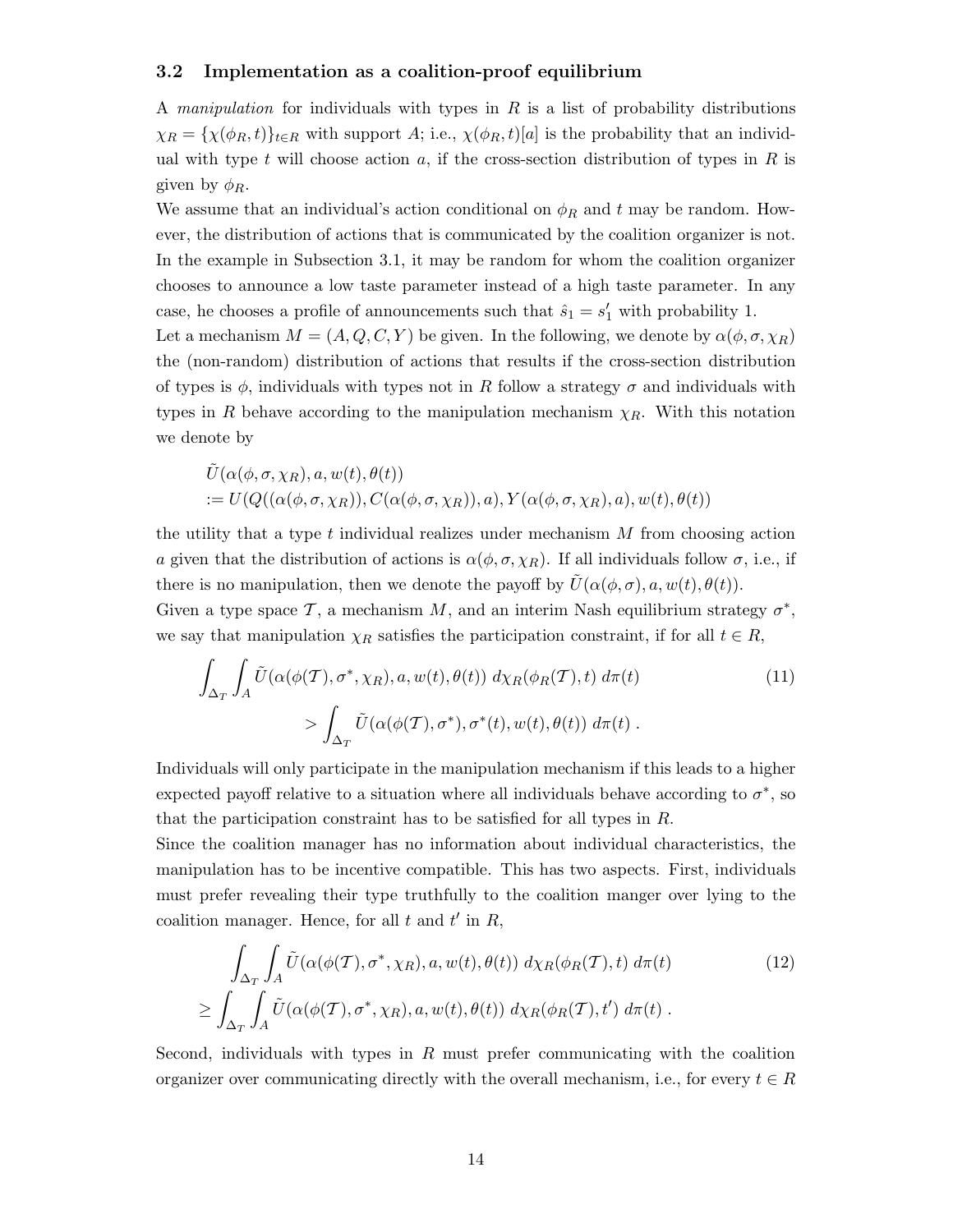and every  $a' \in A$ ,

$$
\int_{\Delta_T} \int_A \tilde{U}(\alpha(\phi(T), \sigma^*, \chi_R), a, w(t), \theta(t)) d\chi_R(\phi_R(T), t) d\pi(t)
$$
\n
$$
\geq \int_{\Delta_T} \tilde{U}(\alpha(\phi(T), \sigma^*, \chi_R), a', w(t), \theta(t)) d\pi(t).
$$
\n(13)

 $\sigma^*$  is said to be a coalition-proof interim Nash equilibrium in the game induced by mechanism  $M$  on type space  $\mathcal T$  if it is an interim Nash equilibrium and there is no subset of types R with a manipulation  $\chi_R$  that is incentive compatible and satisfies the participation constraint.<sup>17</sup>

A social choice function  $(q, c, y)$  is said to be implementable as a coalition-proof interim Nash equilibrium on type space T, if there is a mechanism M and a strategy  $\sigma^*$  such that (i) for the game induced by M on type space  $\mathcal{T}, \sigma^*$  is a coalition-proof interim Nash equilibrium, and (ii) the equilibrium allocation coincides with the prescription of the social choice function for this type space; i.e., conditions  $(2)-(4)$  are satisfied.

This model of coalition formation does not consider the possibility that manipulations may rely on side-payments; e.g., individuals who seek to change the outcome of the mechanism may pay other individuals for modifying their messages. For the notion of collective incentive compatibility that will be derived below in Proposition 3, this is without loss of generality. A discussion of the argument is relegated to the Appendix, see Section A.4.

#### 3.3 Robust implementability

It is straightforward to add the requirement of coalition-proofness to the notion of robust implementability that was introduced in Section 2: A social choice function is said to be robustly implementable as a coalition-proof interim Nash equilibrium if there is a mechanism M and a strategy  $\sigma^*$  such that (i)  $\sigma^*: T \to A$  is a coalition-proof interim Nash equilibrium strategy for the game induced by  $M$  on every type space and (ii) conditions (2)-(4) hold on every type space.

This solution concept of robust implementability as a coalition-proof interim Nash equilibrium combines the ideas of Laffont and Martimort (1997, 2000), on the one hand, and of Bergemann and Morris (2005), on the other. As Laffont and Martimort, we allow individuals to manipulate the overall allocation mechanism and, moreover, treat coalition formation as an own mechanism design problem that faces participation and incentive compatibility constraints.<sup>18</sup> This yields a notion of implementability as a coalition-

<sup>&</sup>lt;sup>17</sup>The notion of coalition-proofness by Bernheim et al. (1986) imposes one further requirement: If a coalition R forms, this must not trigger a further deviation by a subset  $R'$  of R, where the latter would again have to pass this test, and so on. With this approach, coalition-proofness does not have a lot of bite. A mechanism designer could then use "off-the-equilibrium-rewards" to destabilize any coalition; that is, he could promise payoffs to subcoalition  $R'$  – knowing that these payoffs are never realized – to eliminate any incentive for individuals in  $R$  to deviate.

<sup>&</sup>lt;sup>18</sup>The framework here is more general in that we allow for coalitions of any size which also implies that the coalition formation is subject to incomplete information about the distribution of characteristics among those individuals who do not participate.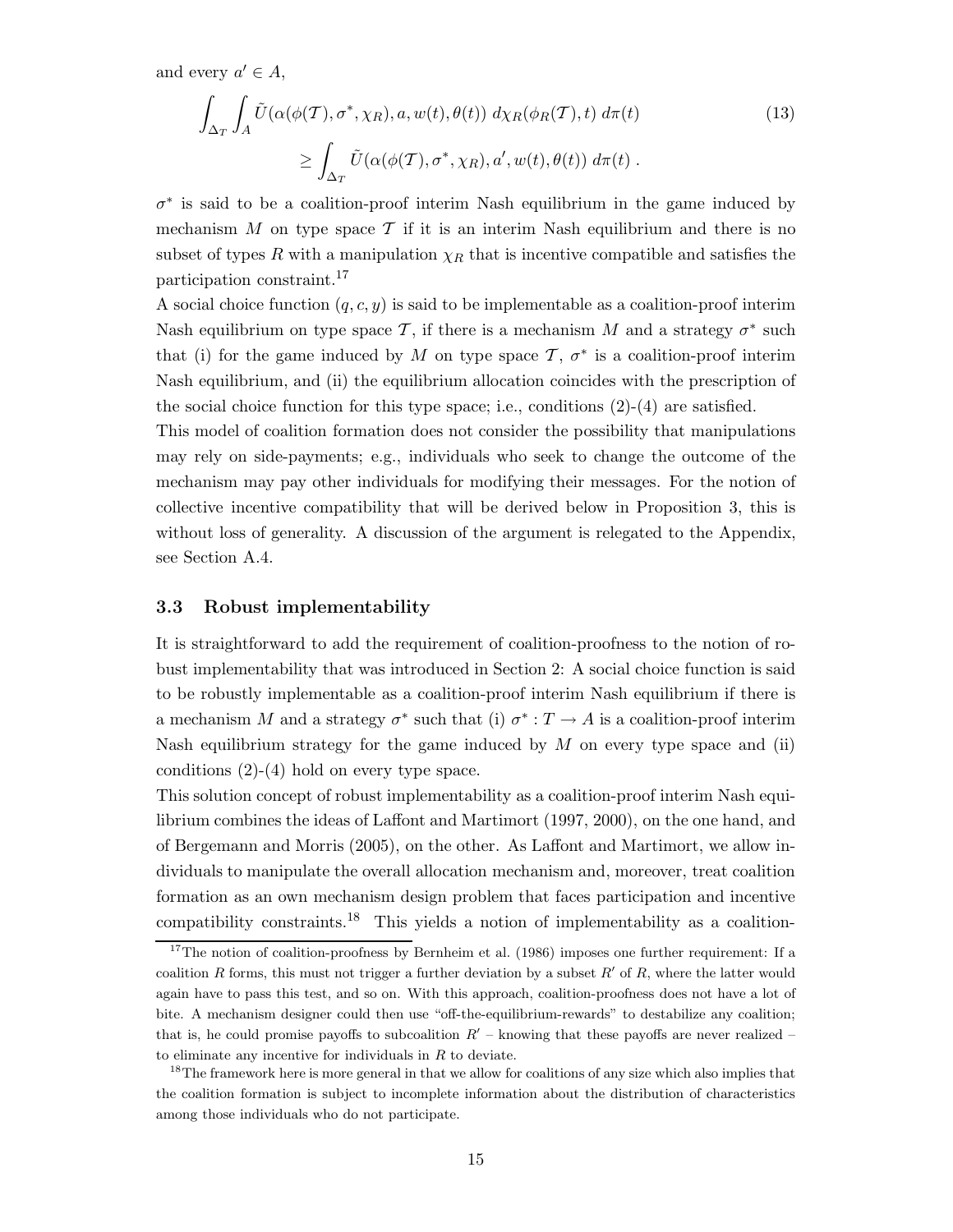proof equilibrium, for a given environment, and, in particular, for a given specification of individual beliefs. Following Bergemann and Morris, we then add the requirement of robust implementability, i.e., we require that implementation as a coalition-proof equilibrium is possible for every environment and, in particular, for every cross-section distribution of individual beliefs.

Proposition 2 below shows that the requirement of coalition-proofness changes the relationship between social choice functions that are robustly implementable and those that are implementable on every complete information type space. Without coalitionproofness the two are equivalent as follows from Proposition 1. With coalition-proofness, robust implementability implies implementability on every complete information type space but not vice versa.

Proposition 2 Robust implementability of a social choice function as a coalition-proof interim Nash equilibrium implies implementability as a coalition-proof interim Nash equilibrium on every complete information types space. The converse implication does not hold.

The reason that robust implementability as a coalition-proof equilibrium is more restrictive than implementability on every complete information type space is that, with robust implementability, joint manipulations by individuals who have antagonistic preferences may restrict the set of implementable social choice functions. The proof of the Proposition (see the Appendix) is based on an example of a binary public good that is either provided  $(q = 1)$  or not provided  $(q = 0)$ . In this setting, a joint manipulation by individuals who are harmed by public good provision and by individuals who benefit from public good provision can by supported if we make specific assumptions about individual beliefs. The manipulation works as follows. Those who are harmed by public good provision are willing to make public good provision possible in some state s' if they are compensated by non-provision in some other state s''. Likewise, individuals who benefit from public good provision are willing to block public good provision in some state if this implies that the public good will be provided in some other state.<sup>19</sup> However, such a manipulation is not robust with the respect to the specification of beliefs. For instance, if all individuals put a lot of probability mass on the true state of the economy being s ′ , then individuals who oppose public good provision, will not consider the above manipulation very attractive. Likewise, if individuals assume that the state is almost surely  $s''$ , then individuals who benefit from public good provision will not participate. Consequently, if attention is limited to complete information environments, then coalition-proofness is a less stringent constraint because joint manipulations of types whose preferences are opposed to each other will no longer restrict the set of implementable social choice functions.

 $19$ With a similar logic, one can construct examples such that that individuals who have the same preferences but different beliefs disagree over the attractiveness of a manipulation and hence fail to coordinate.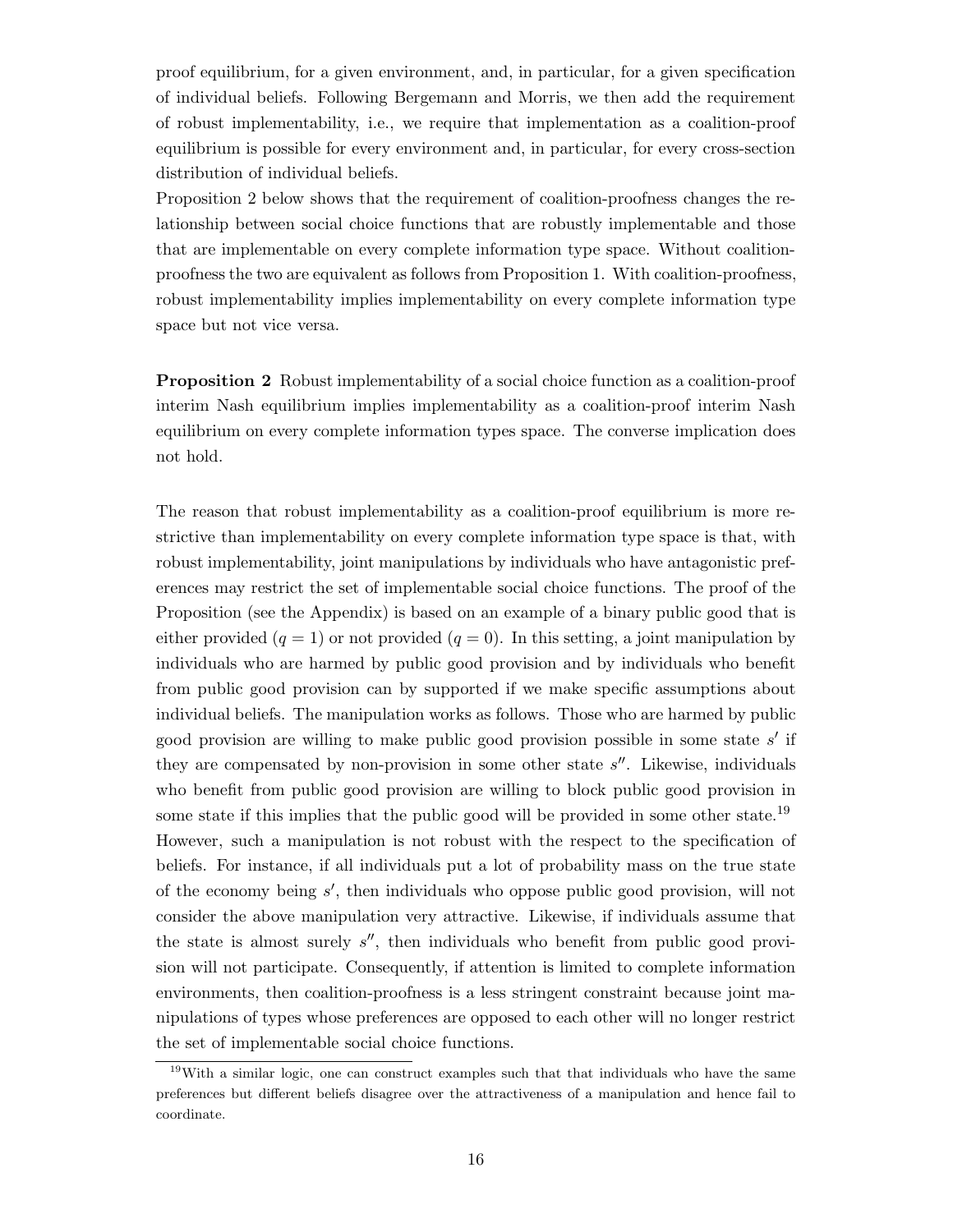In the following, we will limit attention to complete information type spaces. The requirement that a social function is implementable on each complete information type space seems reasonable for environments where agents have accurate information about the distribution of preferences. To give an example, suppose that a political decision has to be taken and each party that participates in the decision-making mechanism has a very good sense of the preferences of all other parties. However, while these preferences are known among parties, they are not verifiable: There is nothing that prevents a party from communicating that it does not want a bridge to be built (e.g., in order to limit its contributions to the cost of provision), even if all other parties know that, in fact, the party would be better off otherwise.

In addition, the restriction to complete information type spaces has some further implications that are convenient. First, manipulations will be driven exclusively by aligned preferences. This follows since all individuals have the same beliefs so that preferences are the only source of heterogeneity. In particular, there is no role for manipulations that are viable only because of specific assumptions on the beliefs of individuals. A further advantage is tractability. This will become clear in the subsequent Section where we study the implications or implementability for all complete information environments. Finally, given that implementability on every complete information type space is weaker than the requirement of robust implementability, the constraints that we derive in the following also have to be satisfied with the more demanding solution concept.

The following Proposition characterizes the social choice functions that are implementable as a coalition-proof interim Nash equilibrium on every complete information type space. In particular, it is shown that the requirement of coalition-proofness gives rise to an additional set of constraints that we refer to as collective incentive compatibility constraints.

Proposition 3 The following statements are equivalent.

- (a) A social choice function is implementable as a coalition-proof interim Nash equilibrium on every complete information type space
- (b) A social choice function is truthfully implementable on every complete information type space, i.e., there is a direct mechanism such that truth-telling is a coalition-proof interim Nash equilibrium on every complete information type space.
- (c) A social choice function is individually incentive compatible and satisfies the following *collective incentive compatibility constraints*: for all s, for all  $\Gamma \subset$  $\{1,\ldots,n\}\times\{1,\ldots,m\}$  and for all  $\hat{s}\in\hat{S}(s,\Gamma)$ , there exists  $(k,l)\in\Gamma$  such that

$$
v(q(s), \theta_l) + V_k(s) \ge v(q(\hat{s}), \theta_l) + V_k(\hat{s}),
$$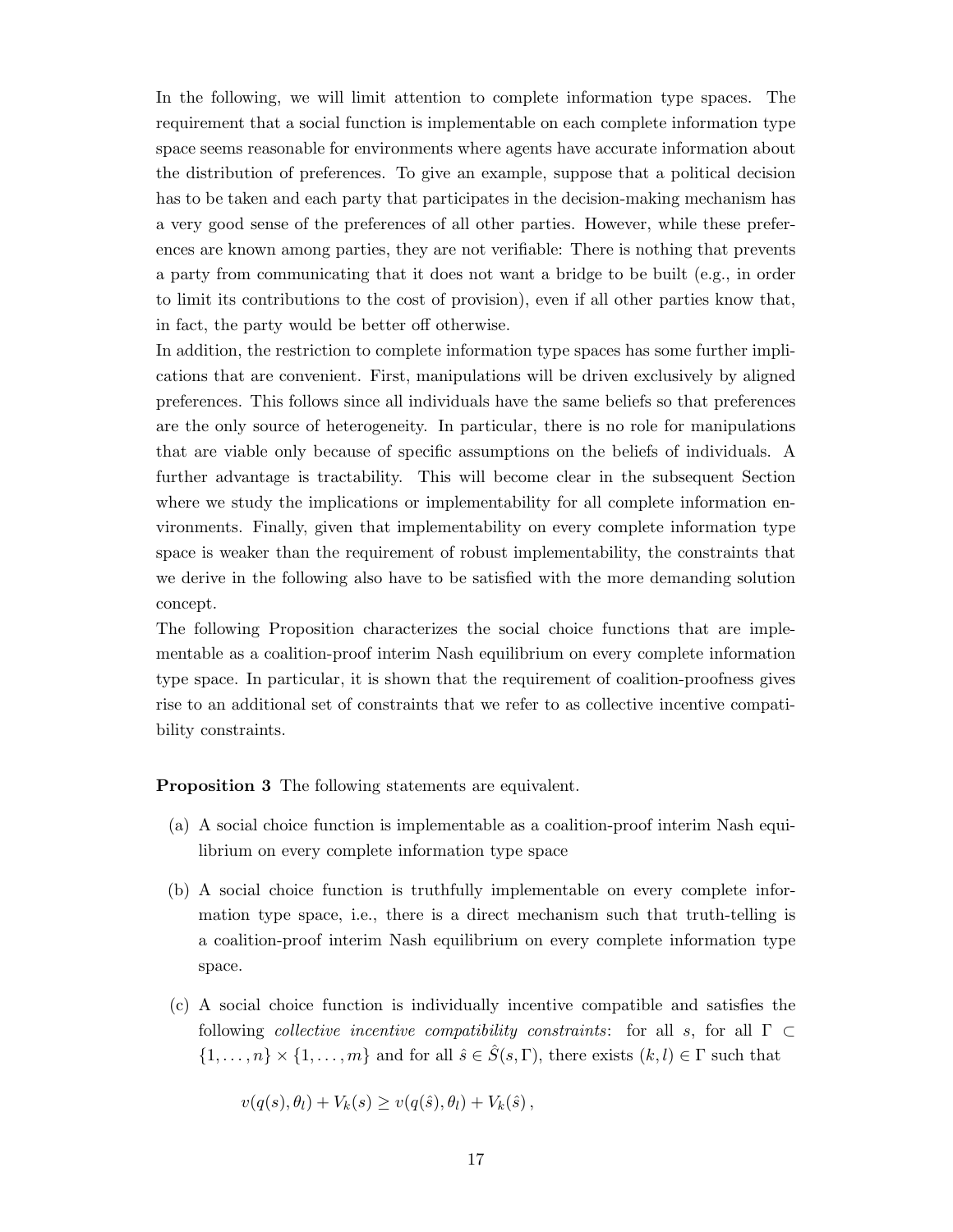where  $\hat{S}(s, \Gamma) \subset S$  contains the distributions of payoff types that can be induced if starting from s, for all types  $(w_k, \theta_l)$ , with  $(k, l) \in \Gamma$ , the probability mass  $s_{kl}$ is reallocated among payoff types  $(w'_k, \theta'_l)$  such that  $w_k = w'_k$ .

The equivalence of statements (a) and (b) establishes that the Revelation Principle holds in our model. If there is a mechanism that implements a social choice function on every complete information type space, then it can also be implemented as truthtelling equilibrium of a direct mechanism; i.e., it is without loss of generality to assume that individuals announce a skill level and a taste parameter and that there must not exist a complete information type space such that individuals have an incentive to manipulate their announcements.

Statement (c) provides us with a characterization of social choice functions that satisfy this property. There must not exist a state s and a set of individuals with an incentive to manipulate the mechanism designer's perception of the state of the economy so that he chooses the outcome intended for state  $\hat{s}$ . According to (c) it suffices to exclude manipulations which are such that individuals reveal their skills but lie about their taste parameters.

The focus on collective lies about taste parameters arises because of the assumption that the cross-section distribution of skill levels  $f$  is not subject to aggregate uncertainty. Hence, any collective lie that involves an announced skill profile that is incompatible with  $f$  can be easily deterred by the mechanism designer. Given that deviating individuals must act in accordance with a predetermined marginal distribution of skill levels, it is without loss of generality to assume that collective lies involve only taste parameters.

Moreover, given that only taste parameters are manipulated, the incentive compatibility constraints that a manipulation faces are trivially satisfied. The social choice function treats individuals who differ only in their public goods preferences equally so that the announcement of a false taste parameter is a best response from every individual's perspective. The only constraint that a manipulation mechanism faces is therefore the participation constraint: there must not exist a set of individuals who can benefit from a joint lie about their taste parameters.

The characterization of individual incentive compatibility in Proposition 1 and of collective incentive compatibility in Proposition 3 can be summarized as follows: Individual incentive compatibility refers only to private information about skill levels. Given a decision on public policy, individuals will adjust their behavior to the environment they are facing, i.e., they choose how much to work and how much to consume. Their assessment of the consumption-leisure tradeoff depends only on the skill level. This explains why public goods preferences are irrelevant for individual incentive compatibility.

Collective incentive compatibility addresses only the communication of public goods preferences. Given that the mechanism designer faces uncertainty only about the social benefit from public good provision, but not on the cross-section distribution of skill levels he needs to provide incentives for a collective revelation of preferences but not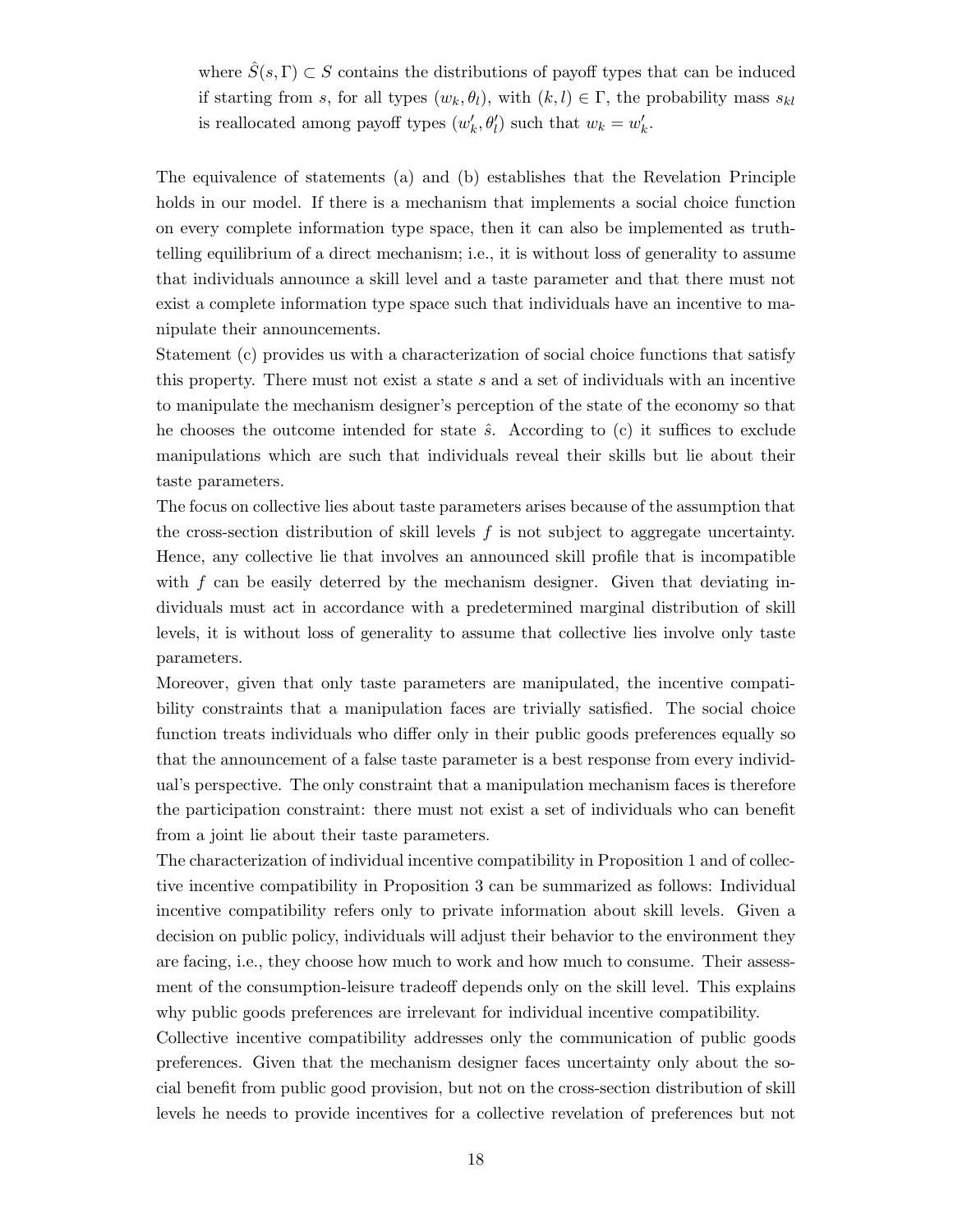for a collective revelation of productive abilities.

## 4 Implications of collective incentive compatibility

In this section, we study implications of the requirement that a social choice function must be collectively incentive compatible. In particular, we focus on a specific set of manipulations which are such that all participating individuals have the same skill level, but possibly different preferences for the public good. Our main goal is to find conditions such that the set of collective incentive compatibility constraints that are generated by these manipulations can be "aggregated" in the sense that they admit a representation as a single representative individual's incentive constraint. As will become clear, such a characterization makes it possible to relate the collective incentive conditions in this paper very easily to the incentive conditions which ensure a revelation of preferences in the finite economy models that were studied by Clarke (1971), Groves (1973) and their successors.

To exclude manipulations by individuals who have the same skills we focus on the following subset of the collective incentive compatibility constraints that were derived in Proposition 3. For all  $s = (s_1, \ldots, s_n)$ , for all  $k \in \{1, \ldots, n\}$ , for all  $\Gamma_k \subset \{1, \ldots, m\}$ , and for all  $\hat{s}_k \in \hat{S}_k(s_k, \Gamma_k)$ , there exists  $l \in \Gamma_k$  such that

$$
v(q(s_k, s_{-k}), \theta_l) + V_k(s_k, s_{-k}) \ge v(q(\hat{s}_k, s_{-k}), \theta_l) + V_k(\hat{s}_k, s_{-k}), \qquad (14)
$$

where  $\hat{S}_k(s_k, \Gamma_k) \subset S_k$  contains the distributions of payoff types among individuals with  $w^i = w_k$  that can be induced if starting from  $s_k$ , for all taste parameters  $\theta_l$ , with  $l \in \Gamma_k$ , the probability mass  $s_{kl}$  is reallocated among payoff types  $(w'_k, \theta'_l)$  such that  $w_k = w'_k$ .

We impose the following assumptions. For each skill level  $w_k$ , the set  $S_k$  contains m elements that are ordered according to first order stochastic dominance;  $S_k = \{s_k^1, \ldots, s_k^m\}$ where, for any l,  $s_k^{l+1}$  $k<sup>l+1</sup>$  first order stochastically dominates  $s<sup>l</sup>$ <sub>k</sub>. Moreover, as one moves from  $s_k^l$  to  $s_k^{l+1}$  $\ell_k^{l+1}$  the mass of all taste parameters other than  $\theta_l$  and  $\theta_{l+1}$  is unaffected; i.e., the number of individuals with taste parameter  $\theta_{l+1}$  is increased at the expense of the number of individuals with taste parameter  $\theta_l$ . These assumptions are imposed in the following without further mention.

Proposition 4 A social choice function satisfies the constraints in (14) if and only for all k, for all  $s_{-k}$  and for all l,

$$
v(q(s_k^l, s_{-k}), \theta_l) + V_k(s_k^l, s_{-k}) \ge v(q(s_k^{l+1}, s_{-k}), \theta_l) + V_k(s_k^{l+1}, s_{-k}), \qquad (15)
$$

and

$$
v(q(s_k^l, s_{-k}), \theta_l) + V_k(s_k^l, s_{-k}) \ge v(q(s_k^{l-1}, s_{-k}), \theta_l) + V_k(s_k^{l-1}, s_{-k}).
$$
\n(16)

Condition (15) is a local upward incentive compatibility constraint for individuals with skill level  $w_k$  and taste parameter  $\theta_l$ . If  $s_k = s_k^l$  then a subset of these individuals could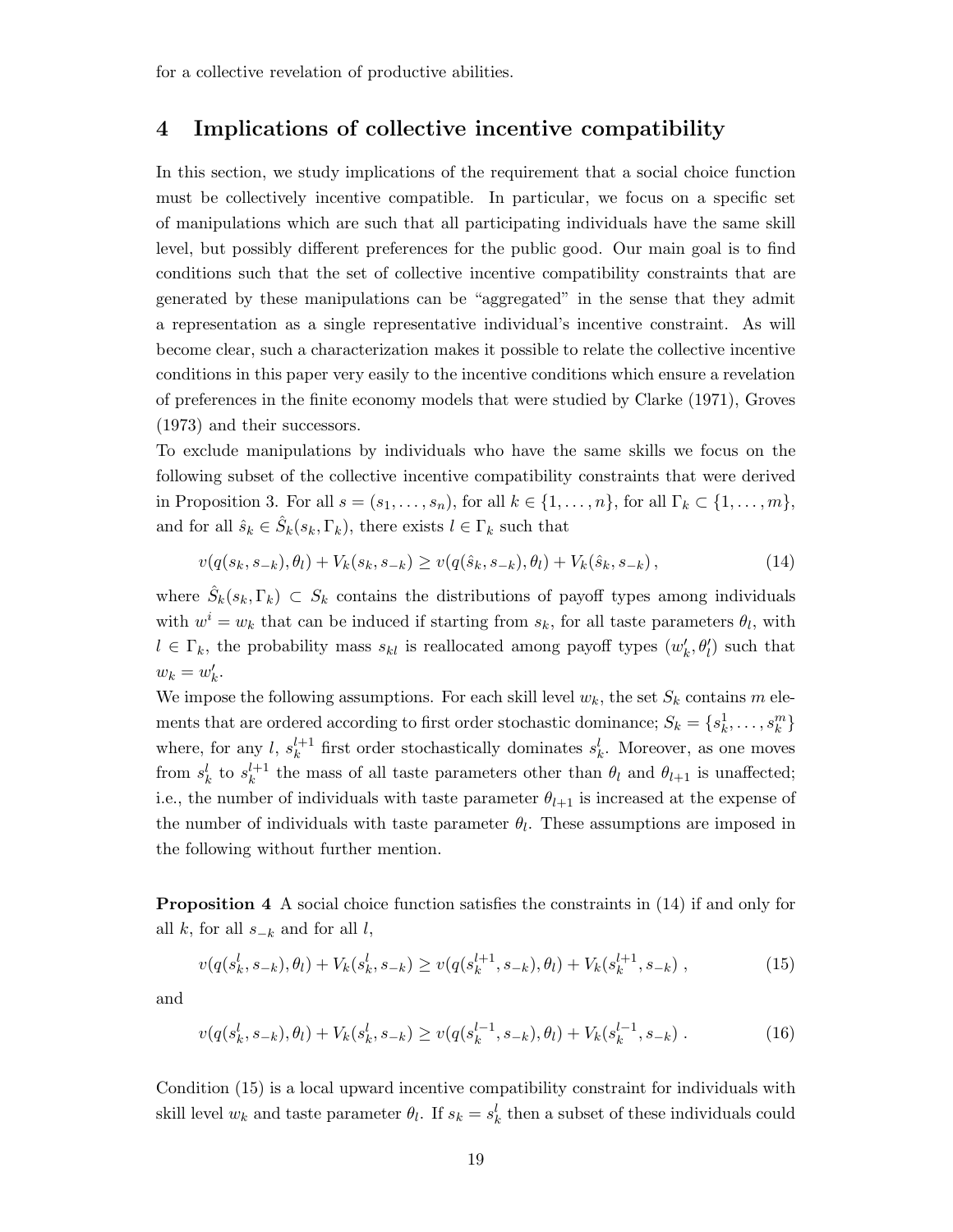collectively declare a taste parameter equal to  $\theta_{l+1}$  so that the distribution of preferences that is communicated to the mechanism designer equals  $\hat{s}_k = s_k^{l+1}$  $k^{l+1}$ . The incentive constraint (15) ensures that this is not attractive for these individuals. Similarly, (16) is a local downward incentive compatibility constraint that ensures that these individuals do not understate their preferences. The Proposition shows that these local incentive constraints are sufficient to ensure that the constraints in (14) are satisfied. Hence, if a local deviation violates the participation constraint for individuals with  $\theta_l$ , then the same is true for any deviation.<sup>20</sup>

The incentive conditions in (16) and (15) can be interpreted as referring to a "representative agent" in the following sense: Consider a special version of the above model, so that  $s_k = s_k^1$ <sup>1</sup><sub>k</sub> indicates that all individuals with  $w^i = w_k$  have a taste parameter equal to  $\theta_1$ ,  $s_k = s_k^2$  indicates that all individuals with  $w^i = w_k$  have a taste parameter equal to  $\theta_2$ , etc... Hence, in every state of the economy, all individuals with the same skill level also have the same taste parameter. Now assume that in order to determine  $s_k$  the policy maker asks a randomly chosen individual with skill level  $w_k$  to make an announcement about the own taste parameter. This again gives rise to the incentive conditions (16) and (15). These constraints can therefore be interpreted as standard dominant strategy incentive compatibility constraints in a finite model with  $n$  representative agents, one for each skill level, who make an announcement about their own taste parameter.

#### 4.1 Groves mechanisms

We now discuss the possibility to implement a surplus-maximizing provision rule for the public good subject to the collective incentive compatibility constraints in (16) and (15). The focus on surplus maximization drives the analysis of Clarke-Groves mechanisms in finite economy models. We show below that this analysis can be replicated in this paper's large economy model. Hence, the combination of the individual incentive compatibility constraints in Proposition 1 and the collective incentive compatibility constraints in Proposition 4 is indeed a synthesis of Mirrleesian income taxation and incentives for a revelation of preferences in the sense of Clarke and Groves.

The collective incentive conditions in (16) and (15) are only a subset of all collective incentive compatibility constraints. In particular, the possibility of joint manipulations by individuals of different abilities is left open. However, given that the constraints in Proposition 4 have the same structure as the well-understood dominant strategy individual incentive compatibility conditions in models with finitely many agents, ignoring collective incentive compatibility constraints that involve a coordination of several representative agents is as good or as bad as the focus on individual incentive compatibility in finite economy models. For instance, Crémer  $(1996)$  has shown that Groves mechanisms are generally manipulable by coalitions of several agents, even if coalition

<sup>&</sup>lt;sup>20</sup>This follows from standard arguments which exploit the assumption that the marginal utility from public good provision  $v_q$  increases in the taste parameter. See the Appendix.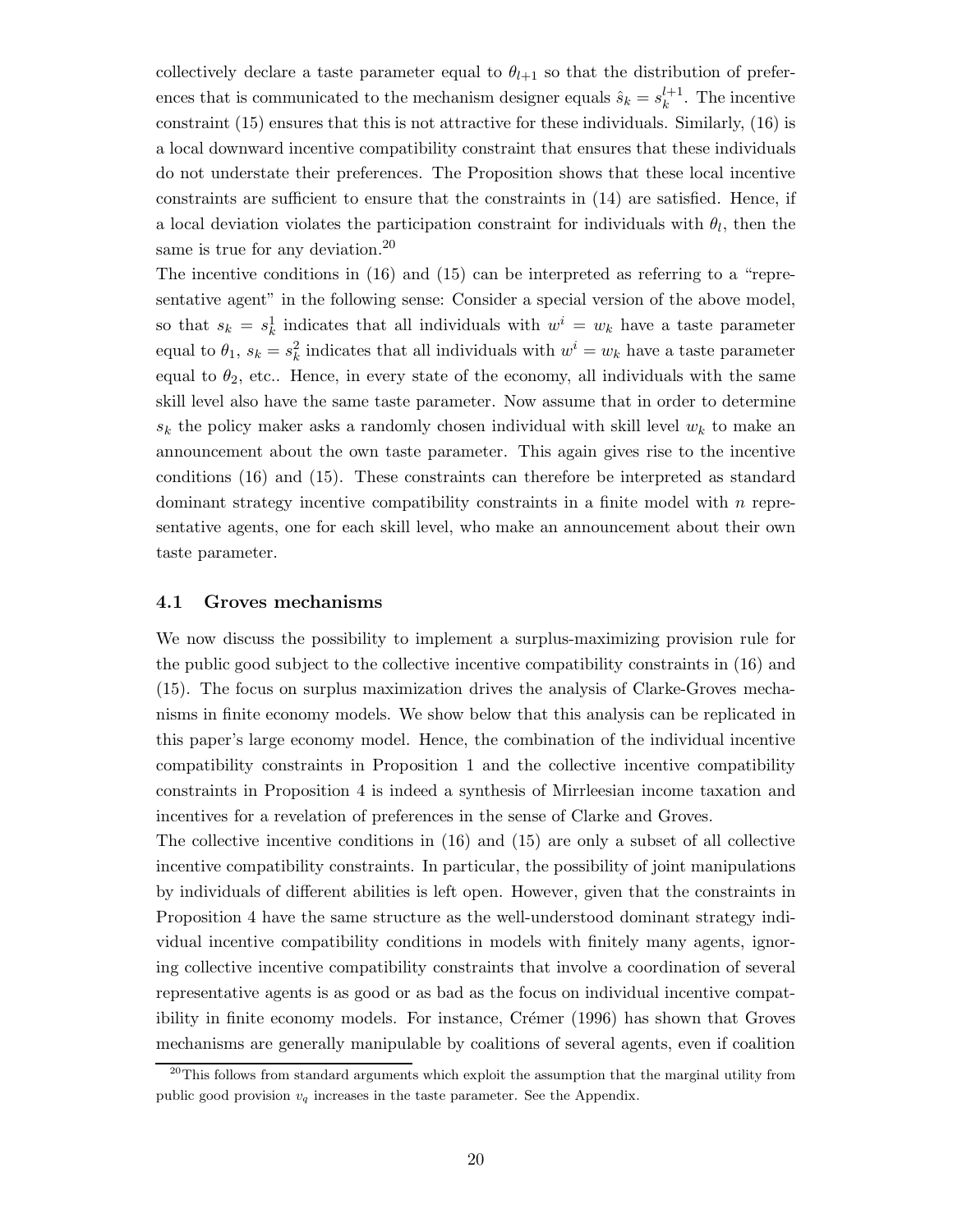formation itself is subject to incentive compatibility conditions.

The surplus maximizing provision level  $q^*(s)$  is defined by the condition

$$
\{q^*(s)\} := \operatorname{argmax}_{x \in \mathbb{R}} \sum_{k=1}^n f_k \sum_{l=1}^m s_{kl} v(x, \theta_l) - r(x)
$$

The construction of a Groves mechanism is based on the observations that a surplus maximizing choice of q implies that, for all k, for all  $s_{-k}$  and for all  $s'_{k} \in S_{k}$ ,

$$
s_k^l \in \operatorname{argmax}_{s_k^j \in S_k} \sum_{g \neq k} f_g \sum_{h=1}^m s_{gh} \ v(q^*(s_k^j, s_{-k}), \theta_h) + f_k \sum_{h=1}^m s_{kh}^l \ v(q^*(s_k^j, s_{-k}), \theta_h) - r(q^*(s_k^j, s_{-k})) ,
$$
(17)

and that incentive compatibility requires that for all k, for all  $s_{-k}$  and for all  $s_k^l \in S_k$ ,

$$
s_k^l \in \text{argmax}_{s_k^j \in S_k} \quad v(q^*(s_k^j, s_{-k}), \theta_l) + V_k(s_k^j, s_{-k}). \tag{18}
$$

A Groves mechanism is based on the idea to choose  $V_k$  such that two maximization problems are equivalent. This requires that (i) for every k, for all  $s_{-k}$ , for all  $s'_{k}$ , and for all  $s_k^j$  $k<sub>k</sub>$  the objective functions of the maximization problems (17) and (18) are equal,

$$
V_k(s_k^j, s_{-k}) = -v(q^*(s_k^j, s_{-k}), \theta_l) + \sum_{g \neq k} f_g \sum_{h=1}^m s_{gh} v(q^*(s_k^j, s_{-k}), \theta_h)
$$
(19)  
+  $f_k \sum_{h=1}^m s_{kh}^l v(q^*(s_k^j, s_{-k}), \theta_h) - r(q^*(s_k^j, s_{-k}))$ 

and (ii) that the right-hand side of (19) is independent of  $s_k^l$ , the true distribution of preferences among individuals with skill level  $w_k$ .

Generally, it will not be possible to achieve (i) and (ii) simultaneously. However, if we impose the assumptions that skills are uniformly distributed  $(f_k = \frac{1}{n})$  $\frac{1}{n}$ , for each  $k$ ) and that there is no heterogeneity in public goods preferences among individuals with the same taste parameter (for each k,  $s_k^1 = (1, 0, ..., 0), s_k^2 = (0, 1, 0, ..., 0), ...,$  $s_k^m = (0, \ldots, 0, 1)$  we have a model that is mathematically identical to a finite economy model. Not surprisingly, this implies that a Groves mechanisms works.

To see this, note first that  $(17)$  can now be written as follows: for every k, for every  $s_{-k}$  and for all  $s_k^l$ ,

$$
s_k^l \in \operatorname{argmax}_{s_k^j \in S_k} \sum_{g \neq k} v(q^*(s_k^j, s_{-k}), \theta(s_g)) + v(q^*(s_k^j, s_{-k}), \theta(s_k^l))
$$
\n
$$
-nr(q^*(s_k^j, s_{-k})),
$$
\n(20)

where  $\theta(s_g)$  is the taste parameter of individuals with  $w^i = w_g$  in state s. If we now rewrite (19) accordingly, this yields

$$
V_k(s_k^j, s_{-k}) = \sum_{g \neq k} v(q^*(s_k^j, s_{-k}), \theta(s_g)) - nr(q^*(s_k^j, s_{-k}))
$$
\n(21)

which is just the standard definition of a Groves mechanism. The following Proposition summarizes these results.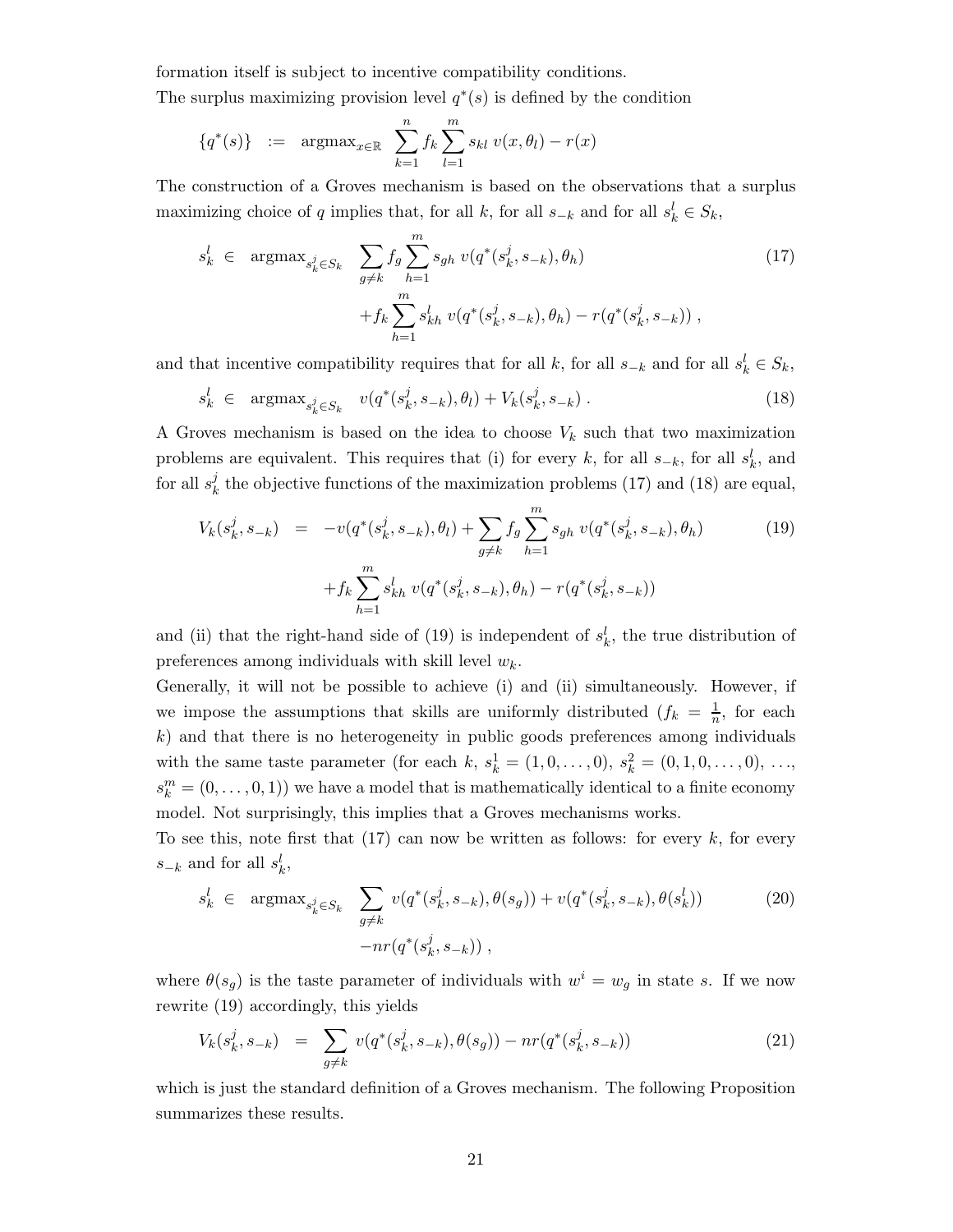**Proposition 5** If skills are uniformly distributed and every state s is such that  $w^i =$  $w^j$  implies  $\theta^i = \theta^j$  for every pair of individuals i and j, then a Groves mechanism implements the surplus maximizing provision rule  $q^*$  subject to the collective incentive compatibility constraints (16) and (15).

The Proposition shows that a Groves mechanism can elicit information on public goods preferences and implement the surplus maximizing decision on public good provision. As is well known from the analysis of Groves mechanisms in finite economies, budget balance is typically not possible.<sup>21</sup> In the model of this paper there is an additional concern, namely whether consumption levels and output requirements can be chosen such that individual incentive compatibility holds. In the following, we discuss the implications of collective incentive compatibility constraints for the analysis of tax systems which, traditionally, has been concerned with government budget constraints and incentive constraints at the individual level.

#### 4.2 Implications for the analysis of income tax systems

Collective incentive compatibility imposes constraints on the joint analysis of public goods provision and taxation. We now derive two necessary conditions which describe how taxes of individuals have to vary with the state s of the economy. If these conditions are violated public policy will be manipulated.

By  $(15)$  and  $(16)$ , collective incentive compatibility holds if and only if for all k, for all  $s_{-k}$  and for all  $l < m$ ,

$$
v_q(q(s_k^{l+1}, s_{-k}), \theta_{l+1}) - v_q(q(s_k^l, s_{-k}), \theta_{l+1}) \ge V_k(s_k^l, s_{-k}) - V_k(s_k^{l+1}, s_{-k}), \qquad (22)
$$

and

$$
V_k(s_k^l, s_{-k}) - V_k(s_k^{l+1}, s_{-k}) \ge v_q(q(s_k^{l+1}, s_{-k}), \theta_l) - v_q(q(s_k^l, s_{-k}), \theta_l) \,. \tag{23}
$$

According to (22), the drop in the utility from private goods  $V_k$  as one moves from  $s_k^l$  to  $s_k^{l+1}$  must be bounded from above so that individuals with taste parameter  $\theta_{l+1}$ are willing to accept this utility loss in exchange for the utility gain that is due to increased public good provision. If this condition was violated then individuals with taste parameter  $\theta_{l+1}$  would understate their preferences for the public good.

According to (23), the drop in the utility from private goods must be bounded from below. If this property was violated then the cost of increased public good provision that is born by individuals with taste parameter  $\theta_l$  is so small that these individuals would exaggerate their public goods preferences.

Adding these inequalities and using the assumption that the marginal utility from public good provision increases in the taste parameter reveals that  $q(s_k^l, s_{-k}) \leq q(s_k^{l+1})$  $_{k}^{l+1},s_{-k}),$ i.e., if there are ceteris paribus more individuals with a high taste parameter among

 $21$ Green and Laffont (1977) show that this is generally true for any mechanism with a dominant strategy equilibrium that achieves surplus maximization.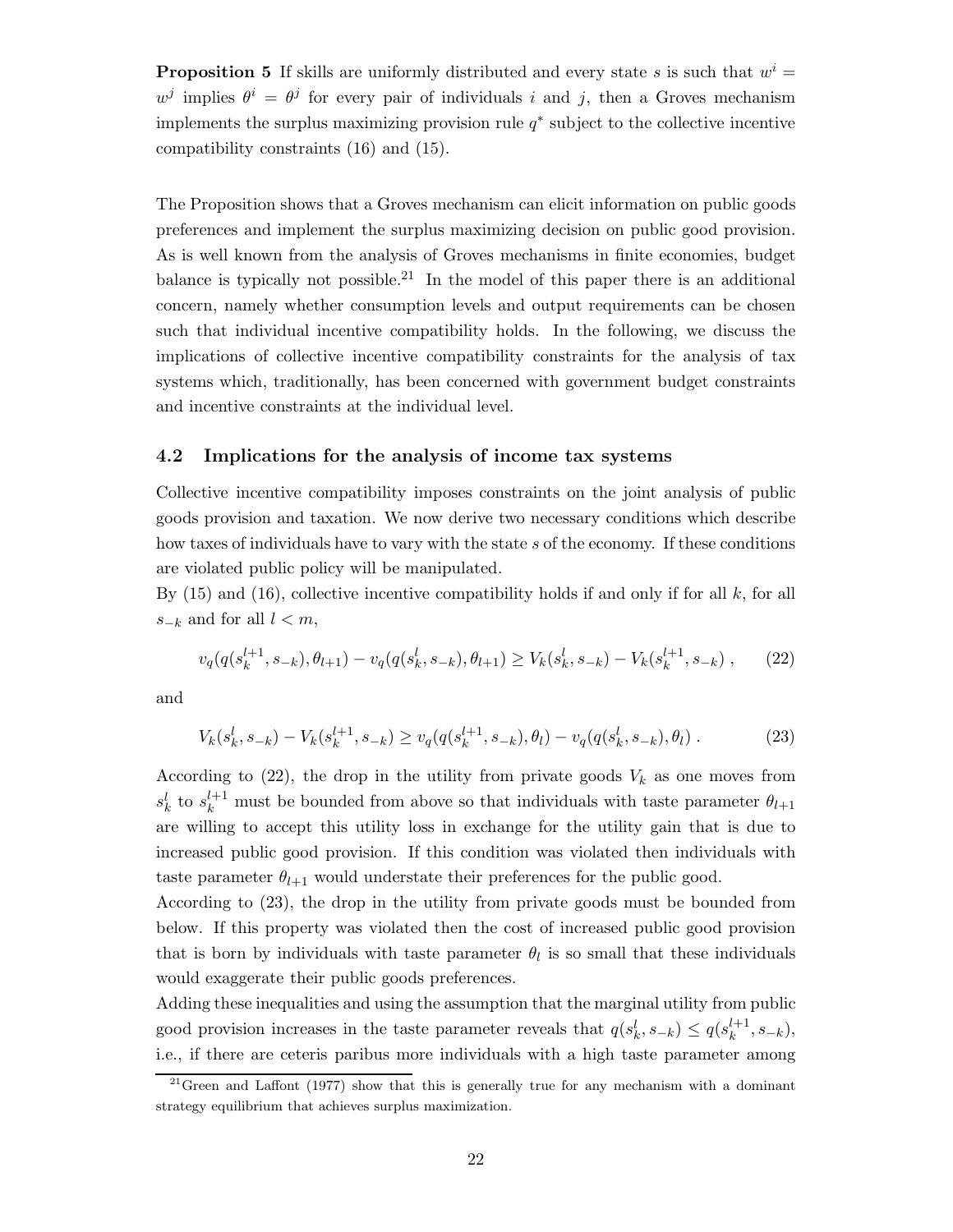those with skill level  $w_k$ , this increases the amount of the public good that is provided. Using (23) this implies that  $V_k(s_k^l, s_{-k}) \geq V_k(s_k^{l+1})$  $\binom{k+1}{k}, s_{-k}$ , if more of the public good is provided this must imply that individuals with skills  $w_k$  pay more taxes and hence derive a lower utility from private goods. Moreover, (22) and (23) imply that

$$
q(s_k^l, s_{-k}) = q(s_k^{l+1}, s_{-k}) \iff V_k(s_k^l, s_{-k}) = V_k(s_k^{l+1}, s_{-k}).
$$

The implication  $q(s_k^l, s_{-k}) = q(s_k^{l+1})$  $k^{l+1}, s_{-k} \implies V_k(s_k^l, s_{-k}) = V_k(s_k^{l+1})$  $\binom{k+1}{k}$ ,  $s_{-k}$  can be interpreted as "no taxation without representation", i.e., if a larger willingness to pay for the public good among individuals with skills  $w_k$  is not reflected by the provision rule q, then it is not possible to tax these individuals more heavily. They would never admit a higher valuation of the public good if the only consequence was that they have to pay more taxes. The converse implication reads as "no representation without taxation." If individuals do not pay more taxes as their valuation of the public good goes up, then the provision rule for the public good cannot incorporate this change in preferences. Otherwise, individuals would always exaggerate their preferences for the public good since they do not have to pay for it.

## 5 Concluding Remarks

This paper has derived two sets of incentive conditions for public policy. Individual incentive compatibility takes into account how individuals respond to an income tax system that determines their after-tax income as a function of their labor supply. Collective incentive compatibility incorporates that individuals may lobby for certain expenditure policies and thus addresses the political reactions that may be triggered by the policy mechanism.

The analysis has led to a set of necessary conditions that are implied by the requirement of collective incentive compatibility. If a group of individuals experiences a shift in their public goods preferences such that their willingness to pay for a public good is increased, then it must be true that more of the public good is provided (otherwise these individuals understate their public goods preferences) and that these individuals pay more taxes (otherwise they exaggerate their preferences). More generally speaking, the tax system confronts individuals with prices for public goods. Collective incentive compatibility requires that these prices are set in an "appropriate" manner, namely in such a way that the demand for public goods can be determined.

The present paper has illustrated this logic within the model that is used in the theory of optimal income taxation. However, the same kind of reasoning applies to any model of taxation. To illustrate this, imagine a model of capital taxation in the sense of Chamley (1986) and Judd (1985b). Suppose that this economy converges to a stationary state in which the distribution of public goods preferences is random in each period. Obviously, if individuals who have only capital income never pay taxes in such a long-run equilibrium, then the arguments of this paper imply that it becomes impossible to reflect their preferences when choosing the level of public expenditures.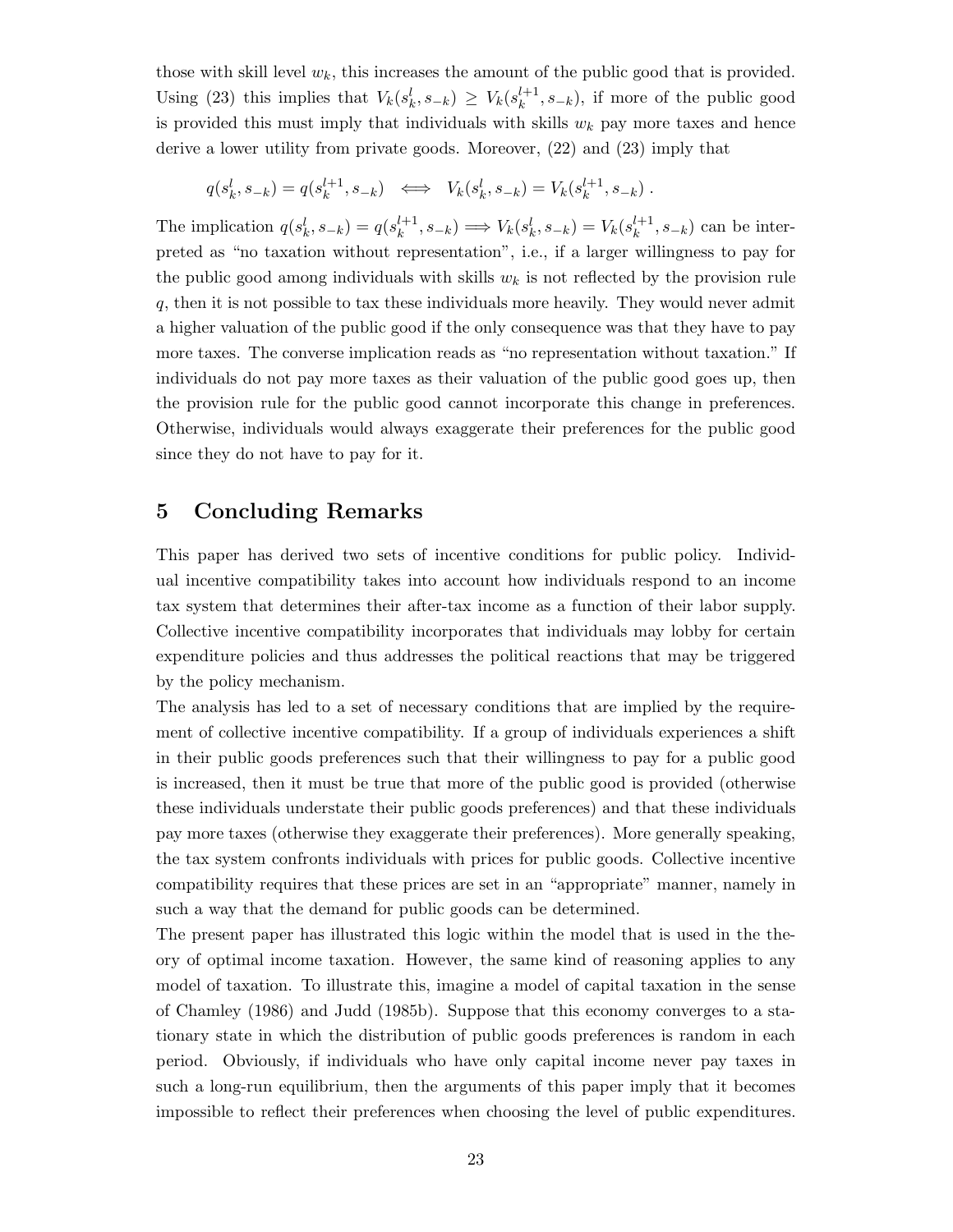Alternatively, if their preferences are to be considered, then people with capital income will have to pay taxes at least in those circumstances where they value the public good rather highly.

## References

- Al-Najjar, N. (2004). Aggregation and the law of large numbers in large economies. Games and Economic Behavior, 47:1–35.
- Armstrong, A. and Rochet, J. (1999). Multi-dimensional screening: A user's guide. European Economic Review, 43:959–979.
- Beaudry, P., Blackorby, C., and Szalay, D. (2008). Taxes and employment subsidies in optimal redistribution programs. American Economic Review, forthcoming.
- Bergemann, D. and Morris, S. (2005). Robust mechanism design. Econometrica, 73:1771–1813.
- Bernheim, B., Peleg, B., and Whinston, M. (1986). Coalition-proof Nash equilibria I. concepts. Journal of Economic Theory, 42:1–12.
- Bierbrauer, F. (2008a). Optimal income taxation and public good provision with endogenous interest groups. Mimeo, Max Planck Institute for Research on Collective Goods, Bonn.
- Bierbrauer, F. (2008b). Optimal income taxation, public goods provision and robust mechanism design. Preprint 2008/31, Max Planck Institute for Research on Collective Goods, Bonn.
- Bierbrauer, F. and Sahm, M. (2008). Optimal democratic mechanisms for income taxation and public good provision. Preprint 2008/9, Max Planck Institute for Research on Collective Goods, Bonn.
- Boadway, R. and Keen, M. (1993). Public goods, self-selection and optimal income taxation. International Economic Review, 34:463–478.
- Chamley, C. (1986). Optimal taxation of capital income in general equilibrium with infinite lives. Econometrica, 54:607–622.
- Clarke, E. (1971). Multipart pricing of public goods. Public Choice, 11:17–33.
- Cremer, H., Pestieau, P., and Rochet, J. (2001). Direct versus indirect taxation: The design of the tax structure revisited. International Economic Review, 42:781–799.
- Crémer, J. (1996). Manipulations by coalitions under asymmetric information: The case of Groves mechanisms. Games and Economic Behavior, 13:39–73.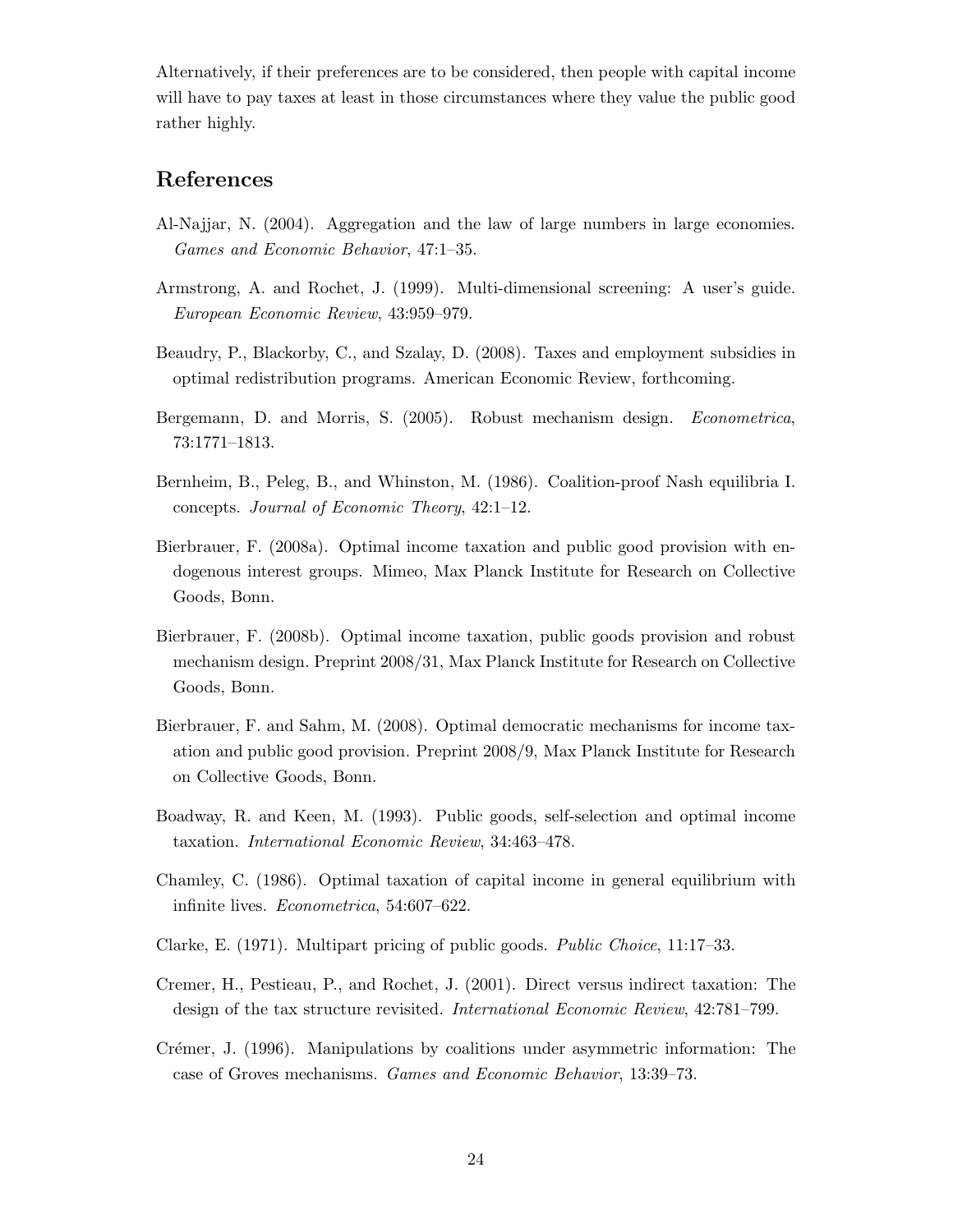- d'Aspremont, C. and Gérard-Varet, L. (1979). Incentives and incomplete information. Journal of Public Economics, 11:25–45.
- Gahvari, F. (2006). On the marginal costs of public funds and the optimal provision of public goods. Journal of Public Economics, 90:1251–1262.
- Green, J. and Laffont, J. (1977). Characterization of satisfactory mechanisms for the revelation of preferences for public goods. Econometrica, 45:472–487.
- Groves, T. (1973). Incentives in teams. Econometrica, 41:617–663.
- Guesnerie, R. (1995). A Contribution to the Pure Theory of Taxation. Cambridge University Press.
- Hellwig, M. (2003). Public-good provision with many participants. Review of Economic Studies, 70:589–614.
- Hellwig, M. (2004). Optimal income taxation, public goods provision and public-sector pricing: A contribution to the foundations of public economics. Preprint 2004/14, Max Planck Institute for Research on Collective Goods, Bonn.
- Hellwig, M. (2007). A contribution to the theory of optimal utilitarian income taxation. Journal of Public Economics, 91:1449–1477.
- Judd, K. (1985a). The law of large numbers with a continuum of i.i.d. random variables. Journal of Economic Theory, 35:19–25.
- Judd, K. (1985b). Redistributive taxation in a simple perfect foresight model. Journal of Public Economics, 28:59–83.
- Kalai, E. (2004). Large robust games. Econometrica, 72:1631–1665.
- Kaplow, L. (2006). Public goods and the distribution of income. European Economic Review, 50:1627–1660.
- Laffont, J. and Martimort, D. (1997). Collusion under asymmetric information. Econometrica, 65:875–911.
- Laffont, J. and Martimort, D. (2000). Mechanism design with collusion and correlation. Econometrica, 68:309–342.
- Ledyard, J. (1978). Incentive compatibility and incomplete information. Journal of Economic Theory, 18:171–189.
- Mailath, G. and Postlewaite, A. (1990). Asymmetric bargaining procedures with many agents. Review of Economic Studies, 57:351–367.
- Mirrlees, J. (1971). An exploration in the theory of optimum income taxation. Review of Economic Studies, 38:175–208.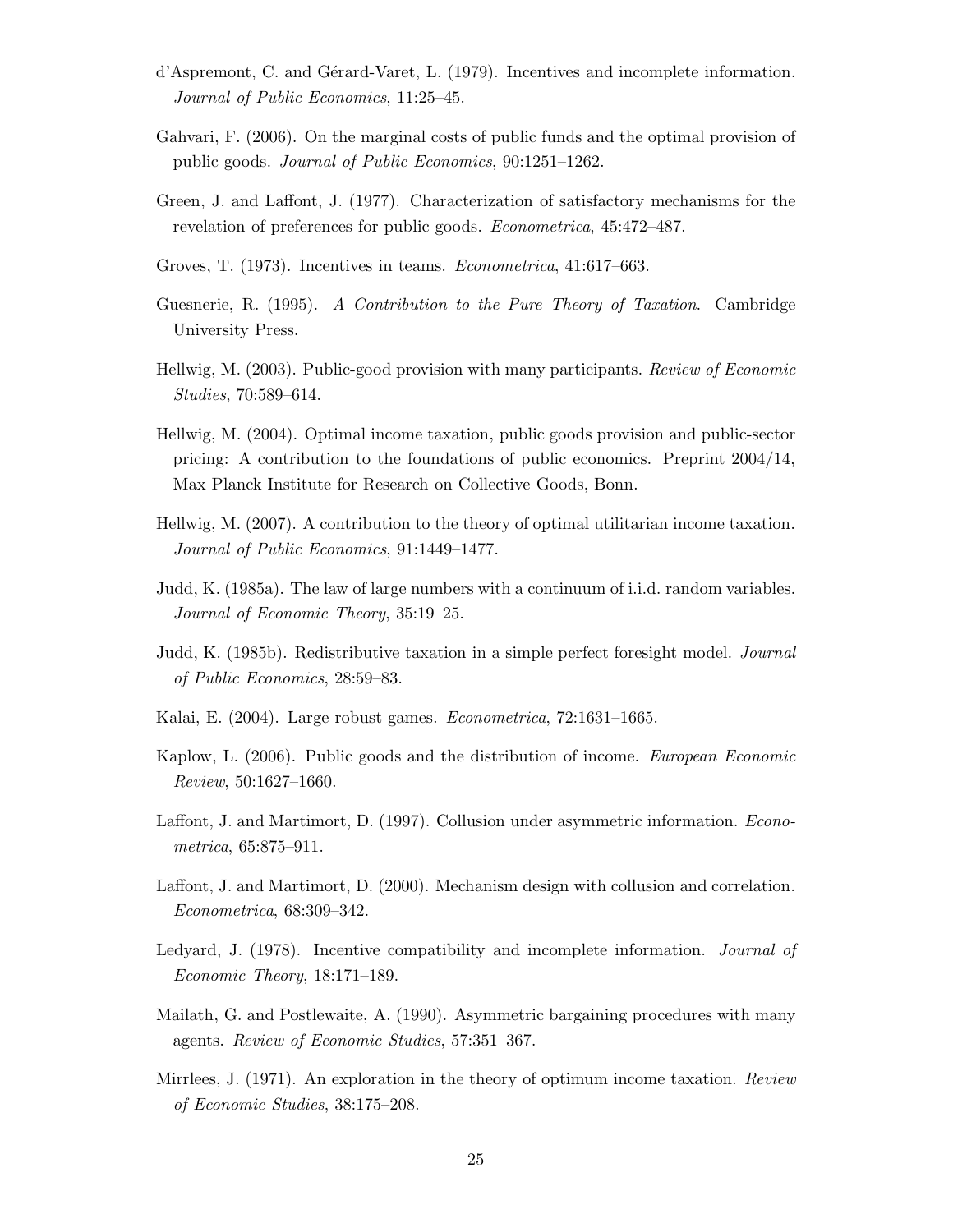- Neeman, Z. (2004). The relevance of private information in mechanism design. Journal of Economic Theory, 117:55–77.
- Olszewski, W. (2004). Coalition strategy-proof mechanisms for provision of excludable public goods. Games and Economic Behavior, 46:88–114.
- Rochet, J. and Choné, P. (1998). Ironing, sweeping, and multidimensional screening. Econometrica, 66:783–826.
- Stiglitz, J. (1982). Self-selection and Pareto-efficient taxation. Journal of Public Economics, 17:213–240.

## A Appendix

#### A.1 Proof of Proposition 1

The Revelation Principle implies that a social choice function  $(q, c, y)$  is implementable as an interim Nash equilibrium by some mechanism  $M$  on a given type space  $\mathcal T$  if and only if it is truthfully implementable, i.e., if and only if their exists a direct mechanism  $M'$  with an action set  $A' = T$  and outcome functions  $Q' : \phi \mapsto Q'(\phi), C' : (\phi, t) \mapsto C'(\phi, t)$ , and  $Y' : (\phi, t) \mapsto Y'(\phi, t)$ such that (i) Truth-telling is an interim Nash equilibrium; i.e., for all  $t$ 

$$
t \in \operatorname{argmax}_{t' \in T} \int_{\Delta_T} U(Q'(\phi(T)), C'(\phi(T), t'), Y'(\phi(T), t'), w(t), \theta(t)) \, d\pi(t) ; \tag{24}
$$

and (ii) the equilibrium allocation is equal to the social choice function,

$$
Q'(\phi(\mathcal{T})) = q(s(\mathcal{T})) \tag{25}
$$

and, for every  $t$ ,

$$
C'(\phi(\mathcal{T}), t) = c(s(\mathcal{T}), w(t), \theta(t)) \text{ and } Y'(\phi(\mathcal{T}), t) = y(s(\mathcal{T}), w(t), \theta(t)).
$$
 (26)

We will show that a social choice function is individually incentive compatible if and only if it is truthfully implementable as an interim Nash equilibrium on every extended type space  $\mathcal{T}$ . " $\Longleftarrow$ ": Given an incentive compatible social choice function  $(q, c, y)$  and given an extended types space  $\mathcal{T}$ , construct a direct mechanism  $(T, Q', C', Y')$  such that (25) and (26) hold. We seek to verify that, for every  $t$ ,

$$
t \in \operatorname{argmax}_{t' \in T} \int_{\Delta_T} U(Q'(\phi(T)), C'(\phi(T), t'), Y'(\phi(T), t'), w(t), \theta(t)) d\pi(t)
$$
  
= 
$$
\operatorname{argmax}_{t' \in T} \sum_s \hat{\pi}(t)[s] U(q(s), c(s, w(t'), \theta(t')), y(s, w(t'), \theta(t')), w(t), \theta(t)),
$$

where  $\hat{\pi}(t)[s] := \int_{\{\phi \in \Delta_T | \phi^1 = s\}} d\pi(t)$ , and  $\phi^1$  denotes the marginal cross-section distribution of payoff types associated with  $\phi$ . Equivalently, for every t,

$$
(w(t), \theta(t)) \in \operatorname{argmax}_{(w', \theta') \in W \times \Theta} \sum_s \hat{\pi}(t)[s] U(q(s), c(s, w', \theta'), y(s, w', \theta'), w(t), \theta(t)) .
$$

This follows from the fact that  $(q, c, y)$  is incentive compatible.

" $\Longrightarrow$ ": If  $(q, c, y)$  is truthfully implementable as an interim Nash equilibrium on every extended type space, then  $(q, c, y)$  is, in particular, truthfully implementable on every *complete informa*tion type space; i.e., on every type space T which is such that, for all t,  $\hat{\pi}(t)[s] = 1$ , for some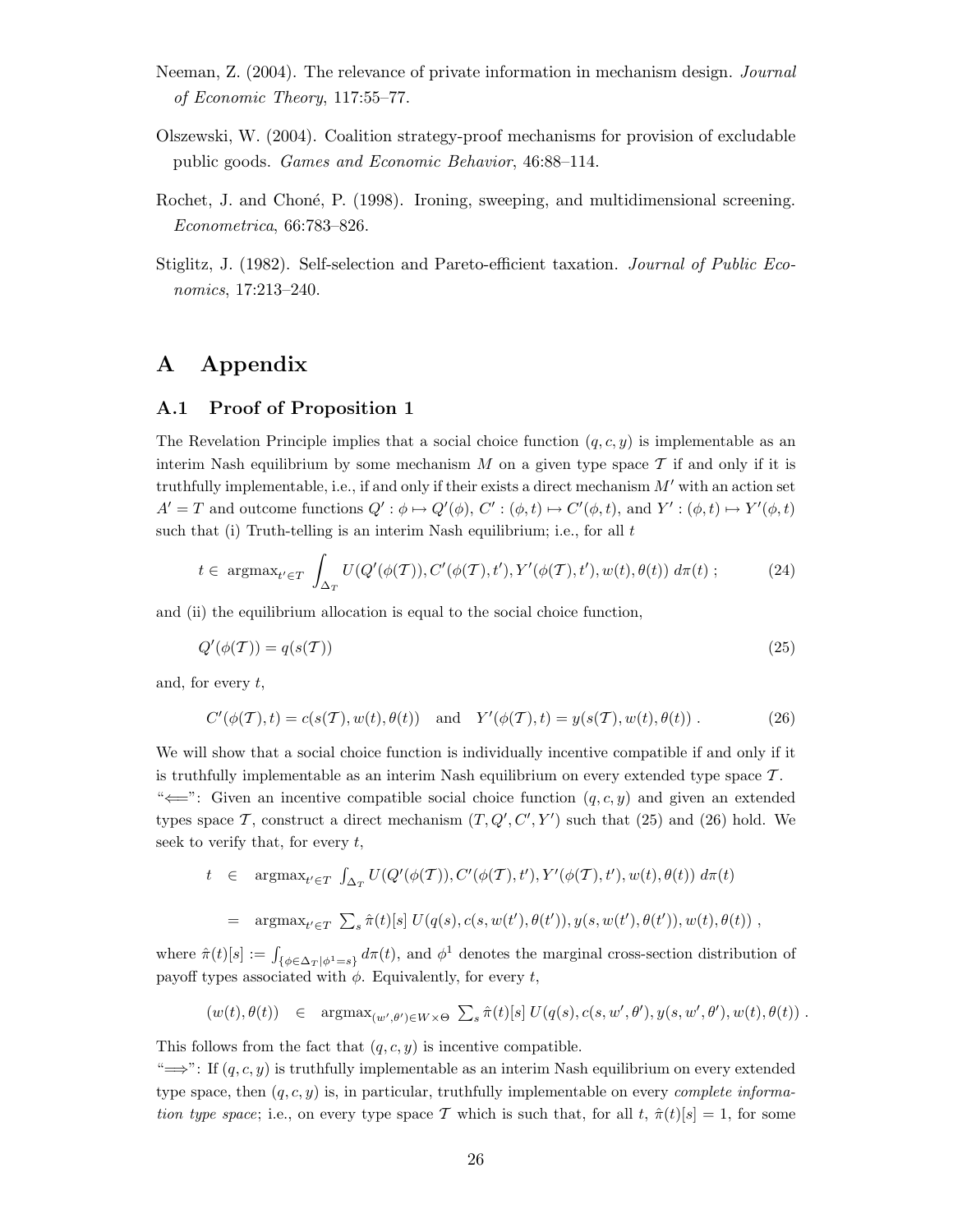given s. If a direct mechanism  $(T, Q', C', Y')$  truthfully implements  $(q, c, y)$  on such a type space then it must be true that  $(25)$  and  $(26)$  hold for this type space. Using these conditions to substitute for  $Q'$ ,  $C'$ , and Y', the equilibrium conditions in (24) becomes: for all t and all t',

$$
U(q(s), c(s, w(t), \theta(t)), y(s, w(t), \theta(t)), w(t), \theta(t)) \geq
$$
  
 
$$
U(q(s), c(s, w(t'), \theta(t')), y(s, w(t'), \theta(t')), w(t), \theta(t)) ;
$$

or, equivalently, for all  $(w, \theta)$  and  $(w', \theta')$ ,

 $U(q(s), c(s, w, \theta), y(s, w, \theta), w, \theta) \geq U(q(s), c(s, w', \theta'), y(s, w', \theta'), w, \theta)$ .

Since the choice of s was arbitrary, the latter inequality holds for all s. Hence,  $(q, c, y)$  is individually incentive compatible.

#### A.2 Proof of Proposition 2

Robust implementability as a coalition-proof interim Nash equilibrium implies, be definition, implementability on every complete information type space. It hence remains to be shown that implementability on every complete information type space does not imply robust implementability. This is proven by means of an example.

Suppose that there are two possible skill levels,  $W = \{w_1, w_2\}$  and three possible taste parameters,  $\Theta = {\theta_1, \theta_2, \theta_3}$ . Suppose that  $S = {s', \bar{s}', s'', \bar{s}''}$ , where

- i) s' is such that all low-skilled individuals have a low taste parameter,  $s'_{11} = 1$ , and all high-skilled individuals have taste parameter  $\theta_2$ ,  $s'_{22} = 1$ .  $\bar{s}'$  is such that all low-skilled individuals have a low taste parameter,  $s'_{13} = 1$ , and all high-skilled individuals have taste parameter  $\theta_2$ ,  $\bar{s}'_{22} = 1$ .
- ii) s'' is such that all low-skilled individuals have taste parameter  $\theta_2$ ,  $s_{12}'' = 1$ , and all highskilled individuals have a high taste parameter,  $s_{23}'' = 1$ .  $\bar{s}''$  is such that all low-skilled individuals have taste parameter  $\theta_2$ ,  $\bar{s}''_{12} = 1$ , and all high-skilled individuals have a low taste parameter,  $\bar{s}''_{21} = 1$ .

Let  $(q, c, y)$  be an individually incentive compatible social choice function, which implies that a direct mechanism can implement  $(q, c, y)$  as a truthful interim Nash equilibrium on every type space.

We introduce the following notation for the payoffs induced by the social choice function. In state  $s'$  the payoff of low-skilled individuals with a low taste parameter is  $x'_{11}$ , i.e.

$$
v(q(s'), \theta_1) + V_1(s') = x'_{11}.
$$

A low-skilled individual with a high taste parameter would derive utility

$$
v(q(s'), \theta_3) + V_1(s') = x'_{13}.
$$

from the outcome prescribed by the social choice function for state s'. Likewise, we denote the payoff of high-skilled individuals with taste parameter  $\theta_2$  by  $x'_{22}$ , For state  $\bar{s}'$  we define  $\bar{x}'_{11}$ ,  $\bar{x}''_{13}$ ,  $\bar{x}'_{22}$  in the same way. The analog definitions apply for states s'' and  $\bar{s}''$ .

Suppose the payoffs induced by the social choice function are as follows:

i)  $x'_{11} = \bar{x}_{11} + \epsilon$ , i.e., low-skilled individuals with a low taste parameter prefer the outcome for state s' over the outcome for state  $\bar{s}'$ .  $x'_{22} = \bar{x}'_{22} - 2\epsilon$  so that high-skilled individuals prefer the outcome for state  $\bar{s}'$  over the outcome for state  $s'$ .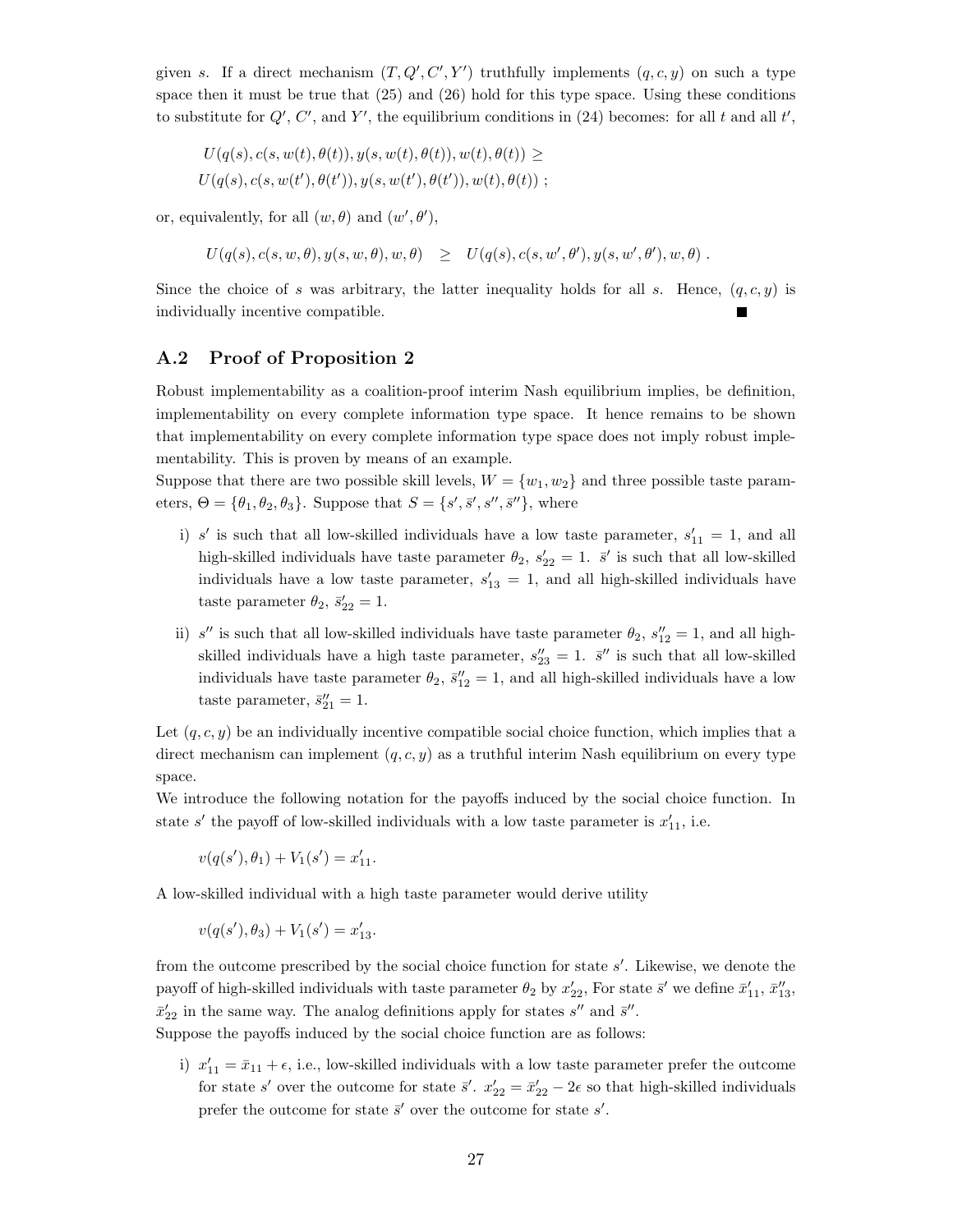- ii) Analogously,  $x_{23}'' = \bar{x}_{23}'' + \epsilon$  and  $x_{12}'' = \bar{x}_{12}'' 2\epsilon$ .
- iii)  $x'_{11} \in \text{argmax}\{x'_{11}, \bar{x}'_{11}, x''_{11}, \bar{x}''_{11}\}, \text{ and } \bar{x}'_{13} \in \text{argmax}\{x'_{13}, \bar{x}'_{13}, x''_{13}, \bar{x}''_{13}\}.$
- iv)  $x_{23}'' \in \text{argmax}\{x_{23}', \bar{x}_{23}', x_{23}''', \bar{x}_{23}''\}, \text{ and } \bar{x}_{21}'' \in \text{argmax}\{x_{21}', \bar{x}_{21}', x_{21}''', \bar{x}_{21}''\}.$

Step 1. We will now verify that this social choice function can be implemented as a coalitionproof interim Nash equilibrium on every complete information type space. Consider a direct mechanism which achieves the social choice function, i.e., which is such that for all  $s \in S$  and for all of the corresponding complete information type spaces, conditions  $(2)-(4)$  are satisfied. We show that truth-telling is coalition-proof on every complete information type space.

Construct the direct mechanism such that, whenever the cross-section distribution of type announcements is incompatible with any of the four complete information type spaces, then all individuals receive a very low payoff. This deters any manipulation that leads away from the set of outcomes prescribed by the social choice function. This implies, in particular, that we can assume that all individuals reveal their skill levels truthfully. Given the assumption that there is a commonly known distribution  $f$  of skill levels, a collective manipulation of skill levels yields a bad payoff and does not satisfy the participation constraints. Also, given any distribution of announcements that is consistent with a complete information type space for one of the possible states in  $S$ , due to individual incentive compatibility, revealing one's skill level is a best response. Hence, in the following we limit attention to manipulations that involve only lies about taste parameters.

Consider state s' and a corresponding complete information type space. A coalition that consists only of high-skilled has no manipulation that satisfies the participation constraint. Given that low-skilled individuals reveal their characteristics, any such manipulation leads away from the outcomes prescribed by the social choice function. Given that high-skilled individuals reveal their characteristics truthfully, a coalition that consists only of low-skilled individuals could induce the outcome for state  $\bar{s}'$ . Since  $x'_{11} = \bar{x}'_{11} + \epsilon$  this is incompatible with the participation constraint. A manipulation by high-skilled and low-skilled individuals can induce the outcome for any state  $s \in S$ . However, since  $x'_{11} \in \text{argmax}\{x'_{11}, \bar{x}'_{11}, x''_{11}, \bar{x}''_{11}\}\$  none of these manipulations satisfies the participation constraint for low-skilled individuals.

A similar argument can be made for any alternative state  $s \in S$ . Hence, the social choice function is implementable as a coalition-proof equilibrium on every complete information type space.

Step 2. We will now show that the social choice function  $(q, c, y)$  specified above is not implementable on a type space  $\mathcal{T}'$  such that the cross-section distribution of payoffs is given by  $s(\mathcal{T}') = s'$  and the beliefs of all individuals assign probability  $\frac{1}{2}$  to the state of the economy being s' and also probability  $\frac{1}{2}$  to the state being s''.

Suppose to the contrary that there is a mechanism  $M = (A, Q, C, Y)$  and a strategy  $\sigma^*$  that implement  $(q, c, y)$  on each complete information type space and on T'. Consider a manipulation by the grand coalition of all agents. Given that the manipulation is incentive compatible, this implies that the coalition organizer will learn the true state  $s$  of the economy. Now suppose that the coalition organizer chooses the actions for the overall mechanism in the following way:

- i) In states  $\bar{s}'$  and  $\bar{s}''$  the outcome remains unmanipulated, i.e., for an individual that has announced type t, the coalition organizer's choice is  $\sigma^*(t)$ .
- ii) In state s' the coalition organizer chooses for each t with  $(w(t), \theta(t)) = (w_1, \theta_1)$ , an action  $\sigma^*(t')$  where t' is such that  $(w(t'), \theta(t')) = (w_1, \theta_3)$ . For each t with  $(w(t), \theta(t)) = (w_2, \theta_2)$ he chooses the action  $\sigma^*(t)$ .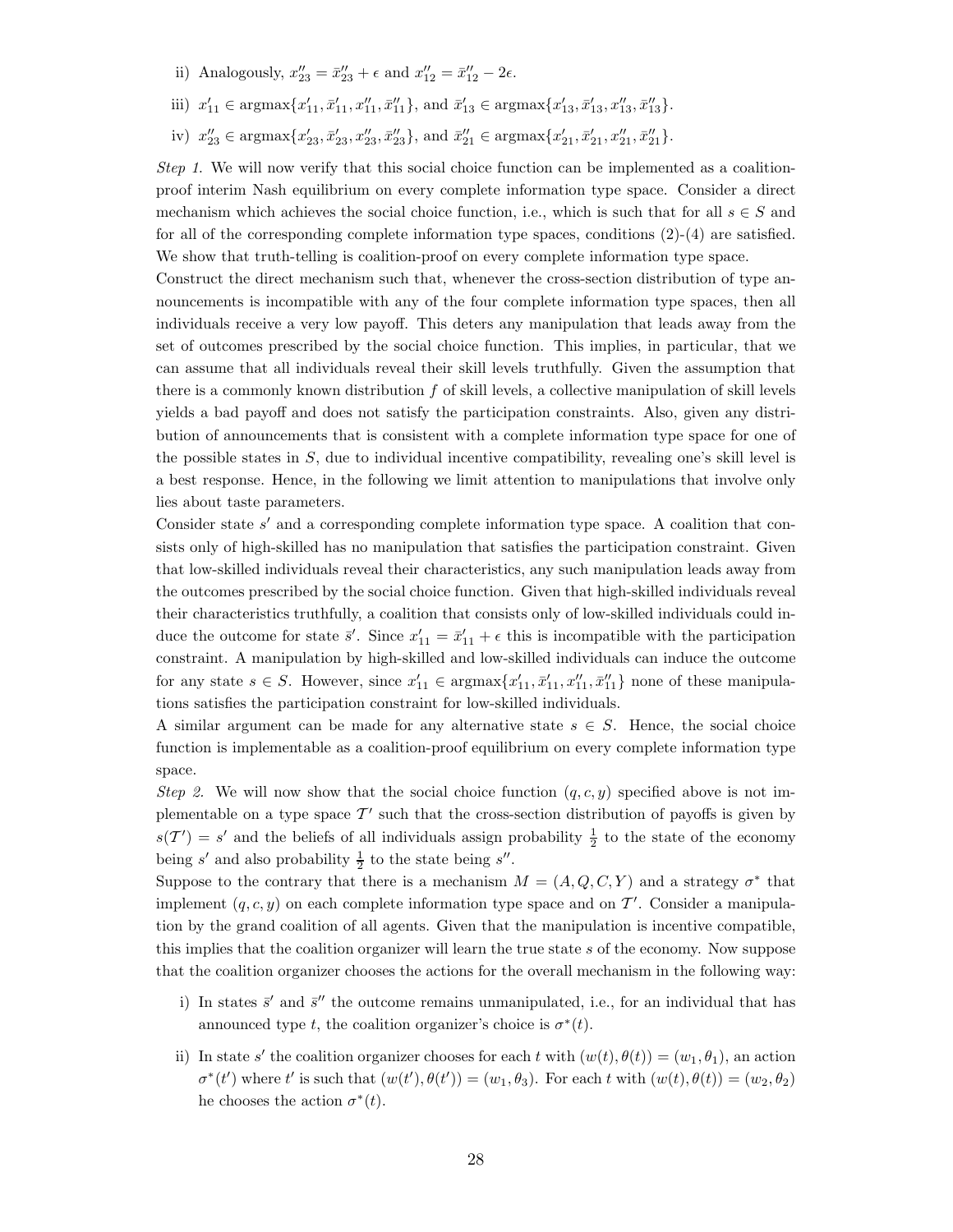iii) In state s'' the coalition organizer chooses for each t with  $(w(t), \theta(t)) = (w_2, \theta_3)$ , an action  $\sigma^*(t')$  where t' is such that  $(w(t'), \theta(t')) = (w_2, \theta_1)$ . For each t with  $(w(t), \theta(t)) = (w_1, \theta_2)$ he chooses the action  $\sigma^*(t)$ .

We now verify that this manipulation satisfies the participation constraint and the incentive compatibility constraint on type space  $\mathcal{T}'$ . This is a contradiction of the hypothesis that  $(q, c, y)$ is implementable as a coalition-proof interim Nash equilibrium on type space  $\mathcal{T}'$ .

To see that this manipulation is incentive compatible, note that under the manipulation individuals expect that the distribution of actions is with probability  $\frac{1}{2}$  as if the true state was  $\bar{s}'$  and all individuals followed  $\sigma^*$  and with probability  $\frac{1}{2}$  as if the true state was  $\bar{s}''$  and all individuals followed  $\sigma^*$ .

In either case, individuals get the same utility that they would get if they followed  $\sigma^*$ , taking the manipulated distribution of actions as given. This follows since, by assumption,  $M$  implements  $(q, c, y)$  on every complete information type space (equations  $(2)-(4)$ ) hold for every complete information types space with  $s(T) \in S$ ), individuals who differ only in their public goods preferences get the same utility from their  $(c, y)$  bundle (equation (7)) and the manipulation is constructed such that an individual of type t always chooses an action  $\sigma^*(t)$  that is chosen by a type t' such that  $w(t) = w(t')$ . Hence, the manipulation is such that an individual's manipulated action is a best response. This implies incentive compatibility of the manipulation. The participation constraint is satisfied because each individual loses  $\epsilon$  with probability  $\frac{1}{2}$  and gains  $2\epsilon$  with probability  $\frac{1}{2}$ . Hence the expected utility gain from the manipulation is  $\frac{1}{2}\epsilon > 0$ for each individual.

#### A.3 Proof of Proposition 3

*Step 1.* We first establish the equivalence of statements (a) and (b). Obviously, (b) implies (a). Hence it remains to be shown that if a social function is implementable by some mechanism on every complete information type space, then it is also truthfully implementable on every complete information type space.

We limit attention to social choice functions that are individually incentive compatible.<sup>22</sup> Suppose  $(q, c, y)$  is individually incentive compatible and suppose that there is a complete information type space  $\mathcal{T}'$  with a cross-section distribution of payoff types equal to s' such that  $(q, c, y)$ is not implementable as a truthful coalition-proof interim Nash equilibrium. Suppose without loss of generality that the direct mechanism deters any manipulation that is incompatible with the set S. Formally, let  $\phi$  be a typical cross-section distribution of types and  $\phi^1$  the corresponding marginal distribution of payoff types. We assume that distribution of types  $\hat{\phi}$  that is communicated to the mechanism designer is such that  $\hat{\phi}^1 \in S$ <sup>23</sup>

This implies in particular that we may assume that for all individuals who participate in a manipulation the skill levels are communicated truthfully to the overall mechanism, i.e., if t is an individual's true type then the type  $\hat{t}$  communicated to the overall mechanism is such that  $w(t) = w(\hat{t})$  with probability 1.

To see that this is without loss of generality, note that since all individuals on a complete

 $^{22}$ Due to Proposition 1 if this property fails then a social choice function is not implementable by any mechanism. Also, as follows from the arguments in the proof of Proposition 1 if a social choice function is individually incentive compatible, then it is truthfully implementable as an interim Nash equilibrium on every complete information type spaces.

 $23$ If the failure of collective incentive compatibility was only due to a manipulation that induces an "off-the-equilibrium-outcome" then there is a direct mechanism that makes this outcome sufficiently unattractive and which implements the social choice function as a coalition-proof equilibrium.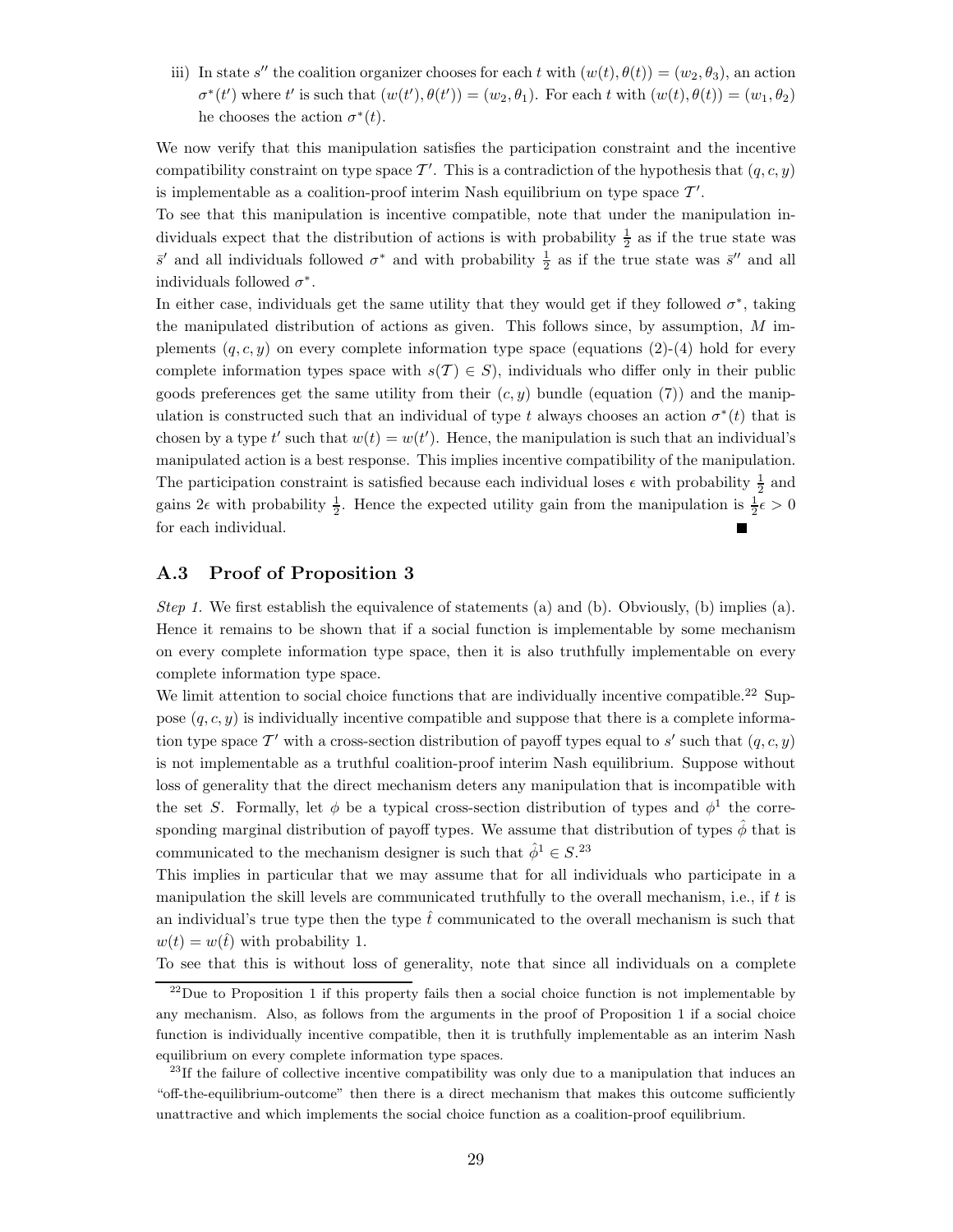information type space have the same beliefs we may represent the subset of types  $R$  who participate in a manipulation by a subset of skill levels and taste parameters  $W_R \times \Theta_R \subset W \times \Theta$ so that  $t \in R$  if and only if  $(w(t), \theta(t)) \in W_R \times \Theta_R$ . The assumptions that the manipulation induces a distribution of announcements with  $\hat{\phi}^1 \in S$  and that each  $s \in S$  gives rise to the same marginal cross-section distribution  $f$  of skill levels,<sup>24</sup> imply that any effect that a false communication of payoff types for individuals with payoff types in  $W_R \times \Theta_R$  may have on  $\hat{\phi}^1$ can also be induced if all skill levels are communicated truthfully and only taste parameters are manipulated.<sup>25</sup> Moreover, if only taste parameters are manipulated this implies that the manipulation is incentive compatible. This follows since individual incentive compatibility of the social choice function implies that individuals are willing to announce any taste parameter. Consequently, a manipulation is viable if and only if ist satisfies the participation constraint. By hypothesis  $(q, c, y)$  is not implementable as a coalition-proof interim Nash equilibrium on T'. Hence there exists R and a manipulation  $\chi_R$  such that for all  $t \in R$ ,

$$
U(q(\hat{\phi}^1), c(\hat{\phi}^1, w(t)), y(\hat{\phi}^1, w(t)), w(t), \theta(t))
$$
\n(27)

$$
> U(q(s'), c(s', w(t)), y(s', w(t)), w(t), \theta(t)),
$$
\n(28)

where  $\hat{\phi}^1 \in S$  is the manipulated cross-section distribution of payoff types.

We show now that this implies that any mechanism that implements  $(q, c, y)$  both on a complete information type space with payoff type distribution  $s'$  and on complete information type space with payoff type distribution  $\hat{\phi}^1$  is not coalition-proof.

Let M be a (non-direct) mechanism with an equilibrium strategy  $\sigma^*$  that implements  $(q, c, y)$  on the given complete information type space and on a complete information type space  $T''$  such that the cross-section distribution of payoff types equals  $\hat{\phi}^1$ ,  $s(T'') = \hat{\phi}^1$ . Now consider type space  $\mathcal{T}'$  and consider a manipulation  $\chi'_R$  which is defined with reference to the manipulation  $\chi_R$  above: both manipulations have the same set of participating types R, and  $\chi'_R$  is constructed such that  $\chi_R(\phi_R, t)[t'] = \chi'_R(\phi_R, t)[\sigma^*(t')]$  for all  $\phi_R$ , all  $t \in R$  and all  $t' \in T$ .

Given that  $M = (A, Q, C, Y)$  implements the social choice function on T' and on T'' it must be true that for each  $\mathcal{T} \in \{ \mathcal{T}', \mathcal{T}'' \},$ 

$$
Q(\alpha(\phi(\mathcal{T}), \sigma^*)) = q(s(\mathcal{T}))
$$
\n(29)

and, for all  $t$ ,

$$
C(\alpha(\phi(\mathcal{T}), \sigma^*), \sigma^*(t)) = c(s(\mathcal{T}), w(t), \theta(t))
$$
\n(30)

and

$$
Y(\alpha(\phi(\mathcal{T}), \sigma^*), \sigma^*(t)) = y(s(\mathcal{T}), w(t), \theta(t)).
$$
\n(31)

Hence the payoff consequence from announcing some type  $t \in R$  to the coalition organizer is the same under M and under the direct mechanism. Also, the payoff consequence of announcing t to the overall mechanism designer is the same as the payoff consequence of choosing action  $\sigma^*(t)$  under the non-direct mechanism. This implies, in particular, that the manipulation  $\chi'_R$ is incentive compatible and satisfies the participation constraint.

<sup>&</sup>lt;sup>24</sup>For each  $s \in S$ , and each  $k \in \{1, \ldots, n\}$ ,  $\sum_{l=1}^{m} s_{kl} = f_k$ .

<sup>&</sup>lt;sup>25</sup>More formally: Given a state s and given that every individual with a payoff type  $(w_k, \theta_l)$  that does not belong to  $W_R \times \Theta_R$  reports truthfully, any  $\hat{\phi}^1$  that the coalition organizer can induce if he only faces the constraint  $\hat{\phi}^1 \in S$  when choosing announcements for individuals with payoff types in  $W_R \times \Theta_R$  can also be induced if the additional constraint, for all  $t \in R$  the announcement  $\hat{t}$  has to be such that  $w(\hat{t}) = w(t)$ , is imposed.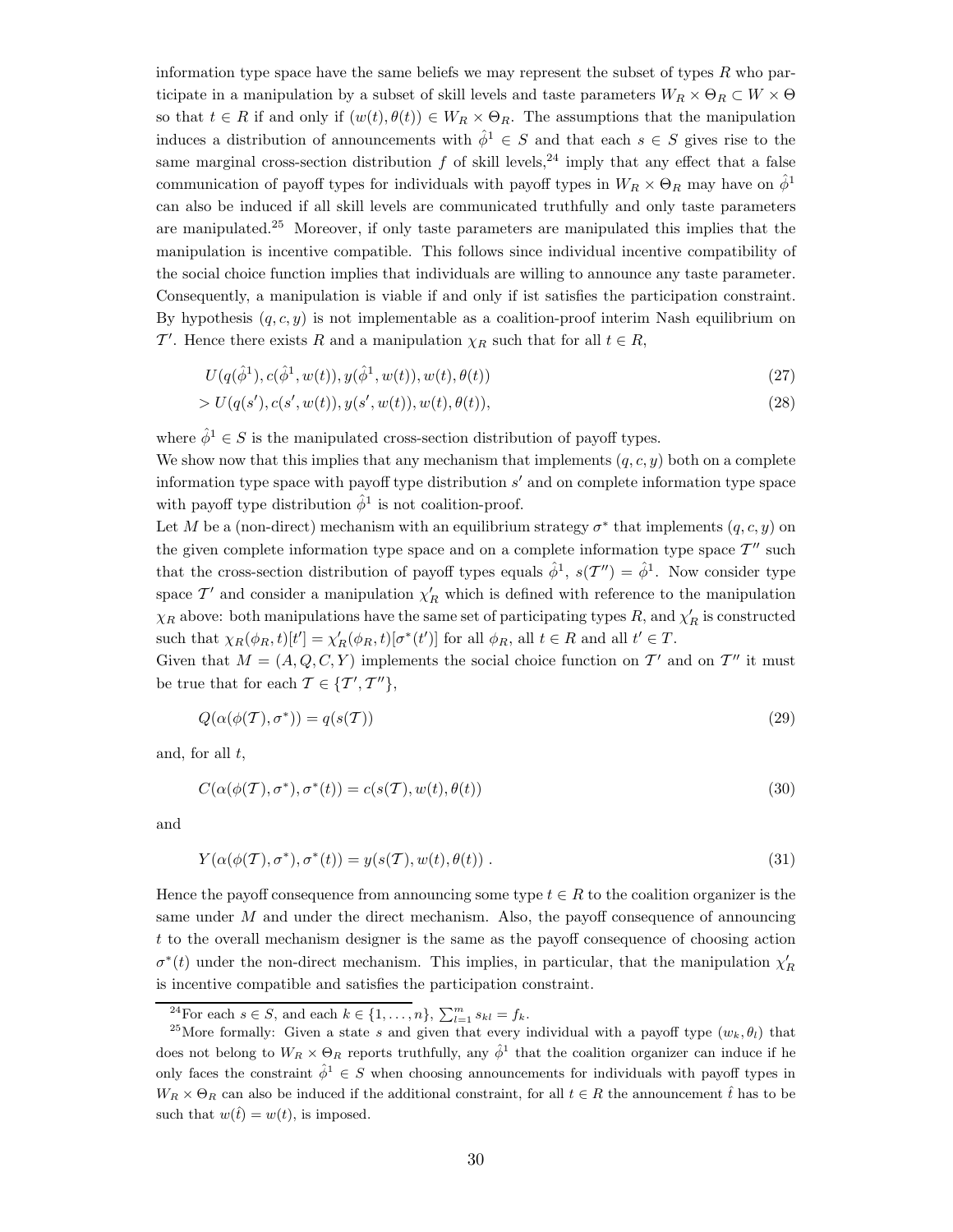Step 2. We first show that (b) implies (c). Suppose that  $(q, c, y)$  is individually incentive compatible and suppose that there is a complete information type space  $\mathcal{T}'$  with a cross-section distribution of payoff types equal to s' such that  $(q, c, y)$  is not implementable as a truthful coalition-proof interim Nash equilibrium. We will show that this implies a violation of the collective incentive compatibility constraints.

Following the arguments in Step 1, we may assume  $t \in R$  if and only if  $(w(t), \theta(t)) \in W_R \times$  $\Theta_R$  and that skill levels are communicated truthfully and the inequality in (27) holds. This inequality may be equivalently stated as follows: There exists a subset  $\Gamma_R$  of  $\{1,\ldots,n\}\times$  $\{1, \ldots, m\}$  such that  $(k, l) \in \Gamma_R$  implies that

$$
v(q(\hat{\phi}^{1}), \theta_{l}) + V_{k}(\hat{\phi}^{1}) > v(q(s'), \theta_{l}) + V_{k}(s'),
$$

for some  $\hat{\phi}^1 \in S$ , where  $\hat{\phi}^1$  belongs to the distribution of payoff types that can be induced if starting from s', for all types  $(w_k, \theta_l)$ ,  $(k,l) \in \Gamma_R$ , the probability mass  $s'_{kl}$  is reallocated among types  $(w'_k, \theta'_l)$  such that  $w_k = w'_k$ . This contradicts collective incentive compatibility.

We now show that (c) implies (b). Suppose that a social choice function is not collectively incentive compatible so that there is a state s and a set  $\Gamma$  and state  $\hat{s} \in \hat{S}(s,\Gamma)$  such that for all  $(k, l) \in \Gamma$ ,

$$
v(q(s), \theta_l) + V_k(s) < v(q(\hat{s}), \theta_l) + V_k(\hat{s}) \tag{32}
$$

Now consider a direct mechanism that implements  $(q, c, y)$  in a truthful interim Nash equilibrium on a complete information type space such that the distribution of payoff types is s and on a complete information type space such that the distribution of payoff types is  $\hat{s}$ .

On the former type space, coalition-proofness fails: A manipulation for all types with payoff types  $(w_k, \theta_l) \in \Gamma$  which involves only false announcements of taste parameters is incentive compatible provided the induced distribution of payoff types belongs to S. This follows from the facts that  $(q, c, y)$  is individually incentive compatible and that individuals who differ only in their taste parameters receive the same  $(c, y)$ -bundle. By construction, there is a manipulation for individuals with types in  $\Gamma$  that can induce the outcome  $\hat{s}$ . By (32) this makes all of them better off, so that the participation constraint is also satisfied.

#### A.4 Side payments and Collective Incentive Compatibility

In this section we show that the notion of collective incentive compatibility that was derived in Proposition 3 does not rely on the assumption that coalition formation must not be facilitated by the use of side payments. We proceed in two steps. We first fix an arbitrary type space and define implementability of a social choice function as a "coalition-proof equilibrium interim Nash equilibrium with side payments" on this type space. Second, we require that implementation is possible on every complete information type space and derive a notion of "collective incentive compatibility with side payments". In particular, it will become clear that "collective incentive compatibility with side payments" is the same as "collective incentive compatibility without side payments."

We now consider the possibility that individuals make a (possibly negative) payment to the coalition organizer. An individual's payment to the coalition organizer reduces his after tax income, or, equivalently, his private goods consumption. The coalition organizer is not a source of funds, so that the aggregate payment has to be non-negative. However, the coalition organizer may redistribute side payments among different types of individuals.

Given a mechanism  $M = (A, Q, C, Y)$ , a manipulation with side payments for individuals with types in R is a list of probability distributions  $\chi_R = {\chi_R(\phi_R, t)}_{t \in R}$  with support A as in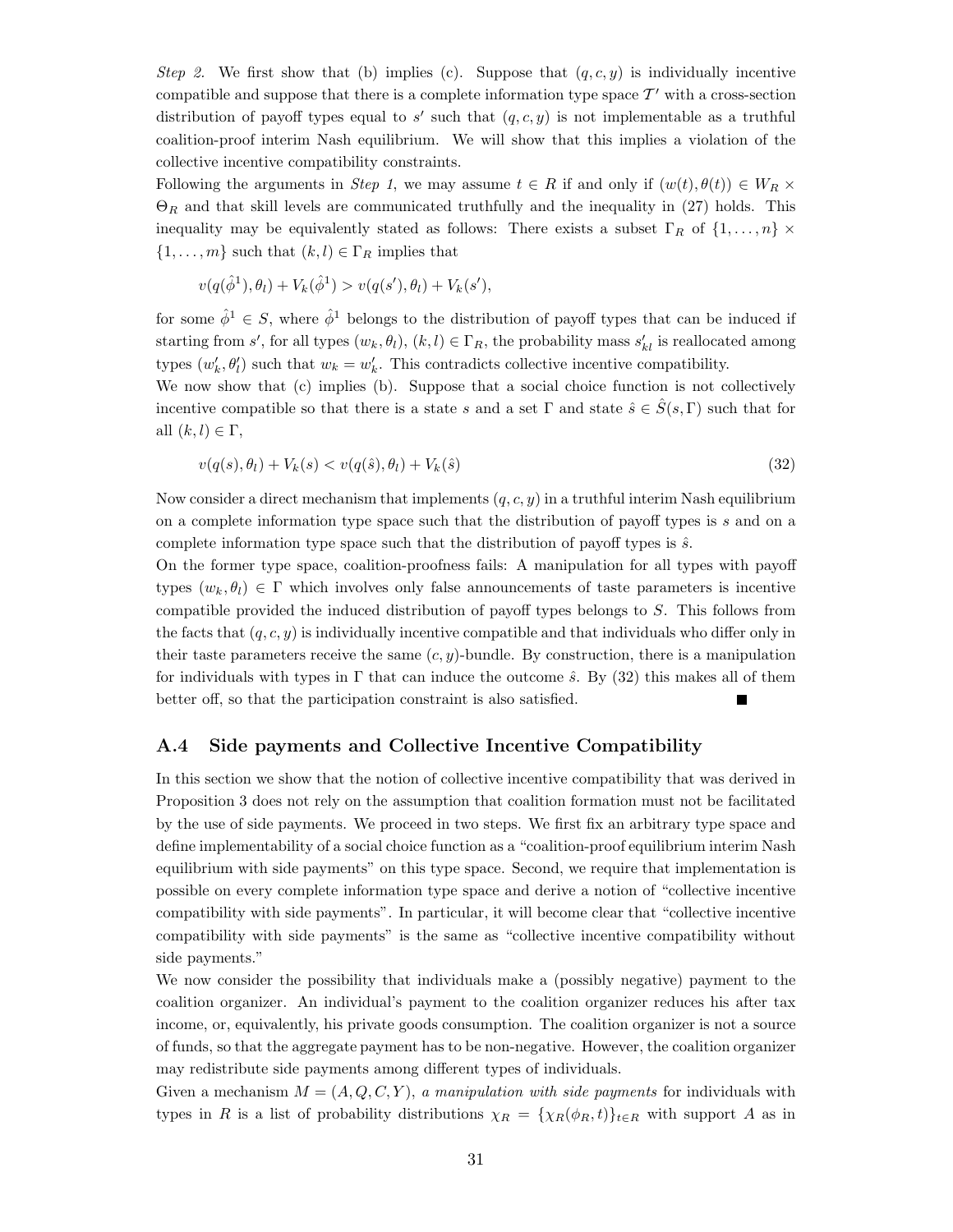Section 3.2, and in addition a payment scheme  $\rho_R = \{\rho_R(\phi_R, t)\}_{t \in R}$  where  $\rho_R(\phi_R, t)$  is the side payment of an individual who has announced type t to the coalition manager. We denote by

$$
\tilde{U}(\alpha(\phi, \sigma, \chi_R), a, p, w(t), \theta(t))
$$
  
:=  $U(Q((\alpha(\phi, \sigma, \chi_R)), C(\alpha(\phi, \sigma, \chi_R)), a) - p, Y(\alpha(\phi, \sigma, \chi_R), a), w(t), \theta(t))$ 

the utility that a type  $t$  individual realizes under mechanism  $M$  from choosing action  $a$  and delivering side payment p given that the distribution of actions is  $\alpha(\phi, \sigma, \chi_R)$ .

Given a type space  $\mathcal T$  a mechanism M and an interim Nash equilibrium strategy  $\sigma^*$ , we say that manipulation  $(\chi_R, \rho_R)$  satisfies the participation constraint, if for all  $t \in R$ ,

$$
\int_{\Delta_T} \int_A \tilde{U}(\alpha(\phi(\mathcal{T}), \sigma, \chi_R), a, \rho_R(\phi_R(\mathcal{T}), t), w(t), \theta(t)) d\chi_R(\phi_R(\mathcal{T}), t) d\pi(t) \tag{33}
$$
\n
$$
> \int_{\Delta_T} \tilde{U}(\alpha(\phi(\mathcal{T}), \sigma^*), \sigma^*(t), w(t), \theta(t)) d\pi(t) .
$$

Also, a manipulation has to satisfy the following incentive compatibility constraints. First, for all  $t \in R$  and all  $t' \in R$ ,

$$
\int_{\Delta_T} \int_A \tilde{U}(\alpha(\phi(T), \sigma, \chi_R), a, \rho_R(\phi_R(T), t), w(t), \theta(t)) d\chi_R(\phi_R(T), t) d\pi(t)
$$
\n
$$
\geq \int_{\Delta_T} \int_A \tilde{U}(\alpha(\phi(T), \sigma, \chi_R), a, \rho_R(\phi_R(T), t'), w(t), \theta(t)) d\chi_R(\phi_R(T), t') d\pi(t).
$$
\n(34)

Second, for every  $t \in R$  and every  $a' \in A$ ,

$$
\int_{\Delta_T} \int_A \tilde{U}(\alpha(\phi(\mathcal{T}), \sigma, \chi_R), a, \rho_R(\phi_R(\mathcal{T}), t), w(t), \theta(t)) d\chi_R(\phi_R(\mathcal{T}), t) d\pi(t) \ge \int_{\Delta_T} \tilde{U}(\alpha(\phi(\mathcal{T}), \sigma, \chi_R), a', w(t), \theta(t)) d\pi(t).
$$
\n(35)

Finally, a manipulation has to be budgetary feasible on the given type space, i.e., it must be true that

$$
\int_{R} \phi_R(\phi_R(\mathcal{T}), t) d\phi_R(\mathcal{T}) \ge 0.
$$
\n(36)

 $\sigma^*$  is said to be a coalition-proof interim Nash equilibrium with side payments in the game induced by mechanism M on type space  $\mathcal T$  if it is an interim Nash equilibrium and there is no subset of types R with a manipulation  $(\chi_R, \rho_R)$  that is incentive compatible, budgetary feasible and satisfies the participation constraint. We are interested in characterizing the social choice functions that can be implemented as a coalition-proof interim Nash equilibrium with side payments on every complete information type space.

For notational ease we limit attention to direct mechanisms and to truthful equilibria. Let  $(q, c, y)$  be an individually incentive compatible social choice function, so that, by Proposition 1,  $(q, c, y)$  can be truthfully implemented as an interim Nash equilibrium on each complete information type space.

We now show the following: any manipulation that is incentive compatible, budgetary feasible and satisfies the participation constraint on some complete information type space has zero side payments.

To see this, consider a complete information type space  $\mathcal T$  with a cross-section distribution of preferences equal to s. Suppose there is manipulation for types in  $R$  that induces the outcome intended for some other complete information type space  $\mathcal{T}'$  with distribution s'. By (35), (34)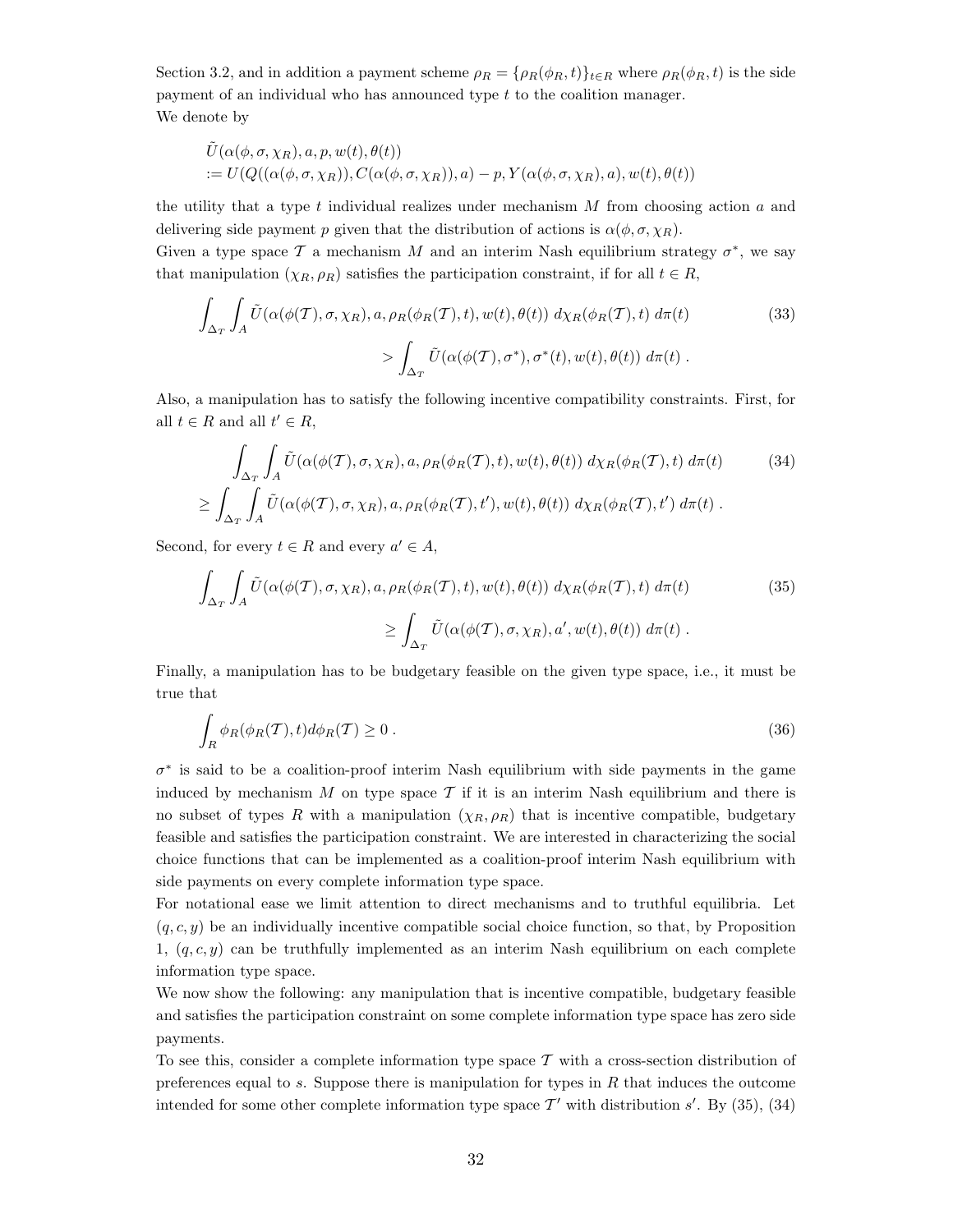and the fact that  $(q, c, y)$  is individually incentive compatible, manipulating individuals must get at least the payoff that they would get from announcing their types truthfully to the overall mechanism, taking as given that the distribution of announcements indicates that the state of the economy is  $s'$ : for all  $t \in R$ ,

$$
\int_{T} \{v(q(s'),\theta(t)) + u(c(s',w(t')) - \rho_R(\cdot,t), y(s',w(t')),w(t))\} d\chi_R(\cdot,t)
$$
\n
$$
\geq v(q(s'),\theta(t)) + u(c(s',w(t)), y(s',w(t)),w(t)),
$$
\n(37)

where  $t'$  is the type announced by the coalition organizer to the overall mechanism on behalf of an individual with type t according to probability distribution  $\chi_R(\cdot, t)$ . Equivalently (37) may be written as

$$
\int_{T} \{u(c(s', w(t')) - \rho_R(\cdot, t), y(s', w(t')), w(t))\} d\chi_R(\cdot, t) \n\geq u(c(s', w(t)), y(s', w(t)), w(t)),
$$
\n(38)

This inequality holds only if there exists  $t'$  such that

 $u(c(s', w(t')) - \rho_R(\cdot, t), y(s', w(t')), w(t)) \ge u(c(s', w(t)), y(s', w(t)), w(t))$  (39)

By individual incentive compatibility

$$
u(c(s', w(t)), y(s', w(t)), w(t)) \ge u(c(s', w(t')), y(s', w(t')), w(t)).
$$
\n(40)

Combining (40) and (39) yields  $\rho_R(\cdot,t) \leq 0$ . This implies that all individuals who participate in the manipulation make non-negative side payments. Combining this with the manipulation's resource constraint implies that for (almost) all deviating types side payments have to be equal to zero.

The interpretation of this observation is straightforward. In principle, allowing for side payments extends the set of manipulations that are potentially viable. However, in a large economy, no individual is pivotal for the success of a manipulation which affects the cross-section distribution of announcements to the overall mechanism. Individuals can therefore enjoy the outcome of a manipulation without contributing any positive side payment. Consequently, individuals will participate only if this involves no personal cost. This implies that side payments can not be used.

#### A.5 Proof of Proposition 4

The constraints in (14) trivially imply that the inequalities (16) and (15) hold. For instance, if (15) was violated and the true state of the economy was  $s = (s_k^l, s_{-k})$ , individuals whose taste parameter equals  $\theta_l$  would collectively lie about their taste parameters and induce an announced distribution  $\hat{s}_k = s_k^{l+1}$ .

We now want to show that the inequalities  $(16)$  and  $(15)$  imply that the constraints in  $(14)$  are satisfied. First note that for given k,  $s_{-k}$  and l, adding the inequalities (15) and (16), where the latter is formulated for  $l + 1$  instead of l, yields

$$
v(q(s_k^{l+1}, s_{-k}), \theta_{l+1}) - v(q(s_k^l, s_{-k}), \theta_{l+1}) \ge v(q(s_k^{l+1}, s_{-k}), \theta_l) - v(q(s_k^l, s_{-k}), \theta_l)
$$

Using the assumption that  $v_q(q, \theta)$  is, for every given  $q \in \mathbb{R}$ , increasing in  $\theta$  makes it possible to show that

$$
q(s_k^{l+1}, s_{-k}), \theta_{l+1} \ge q(s_k^l, s_{-k}) \tag{41}
$$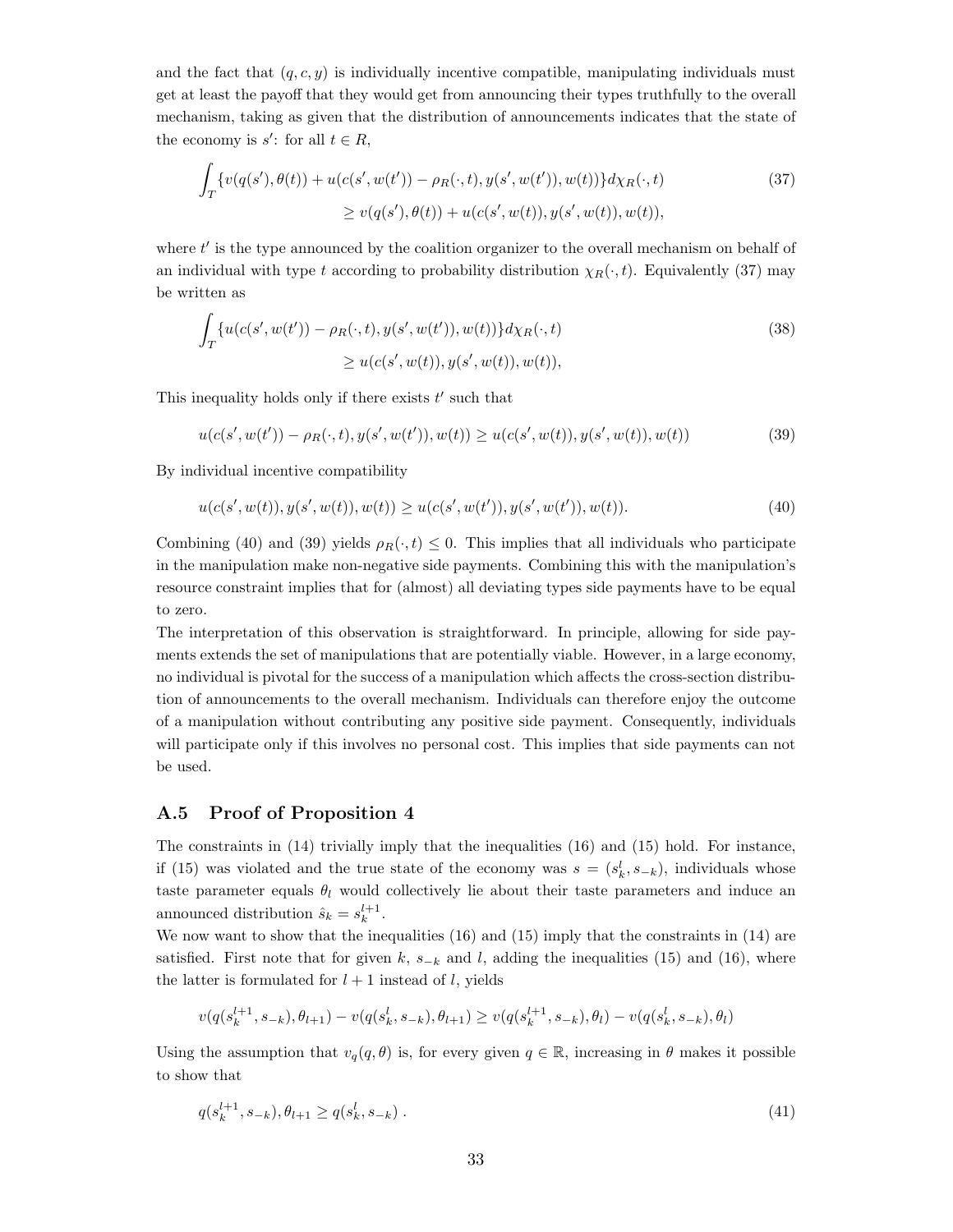Second, suppose that the true state of the economy is  $(s_k^l, s_{-k})$ . Then any manipulation of individuals with  $w^i = w_k$  requires the participation of those with  $\theta^i = \theta_l$ . If those individuals do not participate and reveal their characteristics truthfully, any alternative manipulation in state  $(s_k^l, s_{-k})$  would induce a result that is incompatible with  $S_k$ .

Third, the inequalities (16) and (15) exclude that individuals with  $\theta^i = \theta_l$  participate in a "local deviation", i.e., a manipulation that induces the outcome for state  $(s_k^{l+1}, s_{-k})$  or state  $(s_k^{l-1}, s_{-k})$ . It remains to be shown that these individuals do also refuse participation for any other manipulation.

Consider a manipulation that attempts to induce the outcome for state  $(s_k^{l+j}, s_{-k})$  for some  $j>1.$  We want to show that

$$
v(q(s_k^l, s_{-k}), \theta_l) + V_k(s_k^l, s_{-k}) \ge v(q(s_k^{l+j}, s_{-k}), \theta_l) + V_k(s_k^{l+j}, s_{-k}). \tag{42}
$$

The monotonicity of q, (see the inequality in (41)) and the assumption  $v_q(q, \theta)$  is increasing in  $\theta$ , have the following implication: The local incentive constraint

$$
v(q(s_k^{l+j-1}, s_{-k}), \theta_{l+j-1}) + V_k(s_k^{l+j-1}, s_{-k}) \ge v(q(s_k^{l+j}, s_{-k}), \theta_{l+j-i}) + V_k(s_k^{l+j}, s_{-k}).
$$

E

implies that for all  $g \leq l + j - 1$ ,

$$
v(q(s_k^{l+j-1}, s_{-k}), \theta_g) + V_k(s_k^{l+j-1}, s_{-k}) \ge v(q(s_k^{l+j}, s_{-k}), \theta_g) + V_k(s_k^{l+j}, s_{-k}).
$$

A repeated application of this argument implies that

$$
v(q(s_k^l, s_{-k}), \theta_l) + V_k(s_k^l, s_{-k}) \geq v(q(s_k^{l+1}, s_{-k}), \theta_l) + V_k(s_k^{l+1}, s_{-k})
$$
  
 
$$
\geq v(q(s_k^{l+2}, s_{-k}), \theta_l) + V_k(s_k^{l+2}, s_{-k})
$$
  
 
$$
\geq ...
$$

which establishes (42). A symmetric argument can be used to show that

$$
v(q(s_k^l, s_{-k}), \theta_l) + V_k(s_k^l, s_{-k}) \ge v(q(s_k^{l-j}, s_{-k}), \theta_l) + V_k(s_k^{l-j}, s_{-k}),
$$

for all  $j > 1$ .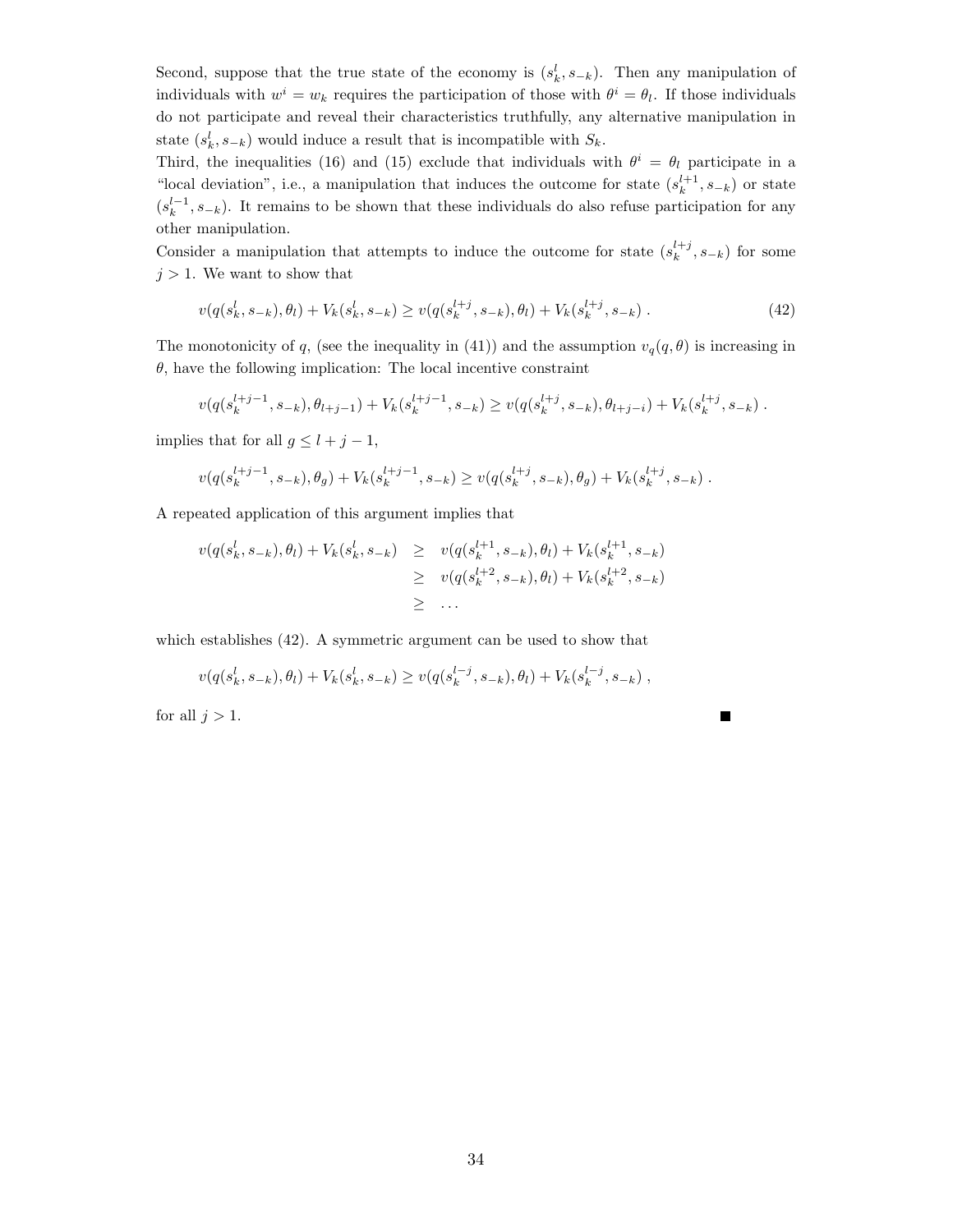### **Preprints 2008**

- 218. Carsten Burhop / Thorsten Lübbers: Incentives and Innovation? R&D Management in Germany's High-Tech Industries During the Second Industrial Revolution. 2008/38.
- 217. Andreas Nicklisch / Tobias Salz: Reciprocity and status in a virtual field experiment. 2008/37.
- 216. Andreas Glöckner / Christoph Engel: Can We Trust Intuitive Jurors? An Experimental Analysis. 2008/36.
- 215. Jörn Lüdemann: Wettbewerb und Regulierung in der Telekommunikation. Das Telekommunikationsrecht vor den Herausforderungen dynamischer Märkte. 2008/35.

published in:

Jörn Lüdemann (Hrsg.), Telekommunikation, Energie, Eisenbahn – Welche Regulierung brauchen die Netzwirtschaften? Tübingen (Mohr Siebeck) 2008, S. 69-99

- 214. Martin Beckenkamp: Playing strategically against nature? Decisions viewed from a game-theoretic frame. 2008/34.
- 213. Christoph Engel: Preponderance of the Evidence versus Intime Conviction. A Behavioural Perspective on a Conflict between American and Continental European Law? 2008/33.
- 212. Kristoffel Grechenig: Schadenersatz bei Verletzung von § 14 WpHG? Insiderhandel mit positiver und negativer Information. 2008/32.
- 211. Felix Bierbrauer: Optimal Income Taxation, Public Goods Provision and Robust Mechanism Design. 2008/31.
- 210. Hans-Theo Normann: Vertical Integration, Raising Rivals' Costs and Upstream Collusion. 2008/30.

 forthcoming in: European Economic Review

- 209. Martin Hellwig: Competition Policy and Sector-Specific Regulation for Network Industries. 2008/29.
	- forthcoming in:

X. Vives (ed.), "Competition Policy in the EU: Fifty Years on from the Treaty of Rome" Oxford University Press.

- 208. Niels Petersen: Rational Choice or Deliberation? Customary International Law between Coordination and Constitutionalization. 2008/28.
- 207. Stephen Broadberry / Carsten Burhop: Resolving the Anglo-German Industrial Productivity Puzzle, 1895-1935: A Response to Professor Ritschl. 2008/27.
	- forthcoming in: Journal of Economic History
- 206. Niels Petersen: Demokratie und Grundgesetz Veränderungen des Demokratieprinzips in Art. 20 Abs. 2 GG angesichts der Herausforderungen moderner Staatlichkeit. 2008/26.
- 205. Andreas Nicklisch: Semi-collusive advertising and pricing in experimental duopolies. 2008/25.
- 204. Andreas Nicklisch: Inequity Aversion, Reciprocity, and Appropriateness in the Ultimatum-Revenge Game. 2008/24.
- 203. Christoph Engel: The Behaviour of Corporate Actors. A Survey of the Empirical Literature. 2008/23.
- 202. Emanuel Vahid Towfigh: Komplexität und Normenklarheit oder: Gesetze sind für Juristen gemacht. 2008/22.
- 201. Christian Traxler / Andreas Reutter: Apportionment, Fiscal Equalization and Decentralized Tax Enforcement. 2008/21.
- 200. Christoph Engel, REITs ante portas. Die Anpassung des deutschen Rechts an institutionelle Investoren in den Grundstücks- und Mietmärkten. 2008/20.

 forthcoming in: Juristenzeitung

199. Christoph Engel, Ernst-Joachim Mestmäcker. 2008/19.

forthcoming in:

Stefan Grundmann / Karl Riesenhuber (eds.): Deutschsprachige Zivilrechtslehrer des 20. Jahrhunderts in Berichten ihrer Schüler, Band 2, Berlin (De Gruyter)